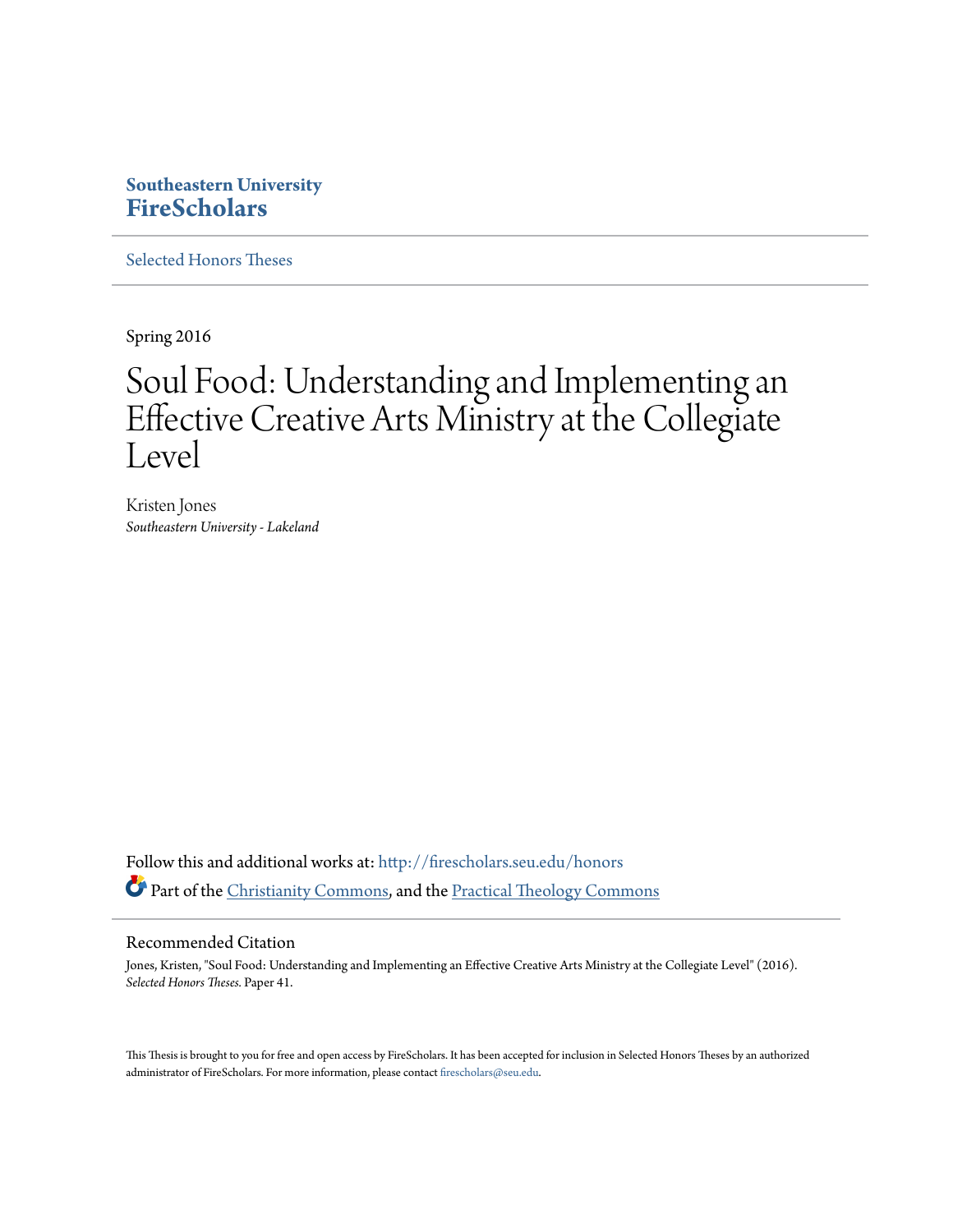#### SOUTHEASTERN UNIVERSITY

### SOUL FOOD: UNDERSTANDING AND IMPLEMENTING AN EFFECTIVE CREATIVE ARTS MINISTRY AT THE COLLEGIATE LEVEL

## AN HONOR'S THESIS **SUBMITTED** TO GORDON MILLER, ED. D.

#### COLLEGE OF CHRISTIAN MINISTRIES AND RELIGION

BY

#### KRISTEN JONES

LAKELAND, FL

4 APRIL 2016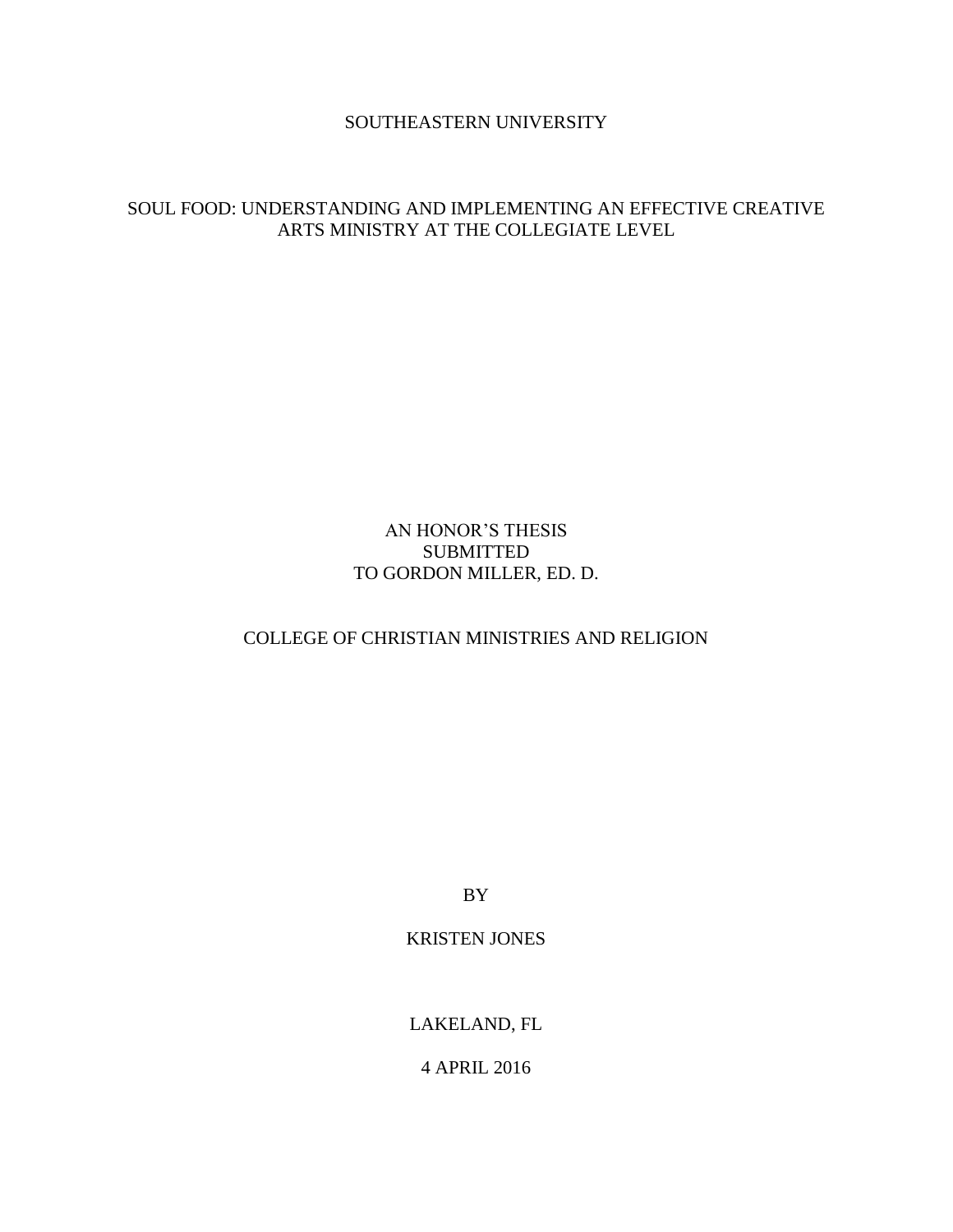#### ABSTRACT

The purpose of this thesis is to discuss the varying roles of the creative arts in society and the church. It provides a review of literature examining how the arts are being implemented in entertainment, therapy, education, and ministry today, along with a handbook on how to run Soul Food, a college creative arts ministry club. Through a discussion on the intrinsic value of the arts and their ability to provide people with new and deeper ways to encounter God, this thesis provides a basis for the significance of integrating the arts, and empowering artists in the church. The Soul Food Handbook exists as a model on how to effectively build and run a functioning creative arts ministry.

Key Words*: Creative, Arts, Ministry, Society, Culture, Church*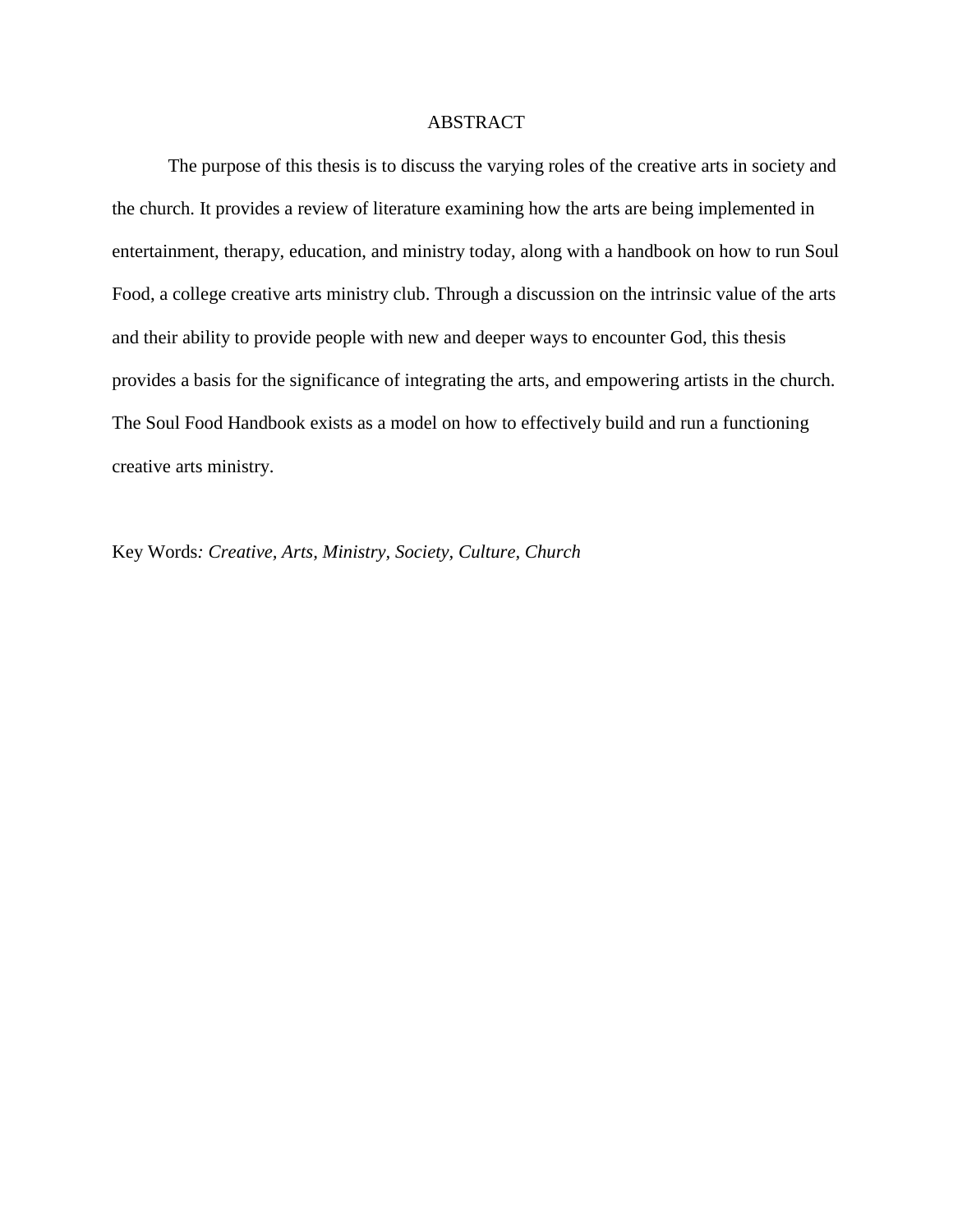| The Arts in Society         | 5  |
|-----------------------------|----|
| The Arts in the Church      | 10 |
| The Arts in Ministry        | 13 |
|                             |    |
|                             |    |
| Chapter 1: The Basics       | 19 |
| Chapter 2: Building a Team  | 22 |
| Chapter 3: Preparing a Show | 32 |
| Chapter 4: The Show         | 39 |
|                             |    |
|                             |    |

# **TABLE OF CONTENTS**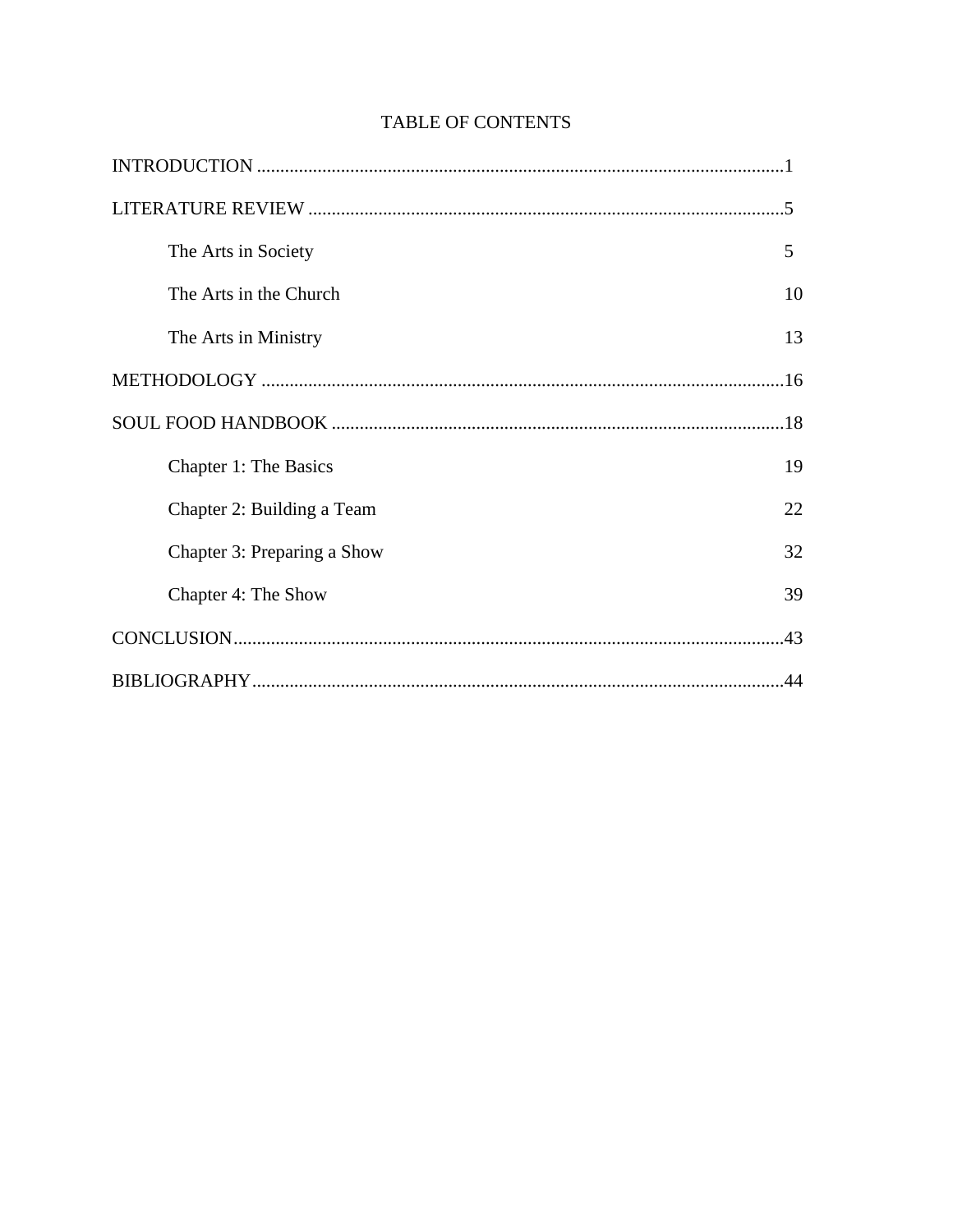#### INTRODUCTION

Throughout history the creative arts have been recognized as a voice of culture. They are a unique expression of the human reality, a way of connecting people emotionally and experientially. Through the arts people are able to enter into the struggles, pains, joys, thoughts of a person or people group they would not have been able to otherwise. They connect humanity, reminding people they are not alone in what they feel. Whether an entertaining, cathartic, or moving experience, the arts have the ability to connect with people in various ways. The arts are as deep as they are wide; therefore, they affect various aspects of society. Culture is so intertwined with the creative arts that it is near impossible to separate oneself from daily encounters with music, visual arts, film, dance, or theater, making them a notable influence in entertainment, education, and therapy.

More importantly, I believe the arts operate as a valuable doorway for people to encounter and connect with God. Coupled with truth, the creative arts are infused with the power to break down barriers, pass through human rationale, and penetrate hearts and souls in a way that opens people up to God. A beautiful gift to humanity from a creative God, the arts allow humankind to experience God in a new perspective and understand more of who He is. Hundreds of years ago the church was a place that cultivated artistic experiences, valuing beauty, creativity, and the powerful transformation that takes place when the arts work in step with the power of the Holy Spirit. Unfortunately, over time the arts began to lose prominence in the church, falling into a more pragmatic role, diminished to the sole use of "ministry tools." While the arts are noticeably valuable for their usefulness in being able to further a message or emphasize a point, it is crucial to recognize the powerful ministry that can take place through art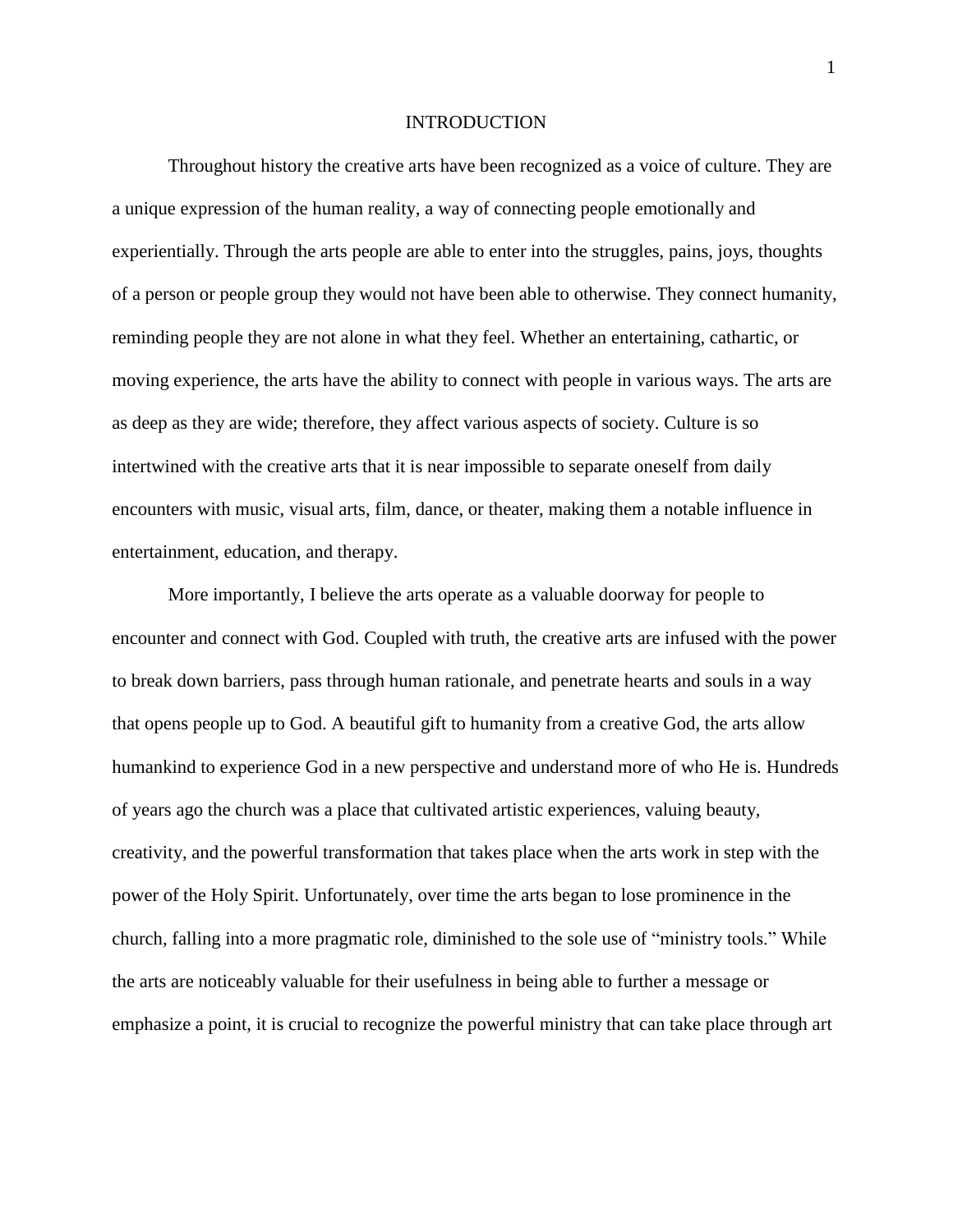alone. The arts have seen resurgence in countless churches, and many are beginning to form their own arts ministries, while also empowering artists in the congregation to use their gifts.

As an artist growing up in a church that often integrated the arts, whether through a dance, drama, or special song, I learned to appreciate the value of what a creative element could bring to a message. However, I never fully learned to appreciate the inherent ministry of the creative arts themselves. As an artist called into ministry, this misunderstanding of the value of the arts created a struggle inside me. Do I pursue ministry and forsake my desire to grow in my talents? Or, do I pursue the arts and settle with the hopes of performing a dance in church occasionally while battling the "secular world" in the attempts to keep my art sacred? It was not until my involvement in Soul Food, a college creative arts ministry club, in which I learned to reconcile the arts and ministry and appreciate the arts for their own ability to minister to others.

Soul Food is a group of college students committed to the exploration of the arts and its implicit and explicit ability to communicate the Gospel of Jesus Christ. Each year Soul Food's primary focus is to write, rehearse, and perform a show exploring various themes through a faithbased lens. This requires a strong team of student writers, performers, directors, and technicians. While the show is mainly composed of numerous short acting scenes, other artistic elements are usually incorporated such as dance, poetry, music, and film. I have had the incredible privilege of being a part of this club for all four of my years at Southeastern University—the first two as an actress, and the last two as a director.

Soul Food originally began in a class at Southeastern called "Artist in the Church" taught by professor Matthew Huett. The class was designed to discuss the valuable role artists have in ministry, while also equipping ministers and artists alike to integrate the arts into a church setting.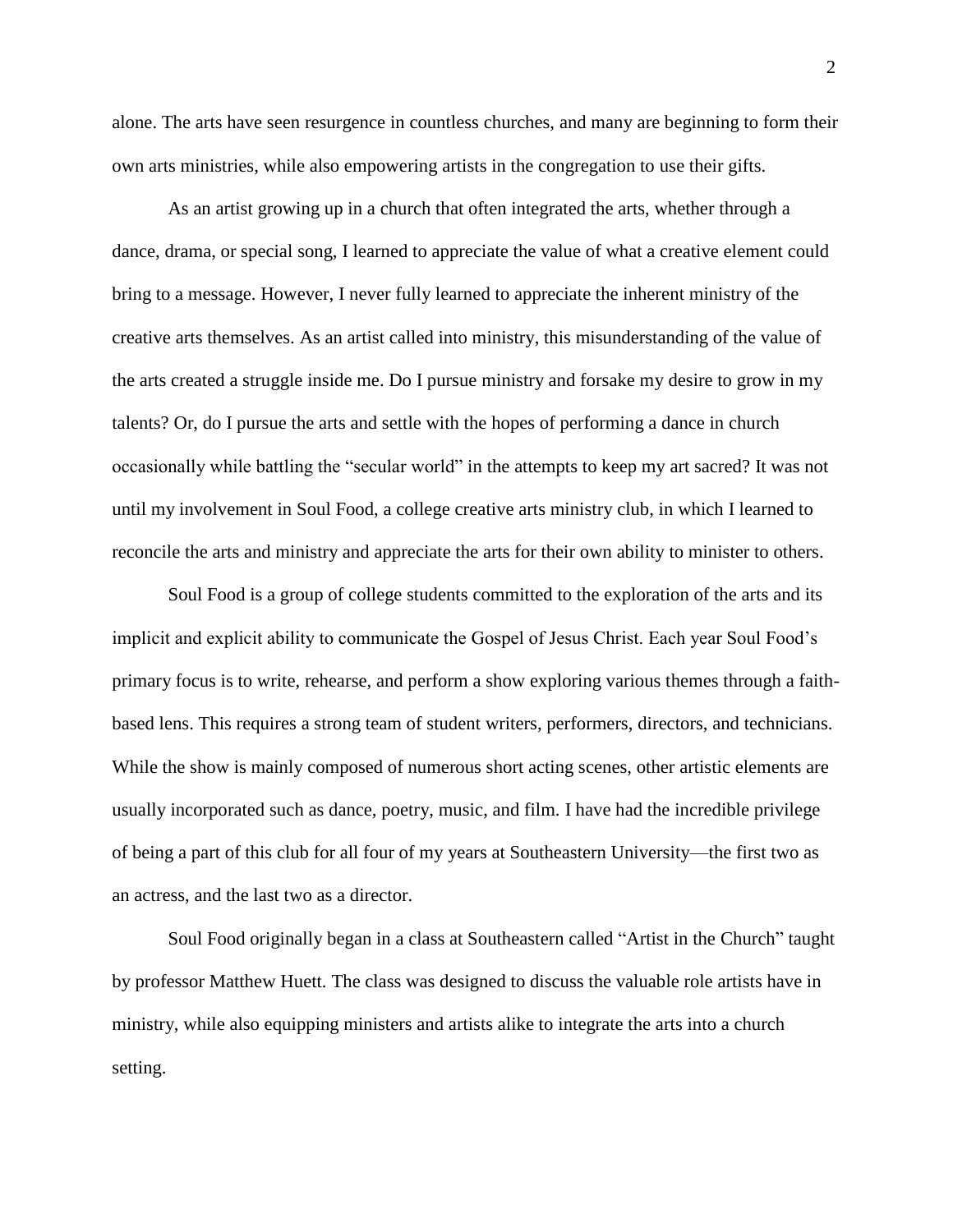Soul Food then moved from "Artist in the Church" class and became its own student run organization sponsored by the Communication department. Soul Food receives new leadership around every two years as the student directors graduate thus causing it to change over time. Each director brings his/her own influence to the team that may change the structure of the club; however, Soul Food's main objective has remained the same: to write, and perform a show. Since my time on the team, Soul Food has transitioned out of the Communication department and under the support and guidance of the College of Religion and Christian Ministries (CCMR). It has also been registered as an official university club under the Department of Student Experience. Soul Food continues to brainstorm and write during the fall semester, and perform a show in the spring semester, but has grown from solely a theater performance to incorporate everything from acting, dancing, singing, film and spoken word. The structure has also expanded as Soul Food now incorporates individual writing, performance, and tech teams.

Being a part of Soul Food the past four years has created a significant impact upon my life. It is through this ministry I have begun to understand the intersection of the arts and faith. It showed me that the arts are able to carry a message of their own, and that when coupled with truth they are powerful enough to stand alone in ministry and touch the lives of others. Soul Food gave me the confidence to know that I can make a difference as an artist. I do not have to settle for solely an entertainer for the sake of being a performing artist; I can create art that has depth, art that speaks, art that is enriched with theology and truth of the Gospel, art that draws people to Christ. Soul Food helped me recognize my value as an artist and empowered me to walk confidently.

Being a part of Soul Food also provided me with a strong community of artists. This community not only challenged me to be a better artist, but also a stronger follower of Christ.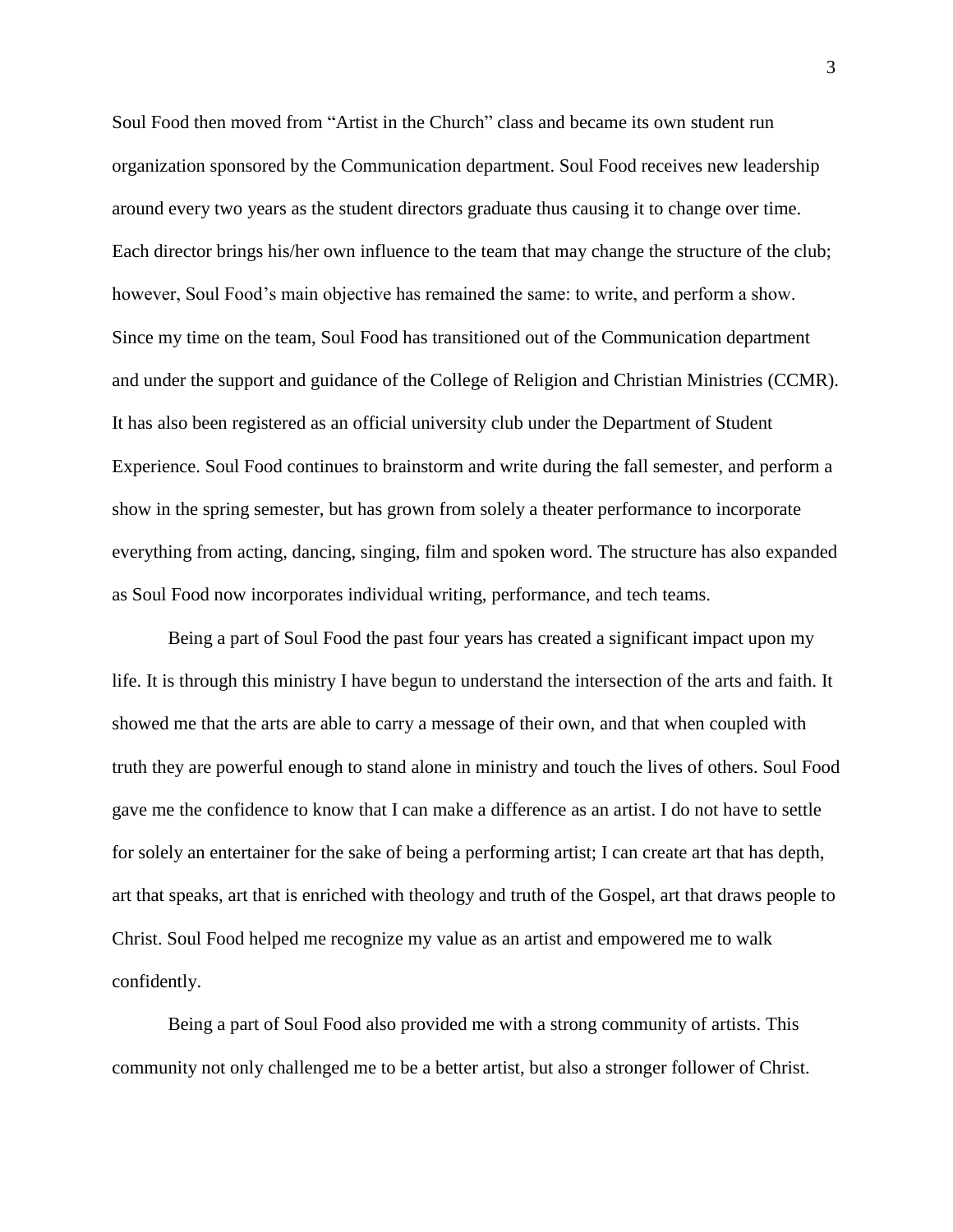They allowed me to be myself and provided me with the support to know I am not alone in my occasional thoughts and feelings of inadequacy or insecurity. This community gave me the ability to find freedom in my own unique creative expression. Being a part of this community also gave me a desire to see artists welcomed in the church rather than discounted in the congregation. To see similar communities created in the church for artists to be strengthened, pastored, and encouraged.

Most importantly, Soul Food has impacted me with its ability to minister to its audience members. It has been a privilege to pray for my friends and family members that have come to see shows and have been touched. We often receive testimonies from audience members who felt they related to a specific character or scene, and how God spoke to them through the theme of the show.

Soul Food is an example of a functioning arts ministry. Ultimately, the arts carry a valuable role in society and ministry and can prove to be a transformative experience that changes the lives of those experiencing it. While this paper explores the significance of the arts in society, and their current integration in the church, concludes with a handbook on how to run Soul Food, serving as an example for any churches or para-churches looking to recreate a similar ministry.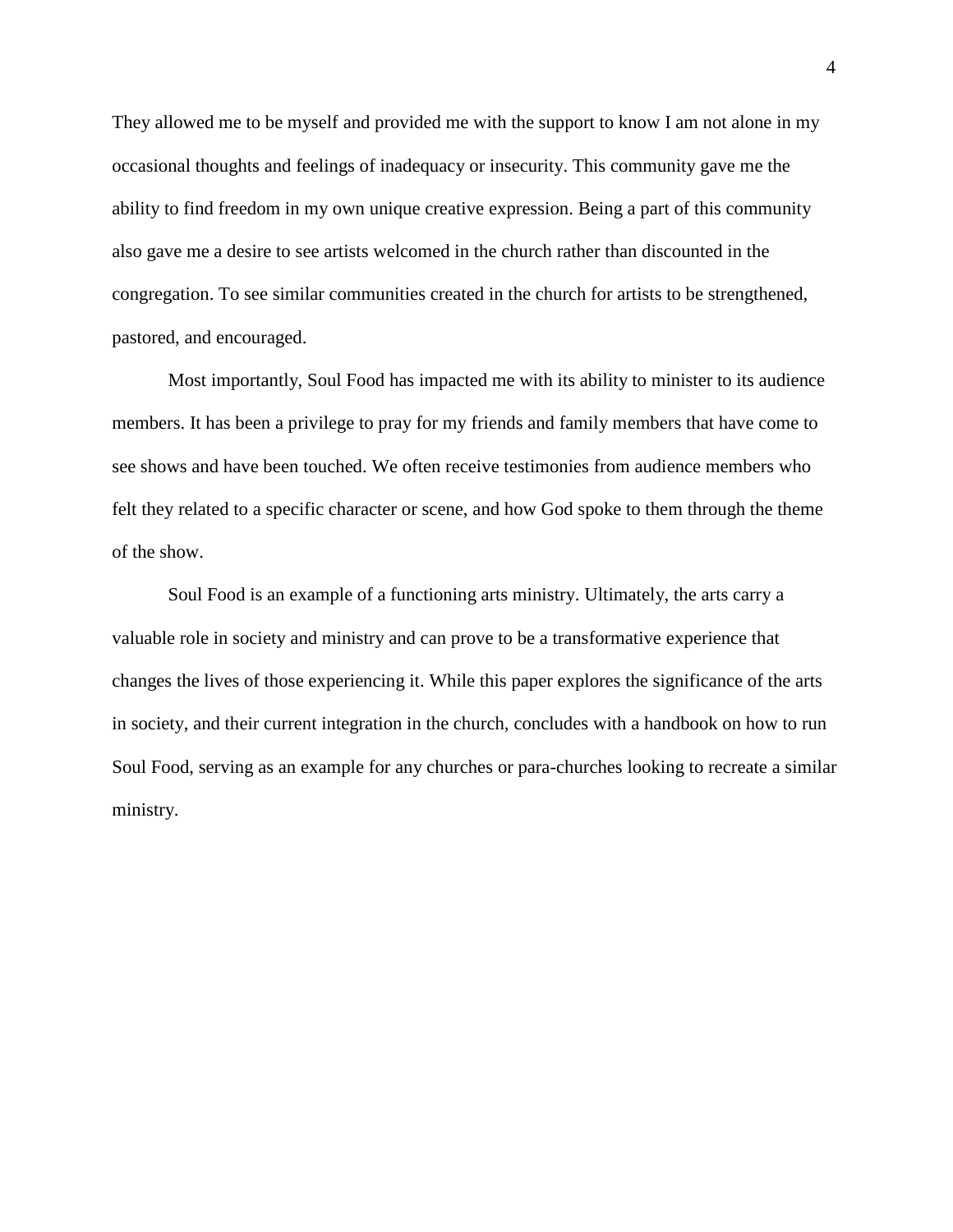#### THE ARTS AND SOCIETY

The arts are so inextricably intertwined with culture that it is difficult to imagine life without their influence. However, in spite of this constant connection, it is not always easy to distinguish the value and clear beneficial influence the arts provide. Makoto Fujimura makes the case that the "soul" of culture is most cared for when implanted with reminders of beauty concepts or creations that appeal to people on multiple levels, rationally and emotionally. Though not necessary to daily survival, beauty satisfies at a level beyond humanity's shallow needs, and allows people to flourish. The culture that is well cared for then becomes a place in which people thrive.<sup>1</sup> The arts, a tangible aspect of beauty, are able to implicitly and explicitly penetrate the human heart and promote a healthy culture. In order to better understand this intrinsic power of the arts it is helpful to look at the various aspects of society in which they are impacting.

The most obvious and general integration of the arts in our culture is perhaps the entertainment world. In this sense, entertainment is being used to include any and all art that is not being used to further another purpose such as therapy or education. Films, albums, painting or photography exhibits, theater performances, etc., are all art forms that fit under the broad spectrum of entertainment as they provide a point of interest and leisure for audiences. Although the entertainment realm is prone to cater to consumerism and a more pragmatic view of the arts, it doesn't diminish the intrinsic value of the many art pieces that are created with the goal of moving and speaking to audiences. Many people are drawn to such artistic experiences for deeper connections beyond the general entertainment factor.

l

<sup>1</sup> Makato Fujimura, *Culture Care* (New York, NY: Fujimura Institute, 2014), 7.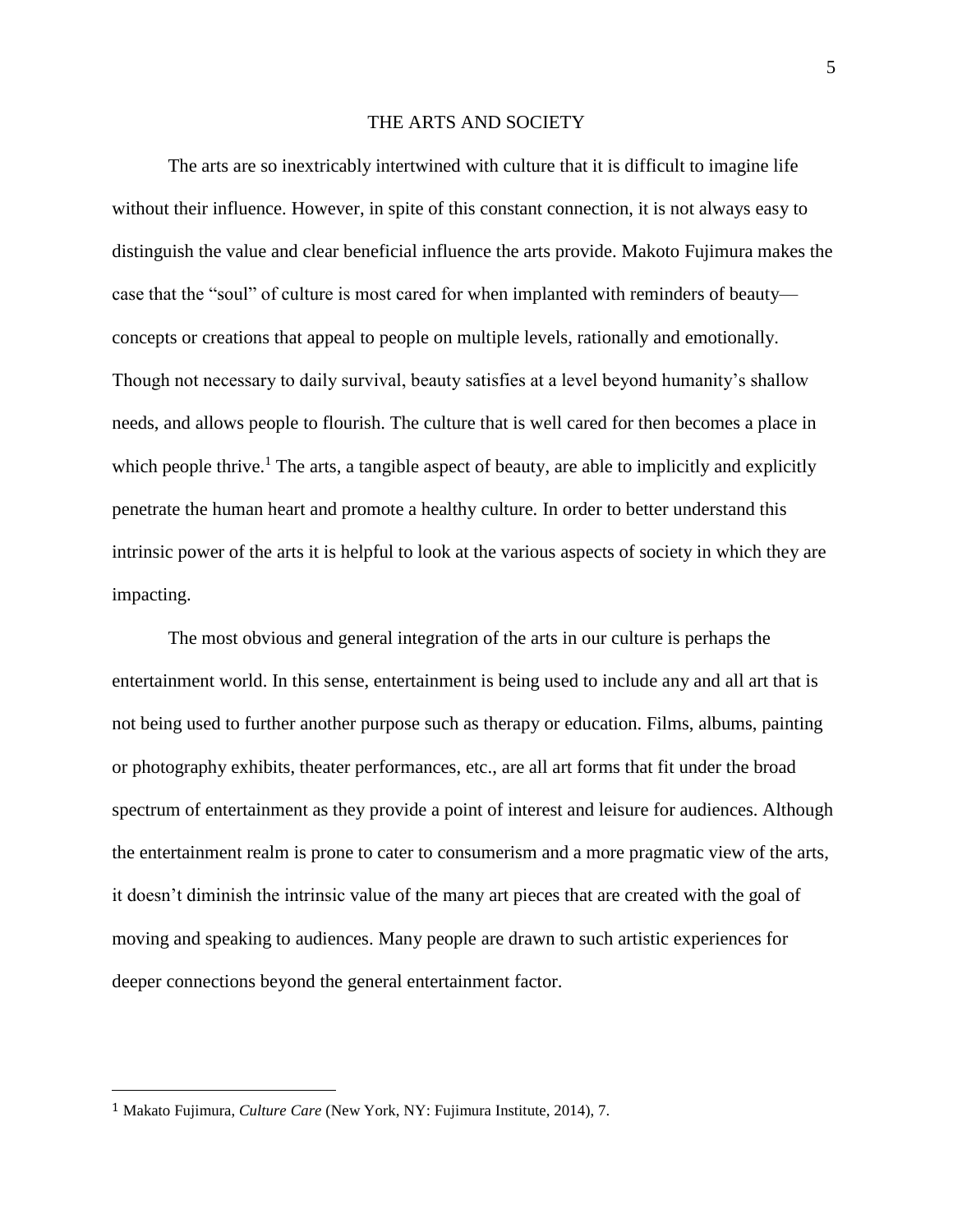Pinchas Noy' article further emphasizes this point by describing art as the most powerful tool for communicating emotion. Artists work to express the depth of their own innermost thoughts, fears, and joys, providing an opportunity for others to relate in their experiences. An aesthetic experience is achieved for the audience through the recipient's active engagement with the artwork. The creative artist and the audience work together in allowing the artwork to speak and evoke emotion.<sup>2</sup> According to Derek Attridge, this response one has to the art is considered an event on its own. Though different from daily events that evoke emotions, this response is an event that can be experienced over and over again. Engaging in the arts brings a pleasure that the author claims is produced through art's power to captivate an audience through its form, language, symbols, etc., and its ability to portray a culture's familiarity with a new perspective.<sup>3</sup> Recipient's can revisit art and engage in its power all over again in order to process each emotion more deeply than the first time

The theater world is a great example of this as it is well known and appreciated for its ability to present timeless stories in a unique way that capture the emotional attention of audiences. Ben Walmsley's research shows that the number one motivating factor behind audience attendance to the theater is the emotional impact of the performance. The desire for an emotional experience overruled the desire to learn, escape, or socialize when visting the theater.<sup>4</sup> In their article, Sabine Boerner and Johanna Jobst agree with this opinion, finding that the emotional response of theatre attendees has the highest impact on a theatre's evaluation.

l

<sup>2</sup> Pinchas Noy, and Dorit Noy-Sharav, "Art and Emotions Art and Emotions." *International Journal Of Applied Psychoanalytic Studies* 10, no. 2 (2013): 104-105.

<sup>3</sup> Derek Attridge, "Once More With Feeling: Art, Affect and Performance." *Textual Practice* 25, no. 2 (2011): 329- 343.

<sup>4</sup> Ben Walmsley, "Why People Go to the Theatre: A Qualitative Study of Audience Motivation." *Journal of Customer Behavior* 10, no. 4 (2011): 335-351.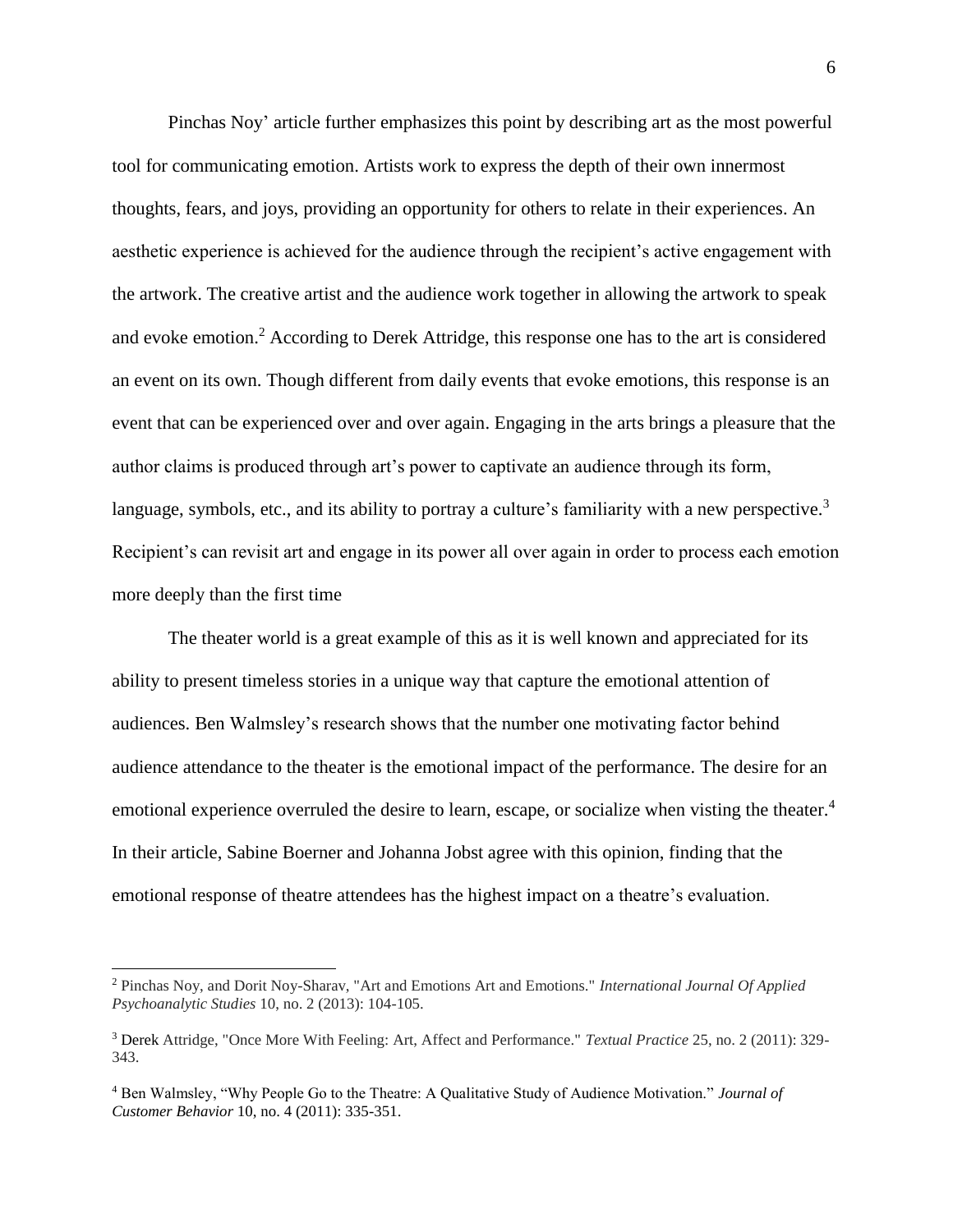Attendees will focus on the show's emotional impact over its complexity and thought provoking impulses in determining their overall opinion of a show.<sup>5</sup>

The arts provide a mirror to reality, sharing the stories and emotions of others. Artists are able to use this emotional connection as a way of challenging audiences and evoking them to change. Theater companies like the Workman Theater Project apply this ability by using their performing arts platform to speak out about mental illness. Their unique company involves artists who have personally struggled with anxiety, depression, bi-polar disorder, etc. The creation of their musical production *Joy* allows artists to engage audiences in discussion about the topic of depression.<sup>6</sup> Documentaries like Kirsti Mutz's *People Like Us* shine a light on the lives of those with intellectual disabilities and aim at eliciting an empathetic response that will lead to change in the negative treatment of individuals with disabilities.<sup>7</sup> It is in examples like this that art moves from purely entertainment to revealing the heart of a movement. Fujimara eloquently sums this up by writing, "Any cause we believe in needs a song that everyone can sing, a song to march to or rally around, a song that will draw people in so they can learn to care. Artists are the ones to provide the music." 8

The arts have also proved to be an influential aspect of therapy, providing counselors with additional approaches to helping clients deal with various emotional needs in a nonthreatening way. Art therapy is a growing form of treatment as there are numerous art forms allowing therapists and counselors a variety of intervention possibilities. Poetry therapy aims to

 $\overline{a}$ 

<sup>5</sup> Sabine Boerner, and Johanna Jobst, "Enjoying Theater: The Role of Visitor's Response to the Performance." *Psychology of Aesthetics, Creativity, and the Arts* 7, no. 4: (2013): 391-408.

<sup>6</sup> Kirsty Johnston, "Performing Depression: The Workman Theatre Project and the Making of Joy. A Musical. About Depression." *Text & Performance Quarterly* 28, no. ½ (2008): 206-224.

<sup>7</sup> Kirsti Mutz, *People Like Us,* Documentary, directed by Kirsti Mutz (2016; Lakeland: Cheverly Films), Film.

<sup>8</sup> Fujimura, *Culture Care,* 49.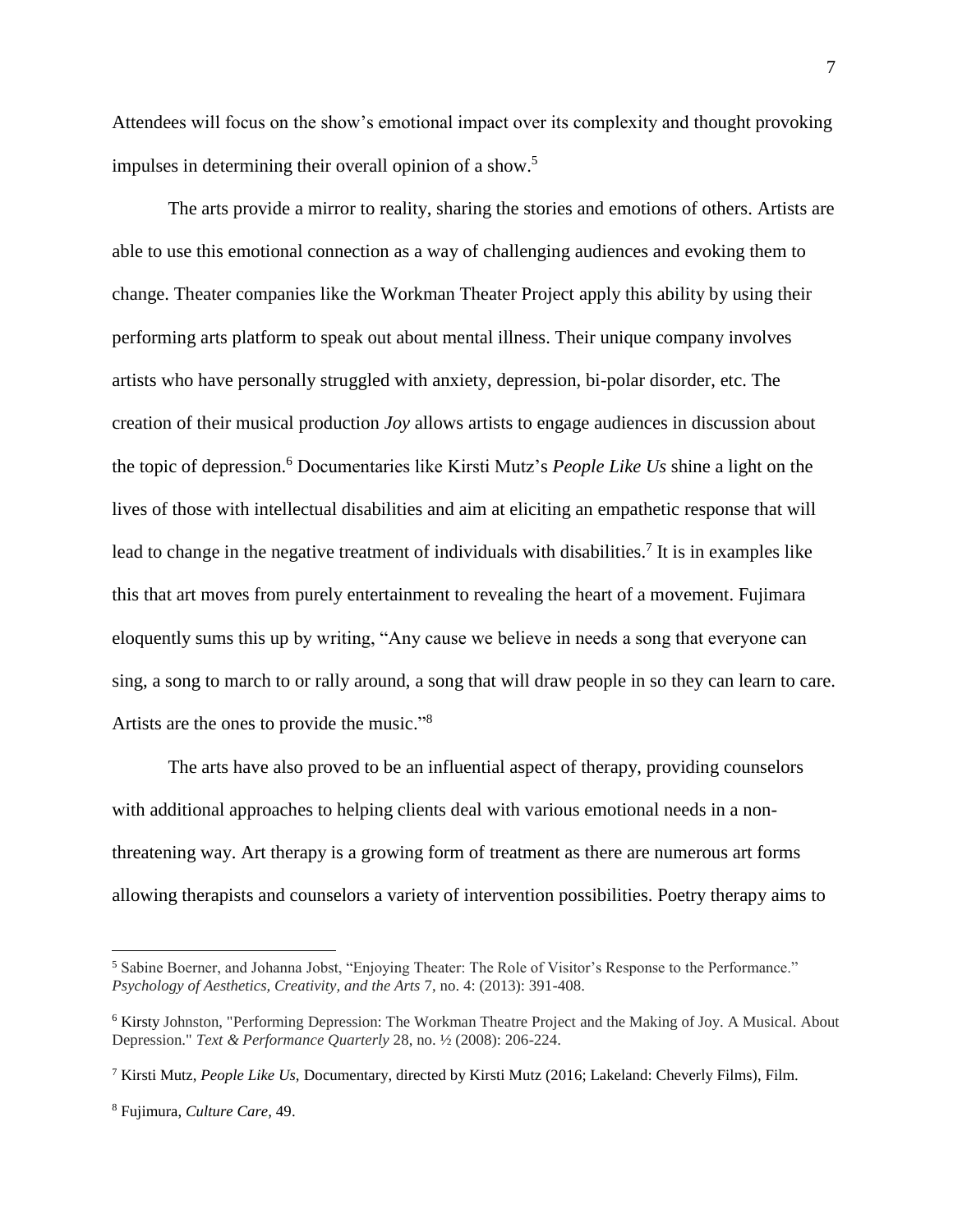help clients create a meaningful metaphor for themselves, and bring about emotional stability.<sup>9</sup> Visual arts psychotherapy allows clients to depict various moods and feelings in visual form, often providing awareness to personal issues that are not spoken.<sup>10</sup> Dance movement psychotherapy focuses on body movement and exploring a great sense of safety and freedom in a space. In a study, Tin Hung Ho concluded that dance therapy helped reduce distress and enhance self-esteem in survivors of childhood sexual abuse.<sup>11</sup> Scott Hitchcock and Carol Ross' study on the use of creative arts in trauma and addiction therapy found artistic exercises to be a cathartic release for patients, enabling them to understand the depth of their emotions and verbalize their thoughts more clearly.<sup>12</sup> Grace Brillantes-Evangelista's article examined the effect of arts therapy in adolescents with depression and PTSD and concluded the arts empowered the youth to engage in their own recovery.<sup>13</sup> Both articles suggest the arts can act as a form of emotional language that allows therapy patients to process their deepest feelings. The arts give participants an outlet to reflect on and confront any fears, memories, or circumstances.

Finally, in addition to entertainment and therapy, the arts are also seen to have a powerful impact on the education system. Benefits of adolescent arts involvement have been observed to include drug resistance, better stress management, a higher level of satisfaction and excitement, understanding of appropriate physical contact, and the ability to overcome exclusivity through

 $\overline{a}$ 

<sup>&</sup>lt;sup>9</sup> R. Byrt, and S. McArdle, Fiction, poetry, and mental health: Expressive and therapeutic uses of literature. *Journal of Psychiatric and Mental Health Nursing*, 8 (2001), pp. 517–524

<sup>10</sup> Marian Liebmann, *Art Therapy for Groups* (New York: Brunner-Routledge, 2004).

<sup>&</sup>lt;sup>11</sup> Rainbow Tin Hung Ho, "A place and space to survive: A dance/movement therapy program for childhood sexual abuse survivors." *Arts In Psychotherapy* 46 (2015): 9-16.

 $12$  Scott, E. Hitchcock, and Carol J. Ross, "Integrating the Creative Arts into Trauma and Addiction Treatment: Eight Essential Processes." *Journal Of Chemical Dependency Treatment* 8, no. 2 (2006): 207-226.

<sup>&</sup>lt;sup>13</sup> Grace Brillantes-Evangelista, "An Evaluation of Visual Arts and Poetry as Therapeutic Interventions with Abused Adolescents." *The Arts In Psychotherapy* 40, no. 1 (2013): 71-84.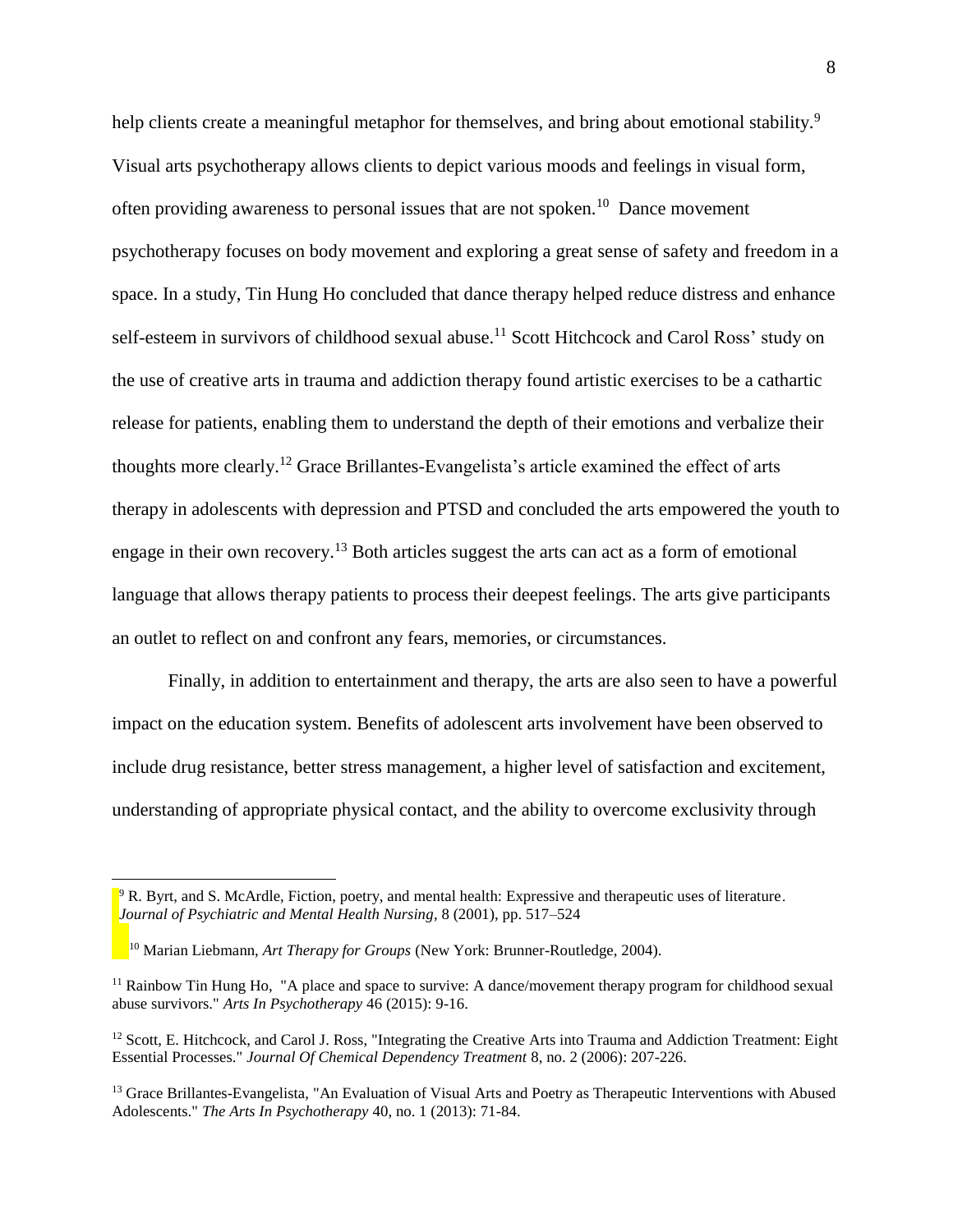community involvement.<sup>14</sup> Teachers in a charter school for at-risk students have found that implementation of the creative arts in the classroom increases attendance, and keeps students engaged while also building self-esteem in teenagers. Specific creative arts projects are used to engage students in expressing their beliefs and redefining their values. Ultimately, these effects not only benefit the lives of the student but the community they are a part of as the arts curriculum aids in growing these students into stronger members of society.<sup>15</sup>

It is clear the arts have a strongly influential role in society. Understanding the arts' ability to enrich, engage, heal, and motivate in various circumstances increases its value and credibility. As the arts begin to find a home once again in the church, there is no excuse for this value to be undermined. Jeremy Begbie offers that when artists allow their art to be guided by movements of the Holy Spirit it has the capacity to reorder lives. Begbie concludes that allowing art to speak theologically does not solely rely on the divine transcendence of Holy Spirit, but relies on living a daily covenanted life open to the Spirit.<sup>16</sup> By acknowledging the intrinsic power of the arts, the church can empower and equip artists to minster to others with their work.

l

<sup>&</sup>lt;sup>14</sup> Norma Daykin, et al., "The Impact in Participation in Performing Arts on Adolescent Health and Behaviour." *Journal of Health Psychology* 13, no. 2 (March 2008): 251-264.

<sup>15</sup> Randal W. Boldt, and Catherine Brooks, "Creative Arts: Strengthening Academics and Building Community with Students At-Risk." *Reclaiming Children & Youth* 14, no. 4 (2006): 223-227.

<sup>16</sup> Jeremy S. Begbie, "The Holy Spirit at Work in the Arts: Learning from George Herbert." *Interpretation* 66, no. 1 (01, 2012): 41-54,4.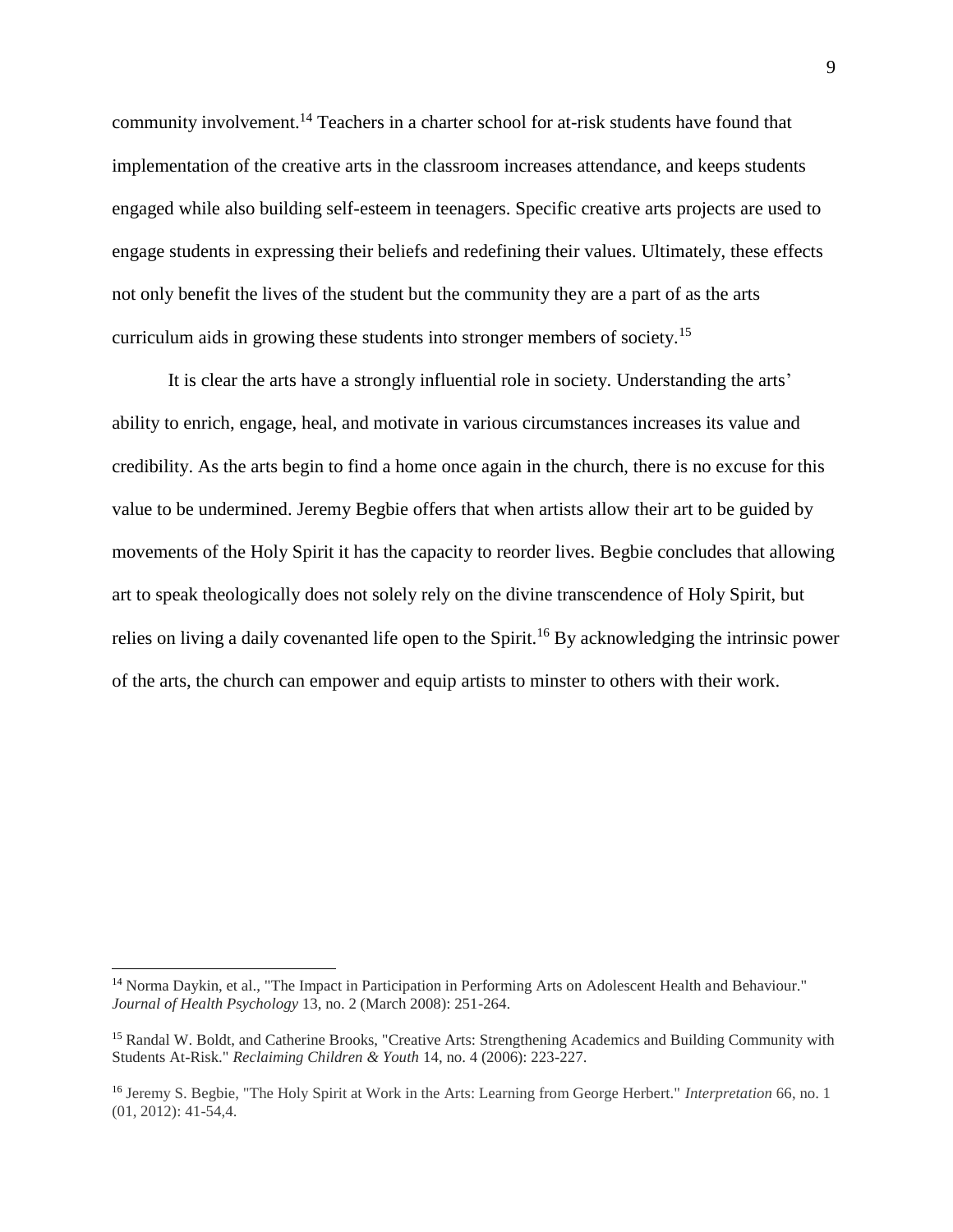#### THE ARTS IN THE CHURCH

While the intrinsic nature of the arts does not change based on the context in which they are presented, the amount of influence the arts are given is often determined by its context. The arts maintain a heavy presence in society, but have not always held the same presence or influence in the church. However, many churches today are starting to recognize this divide and are beginning to reclaim the arts, providing a space for artists to use their gifts in ministry when this was not always the case.

The view a person holds of the arts will determine the way they interact with the arts, and the value that person places on them. Over the years, the church has viewed the arts as ministry tool, endorsing them as simply instruments for the Christian message. By doing so, it diminished the intrinsic value of the arts. Creating a divide between the sacred and the secular, the church has abstained from promoting the arts and their growth in the Christian community with the idea that the arts cater to secular themes and ideals. However, Christian art is viewed as that which is created with overtly religious and spiritual images and themes, therefore, deeming it as sacred and giving it a place in the church.

Rory Noland warns churches against using the arts to propagate a Christian subculture as a portion of Christians have chosen to isolate themselves from the rest of society in an attempt to escape from worldly influences. This has sparked a Christian subculture that considers "Christian art," pieces solely portraying religious themes or elements, to be more edifying to society than other artwork. <sup>17</sup> In doing so, this approach justifies art must have a certain message to be considered good art, with no concern for its quality or ability to impact those who interact with it. This approach constricts the power and ability of the arts and artists in their gift to speak and

l

<sup>17</sup> Rory Noland, *Thriving as an Artist in the Church (*Grand Rapids, MI: Zondervan, 2004) 214.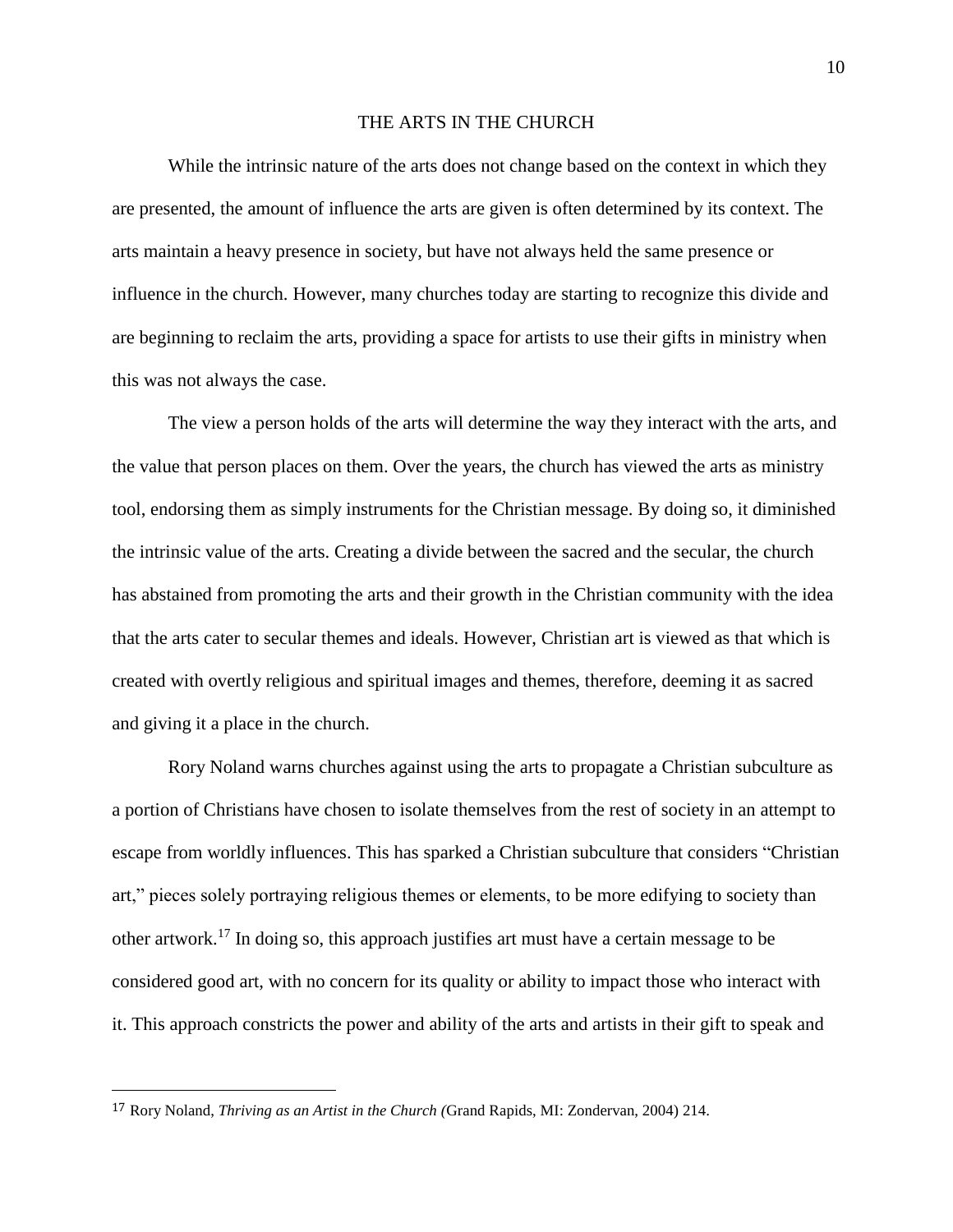provide audiences with an opportunity to encounter God through the artwork. Daniel Siedell further emphasizes this point in his book, *God in the Gallery*, by explaining that Evangelical art focuses more on the clarity of the message being sent than the dynamics of the form in which it is delivered.<sup>18</sup> Instead of letting the art speak for itself through both its form and content and provide a transcendent experience, Christian art focuses on the communication of messages stripping the audience of an opportunity of "contemplation of and communion with the Divine." Siedell concludes by saying, "in the Christian artists' zeal to express a Christian message, Christian art—in the bitterest of ironies—can further contribute to denying Christ's presence in the world."<sup>19</sup> While a harsh critique, Siedell poses a truth that gives need for a new perspective on the arts in the Christian sphere.

Francis Schaeffer's *Art and the Bible*, deals with the question, "What is the place of art in the Christian life?" He deals with Christians on the subject of the lordship of Christ vying that Christ is Lord over the whole of a man's life, including the arts. By excluding the arts and culture for being "non-religious" Christians are living with a limited perspective of God's ability to move through the arts.<sup>20</sup> Schaeffer builds a biblical case for the arts, pointing out the many forms they take on throughout scripture. From practical art, representational art, abstract and imaginative art, to functional and non- functional art, and religious and non-religious art, each plays a valuable role whether or not it carried its own religious message. Schaeffer writes, "The factor that makes art Christian is not that it necessarily deals with religious subject matter."<sup>21</sup> It is the acknowledgment that God wants His people to use the artistic gifts he has given them that

l

 $21$  Ibid., 31.

<sup>18</sup> Daniel Siedell, *God in the Gallery* (Grand Rapids, MI: Baker Academic, 2008) 161.

<sup>19</sup> Ibid., 164.

<sup>20</sup> Francis Schaeffer, *Art and the Bible* (Downers Grove, IL: InterVarsity Press, 2006) 13-15.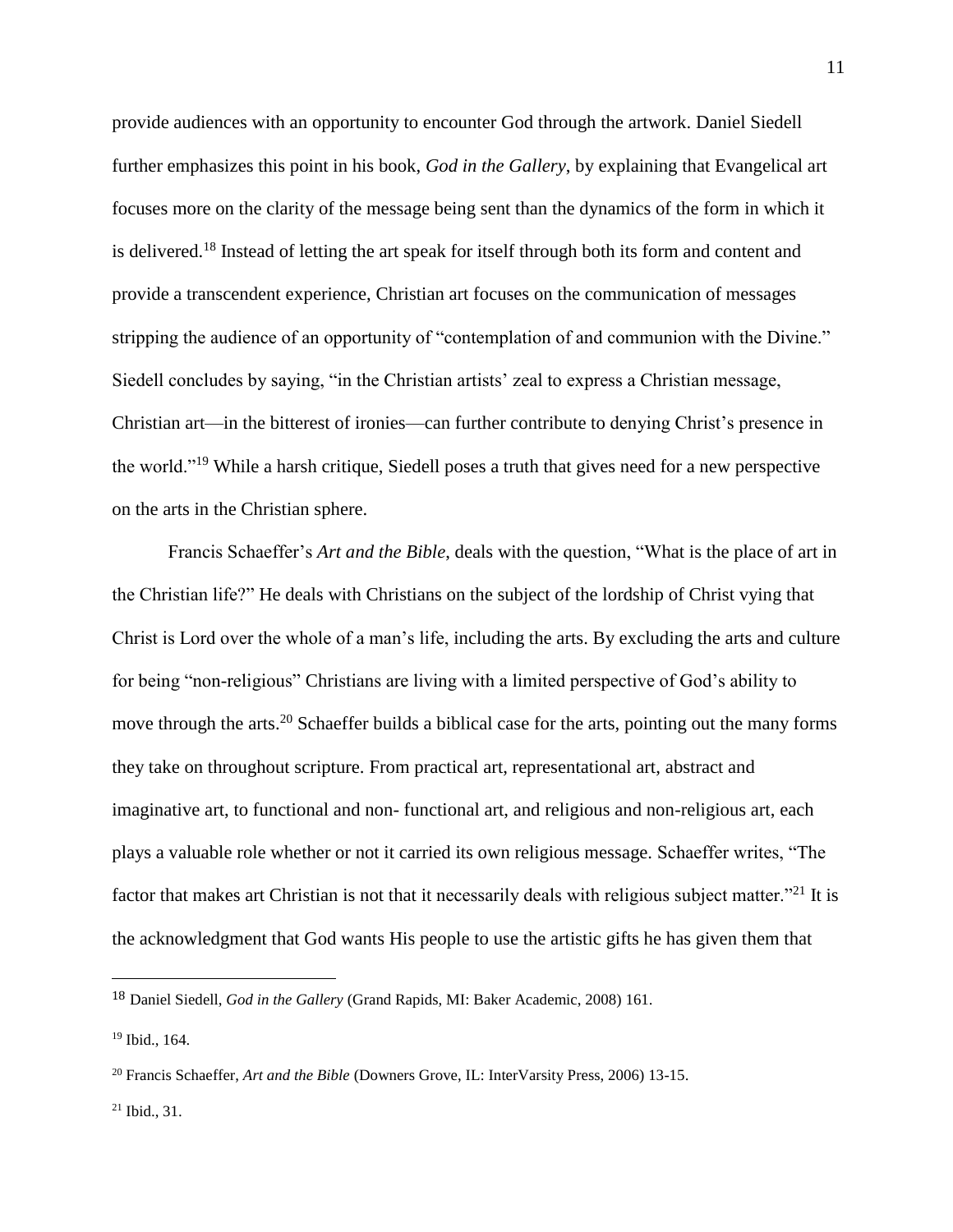defines Christian art. Art is valuable to God, and can function in many different ways. When the church acknowledges this it will find the freedom to implement the arts in various ways.

Understanding the responsibility man has to God in acknowledging Him is crucial in understanding the intersection between the arts and faith. When people begin to understand that the presence of God is not limited to the Church, or art pieces that send an explicitly Christian message, they are able to acknowledge God throughout their daily lives. The divide between the sacred and the secular grows smaller when people begin to treat their everyday activities as ways to encounter God. Nicholas Wolterstoff holds the view of the artist as a responsible servant, and his art must serve as a responsible action in which God is acknowledged. He writes,

The artist is not to pick up his responsibilities when he lays aside his art—he is to exercise his responsibilities in the very production of his art. And we who make use of his art are not to leave responsibility behind when we enter art; in our very use of it we are to exercise our responsibilities.<sup>22</sup>

When the church is able to acknowledge the presence of God beyond those concepts solely deemed as sacred and religious, it will be free to value the arts for what they are rather than what they can do. The church will not limit the arts to a ministry tool, but rather acknowledge God's ability to move through any art form, and allow the arts to provide their own ministry experience. While the church fulfills it's responsibility by interacting with the art, as mentioned by Wolterstorff, it must also remind the artists in the congregation of their responsibility to acknowledge God in their production of art.

l

<sup>22</sup> Nicholas Wolterstorff, *Art in Action* (Grand Rapids, MI: Erdmans Publishing Co., 1980), 78.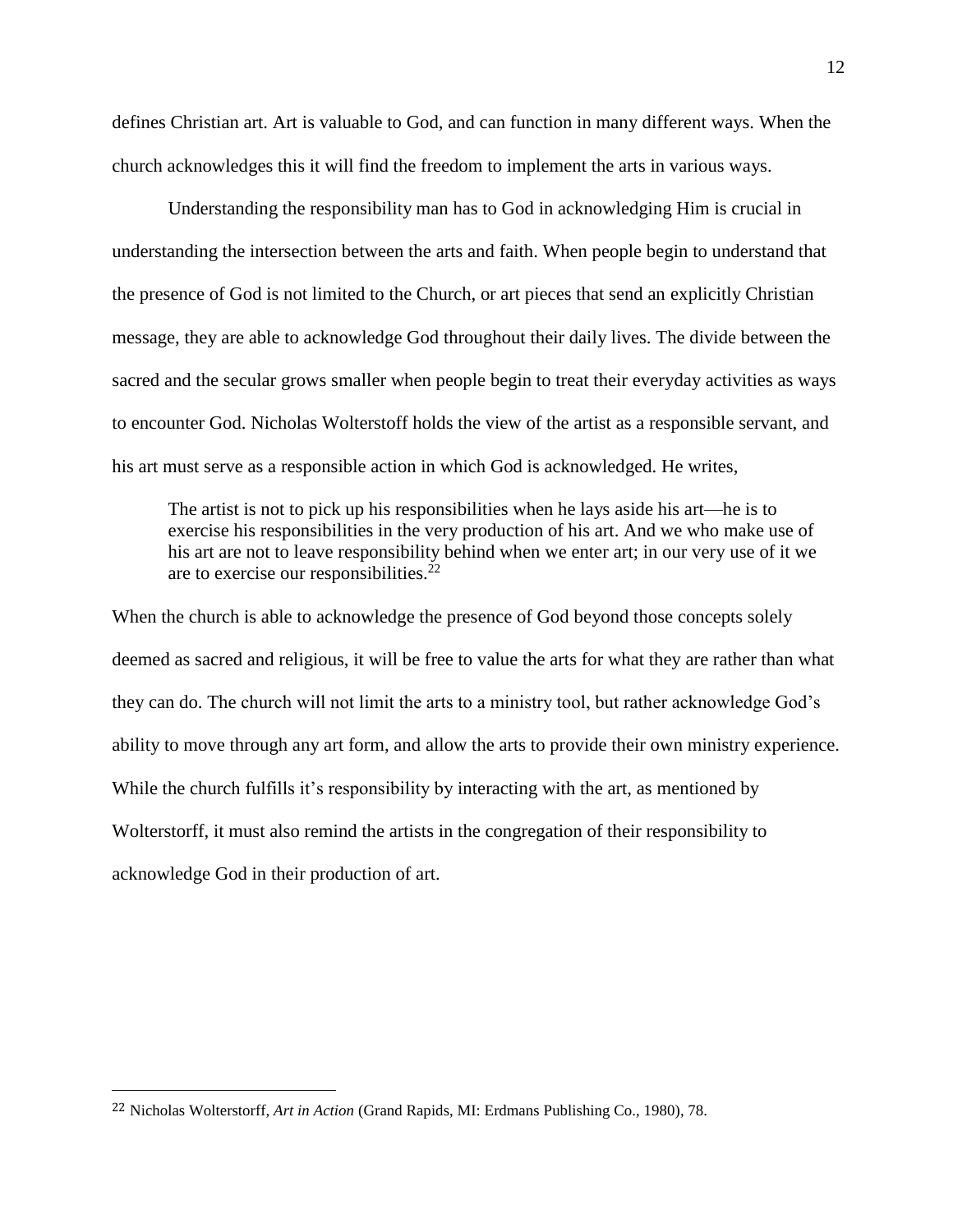#### THE ARTS IN MINISTRY

As the arts begin to find a place in the church, it is important to look at churches and ministries that are actively engaging the arts in a manner that acknowledges their intrinsic value. In his book, *The Art of Curating Worship,* Mark Pierson describes his experience as the pastor of Cityside Baptist Church in Auckland, New Zealand. It is through Pierson's leadership that Cityside became a forerunner among churches in creative-worship projects. Pierson wanted the worship of his community to build a genuine Christian faith and spiritual depth while also providing connection with the reality and emotions of people's stories. He believed the best way to do this was by capturing the "formative power of art and its processes." Pierson writes, "I believe art is capable of far more than communicating a message: it is capable of conveying the voice of God and harboring an encounter with God." With this understanding of the implications of art engagement on spiritual formation and ministry, Pierson argues for a need to understand worship as an art form. Coining the term, "worship curator" Pierson approached the crafting of worship services at Cityside in the same manner an artist would approach crafting a new art piece.<sup>23</sup> Through their engagement with the arts Cityside curates worship spaces for people to connect with the presence of God.

In a different capacity, the Assemblies of God and Church of God denominations encourage engagement with the arts throughout their youth programs. The Assemblies of God Fine Arts Festivals allows for students twelve to seventeen years of age to compete in various art divisions, through mediums such as dance, musical theater, photography, human video, poetry, and music. The Fine Arts Festival is purposed as a discipleship tool that encourages students to

l

<sup>23</sup> Mark Pierson, *The Art of Curating Worship,* (Minneapolis, MN: Fortress Press, 2010), 5-13.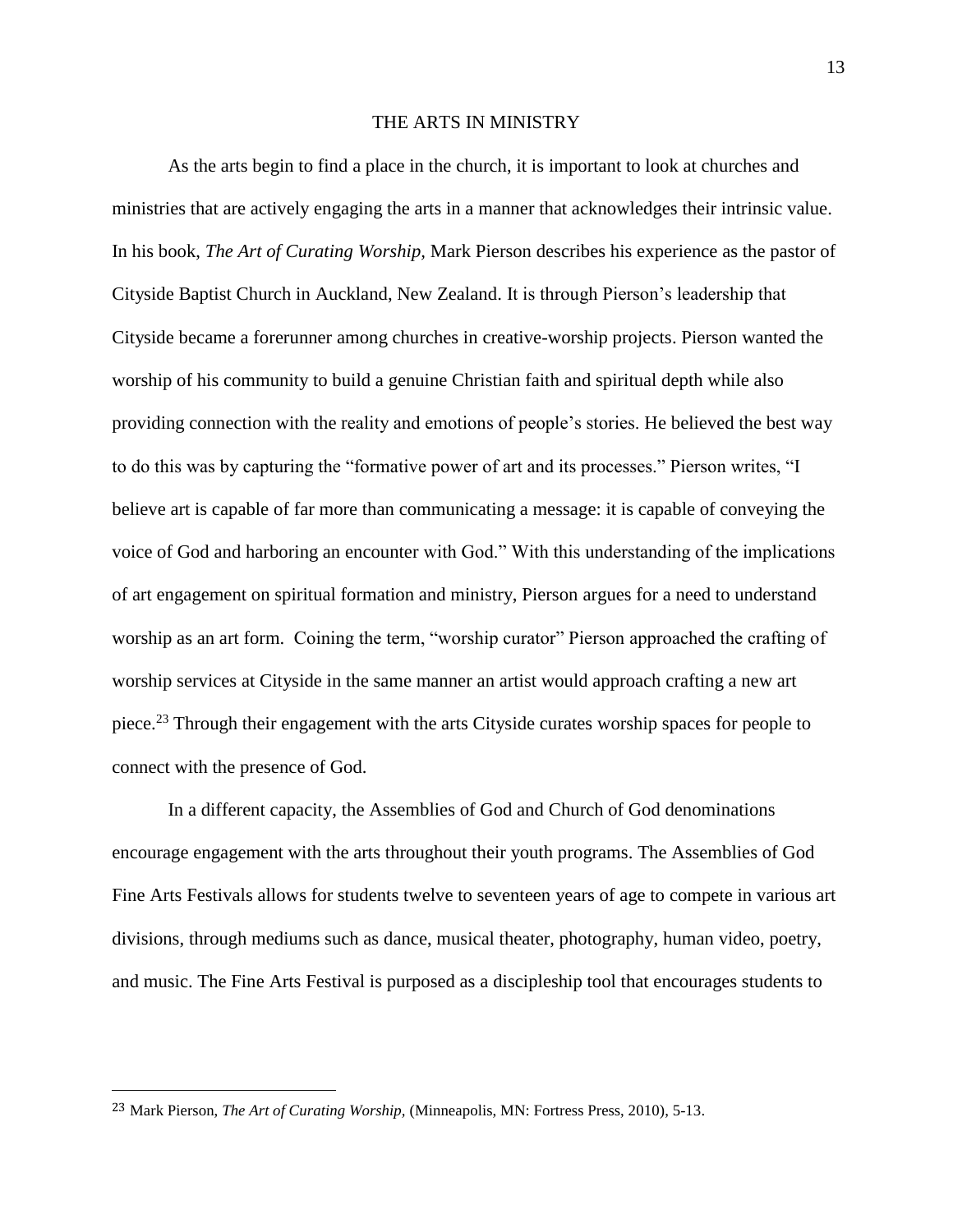discover, develop, and deploy their ministry gifts.<sup>24</sup> Similarly, the Church of God hosts Teen Talent competitions, allowing youth to compete in various categories such as, drama, music, creative writing, and multi-media. The Teen Talent program purposes to motivate young people to discover, develop and dedicate their talent in ministry.<sup>25</sup> The existence of these programs signify church communities that value the gift of the arts and have a desire to see them implemented in ministry by empowering young artists to harness their gifts.

Finally, Willow Creek Community Church in Chicago is one of the most prominent church communities in the development of art ministries with a few of the staff even writing books on their experience that adds to the limited literature on art ministry. Willow has a multistaff programming team complete with a vocal director, drama director, music director, and creative consultants, proving Willow's high placement of value on the power of the arts.<sup>26</sup> A significant aspect of implementing the arts in any church community is empowering the artists in that congregation to use their gifts in ministry. In its desire to create weekly Sunday worship experiences that provide transcendent moments for the congregation, and deepen their understanding and experiences of the truth of God, Willow Creek turned to the artists in the congregation. Nancy Beach, the Director of Programming at Willow, is in charge of building the artist community in the congregation and allowing them to unleash the power of the arts in ministry.<sup>27</sup> Her book, *An Hour on Sunday* explores the value an arts ministry has in the programming of a Sunday service. Beach also describes the values she finds the most significant

 $\overline{a}$ 

<sup>24</sup> AG General Council, *Fine Arts Festival Rule Book,* (Springfield, MO: The Assemblies of God General Council, 2015), 4-12.

<sup>&</sup>lt;sup>25</sup> "Teen Talent," Church of God Youth and Discipleship, accessed March 26, 2016, http://www.cogyouth.org/youth/teen-talent

<sup>&</sup>lt;sup>26</sup> Scott Dyer, *The Source for Effective Church Service Planning* (Grand Rapids, MI: Zondervan, 2003), 12-13.

<sup>27</sup> Nancy Beach, *An Hour on Sunday,* (Grand Rapids, MI: Zondervan, 2004), 34.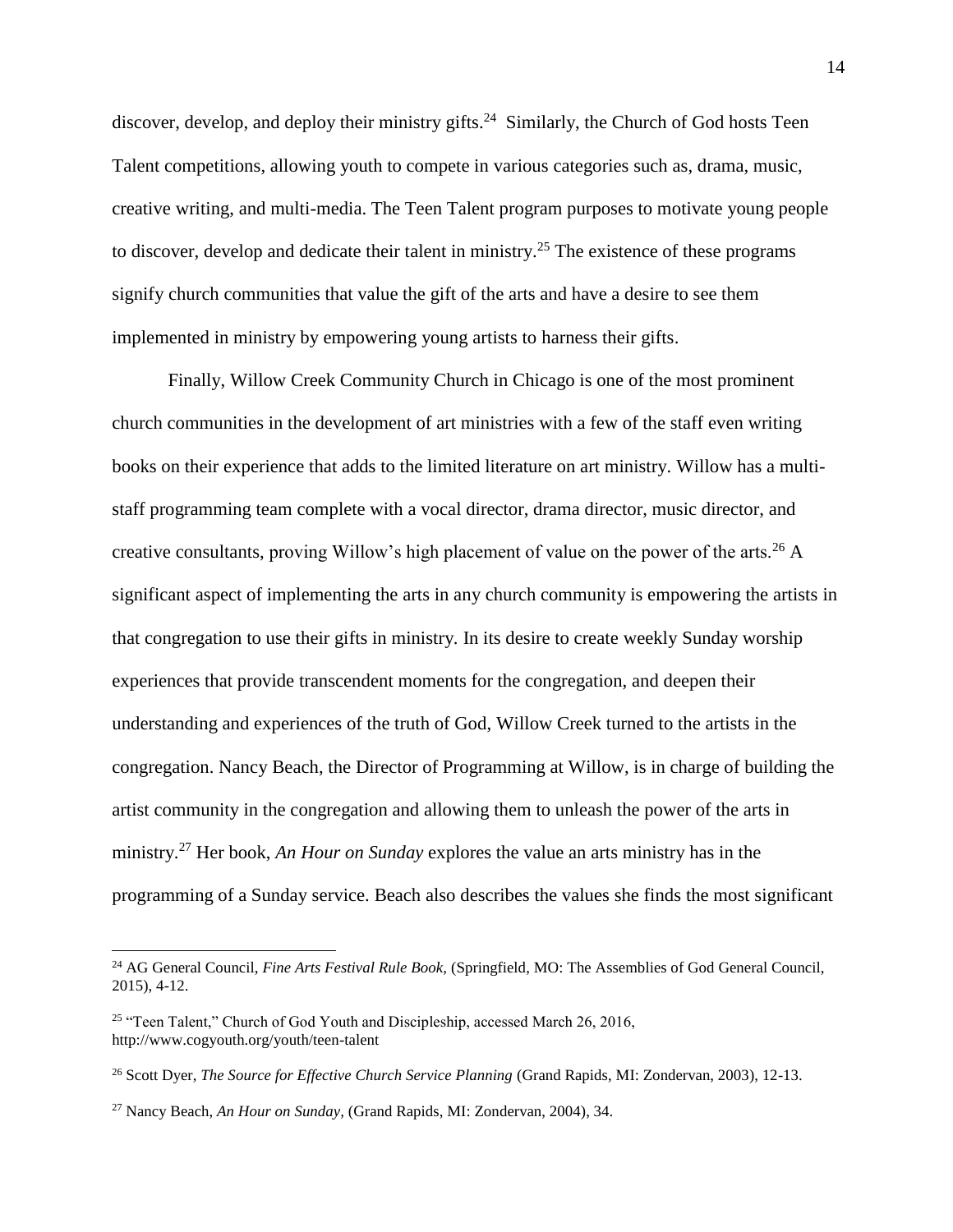in working with artists in an arts ministry such as having intentionality behind what is created, building a loving community among the artists, developing excellence and creativity, and soul care. <sup>28</sup> In his book, *The Heart of the Artist,* Rory Noland, provides insight in what it means to be an artist. As the Music Director at Willow, Noland works with artists daily and has a strong understanding of the insecurities, motivations, conflicts, and joys of being a creative individual. Noland strives to encourage artists to fulfill their calling in ministry, while also challenging them to become more of the artist God wants them to be.<sup>29</sup>

Ultimately, it is clear that in order to develop a fully functioning arts ministry the church must understand the intrinsic value of the arts, trusting them to provide deeper moments of communion and engagement with the presence of God, while also training, equipping, and empowering artists in the congregation to freely use their gifts in ministry.

 $\overline{a}$ 

<sup>28</sup> Beach, *An Hour on Sunday,* 55-125.

<sup>29</sup> Rory Noland, *The Heart of the Artist,* (Grand Rapids, MI: Zondervan, 1999) 10.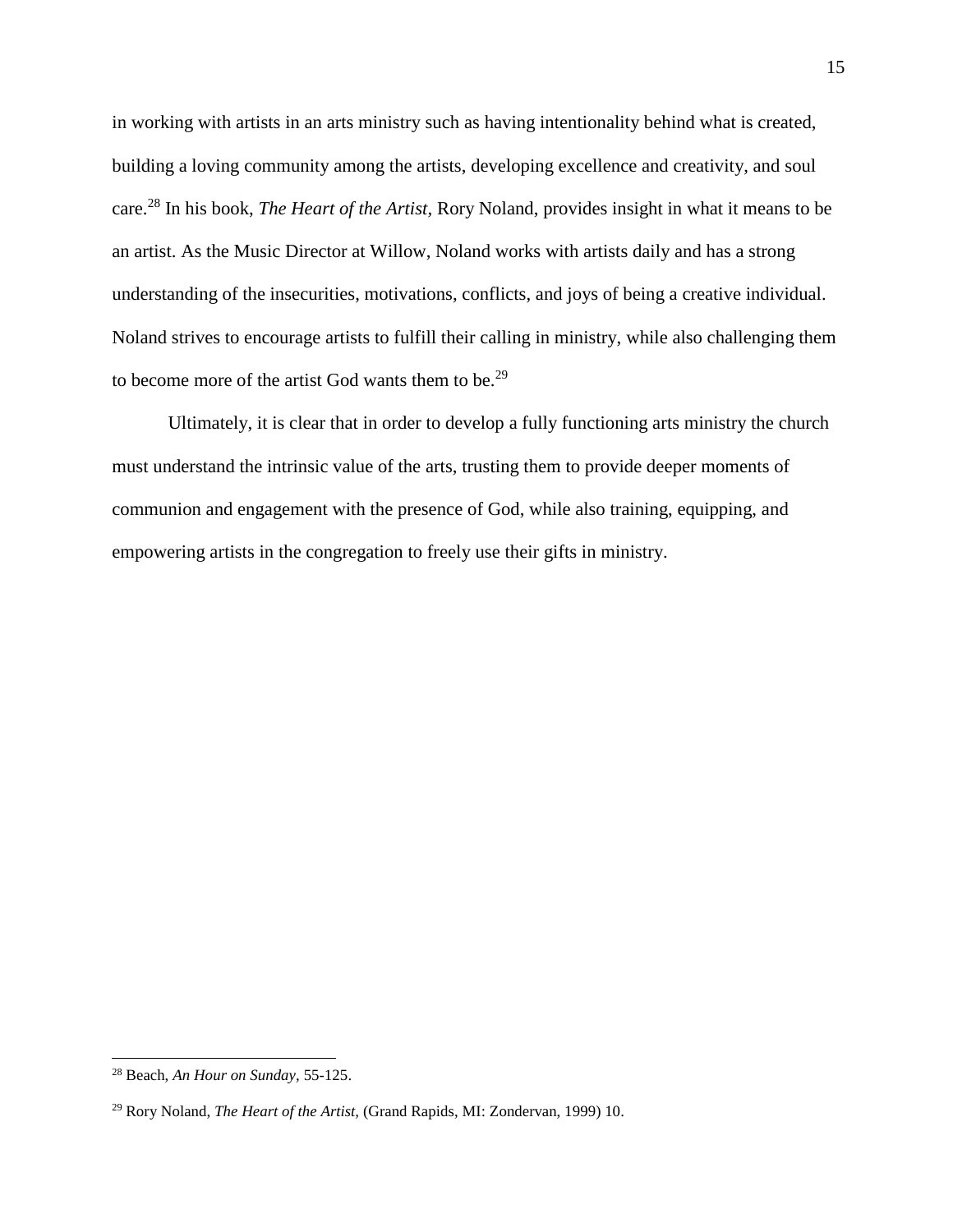#### **METHODOLOGY**

There is currently a gap in literature on the valuable role the arts can play in effective ministry. My methodology is primarily comprised of a literature review and source analysis that uses scholarly, peer-reviewed articles and studies exploring the role the arts play in society and ministry. My online sources are taken from scholarly databases such as EBSCO, ProQuest, and JSTOR. Using these articles, along with several books from credible authors, I have endeavored to make connections between the studies provided in order to fill the gap in literature and provide a credible basis for the value of creating and implementing art ministries.

In researching the role and influence of arts in society, the information found was provided by credible authors, professors, and professionals in their specific area of expertise. In the fields of counseling and therapy, Scott Hitchcock is an award-winning licensed psychotherapist, and Dorit Noy-Sharav is a clinical psychologist who has published many of her own books. Ben Walmsley has written two books on the topics of Art and Entertainment and is currently the Senior Lecturer in Arts & Entertainment Management at Leeds Metropolitan University. Norma Daykin received the Royal Society of Public Health's arts and health research award for prominent contributions to music and health research.

Authors Makoto Fujimura, Mark Pierson, and Nancy Beach are all leaders in current art ministries or movements. Fujimura, an experienced painter, is currently the director for center of theology, worship, and the arts at Fuller Theological Seminary in California and pioneer of the Fujimura Institute, promoting various art events and lectures. Mark Pierson and Nancy Beach are both active in ministry and have successfully been involved in churches and worship events in which they have worked alongside artists to curate and produce transformative moments in worship.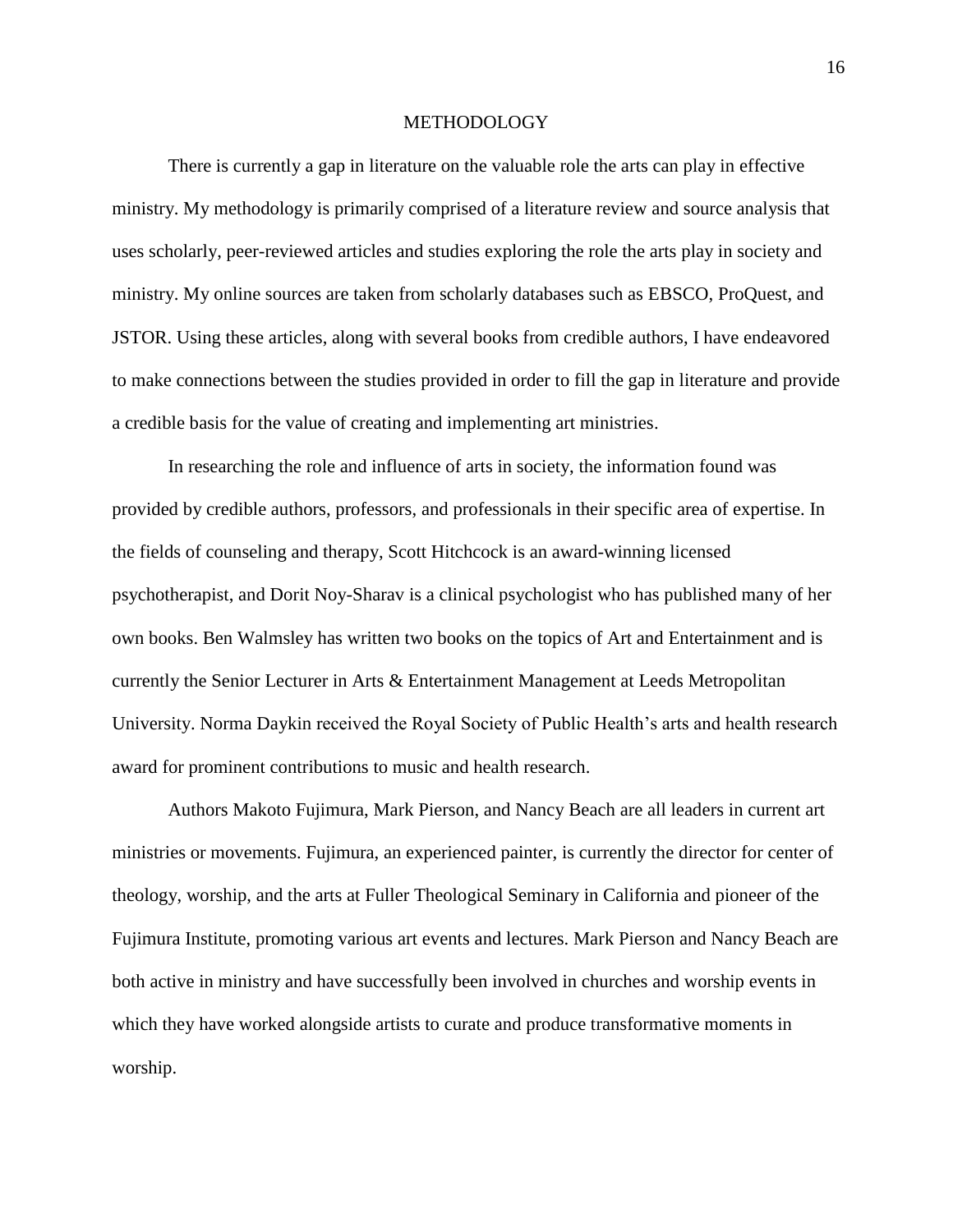The Soul Food handbook is based on a basic level of theater knowledge due to my undergraduate minor in theater and four years of personal involvement with Soul Food. Studying theater allowed me to take classes such as Advanced Acting, Directing for Theater, and Stage Production and Design. These classes taught me how to create and perform my own scenes, audition and direct other actors, and produce shows with various technical elements. My personal involvement with Soul Food has allowed me to write from firsthand experience what it takes to create a strong creative arts ministry.

I was a part of the performance team for two years, which provided me with the knowledge of what is needed to build a strong community for the performers, along with the understanding of how to structure a club in a manner that is most beneficial for college students at Southeastern. It also gave me the chance to learn under previous directors. I became a director my final two years on Soul Food, which provided me with insight on the different processes it takes to build a show such as auditions, casting, writing scripts, planning rehearsals, marketing, and production. Directing has given me a deeper understanding of how to work with and best care for artists.

Finally, my overall experience in Soul Food has given me the opportunity to document its impact on lives of those a part of the team, and the lives of those who have seen the show. This impact has been shared through personal testimonies of both audience and team members.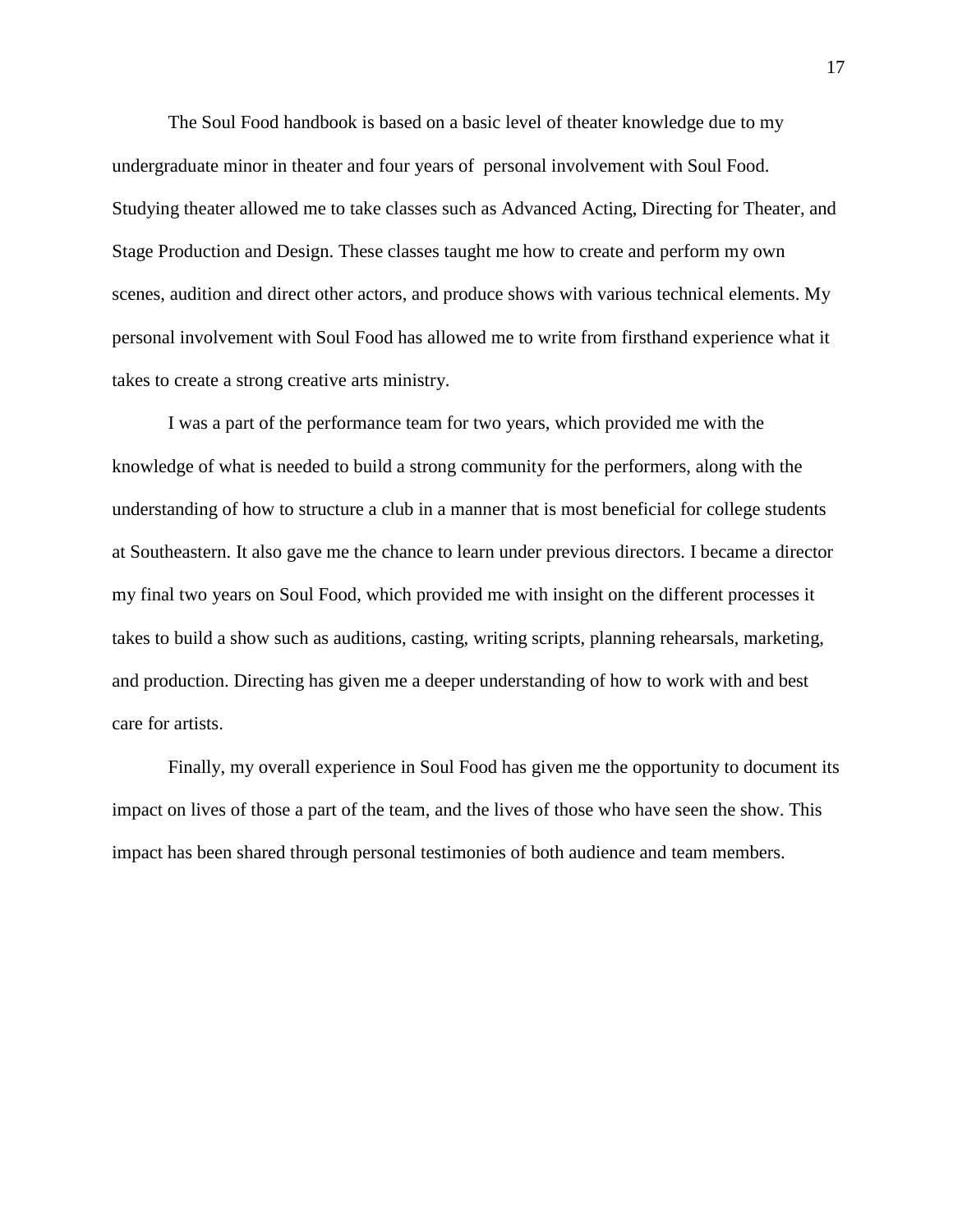# Soul Food Handbook Southeastern University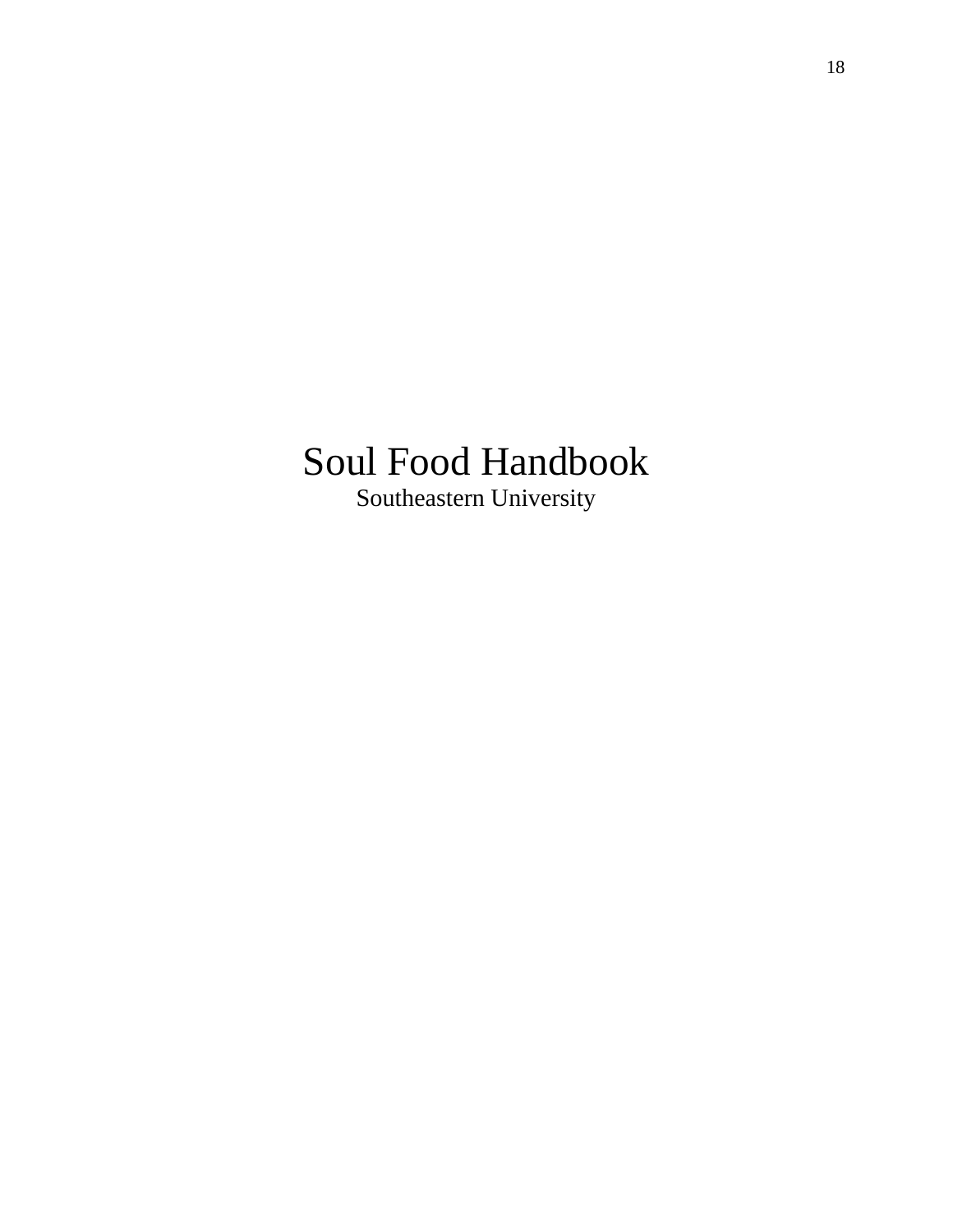# Chapter 1: The Basics

# **A. What is Soul Food?**

#### **1. Mission**

Soul Food is a team of college students committed to the exploration of the arts and its explicit and implicit ability to communicate the Gospel of Jesus Christ.

#### **2. Vision**

To invite the Southeastern and Lakeland community into a creative experience that allows them to connect with the Gospel in a unique way.

#### **3. Strategy**

- Creating, rehearsing, and producing a Spring Show that discusses various biblical truths under one theme.
- Performing for different churches and organizations in the Lakeland area.
- Holding events for Southeastern students and staff to discuss and experience the interplay between the arts and faith.

# **B. Yearly Structure**

The Soul Food season follows the fall and spring school semesters, due to its being a college club.

#### **1. Fall**

The Fall Semester of Soul Food is dedicated to building a team and brainstorming and creating for the spring show. This includes everything from auditions and team bonding, to writing and small outside performances.

#### **a. Acting Auditions**

Held within the first few weeks of school, the director holds auditions to fill the needed positions on the team.

#### **b. Team Bonding**

Actors spend time together growing relationally and spiritually as preparation for the ministry they will be doing together.

#### **c. Writing Meetings**

Held throughout the entire semester, in these meetings writers are recruited, trained and empowered to write the spring show.

#### **d. Outside Performances**

Actors and writers work together to write short, stand-alone sketches to perform at various, non Soul Food related, events throughout the Fall Semester.

#### **2. Spring**

The spring semester of Soul Food is dedicated to finalizing, and performing the spring show. This includes everything from casting and rehearsing, to adding technical elements and ministering through the show.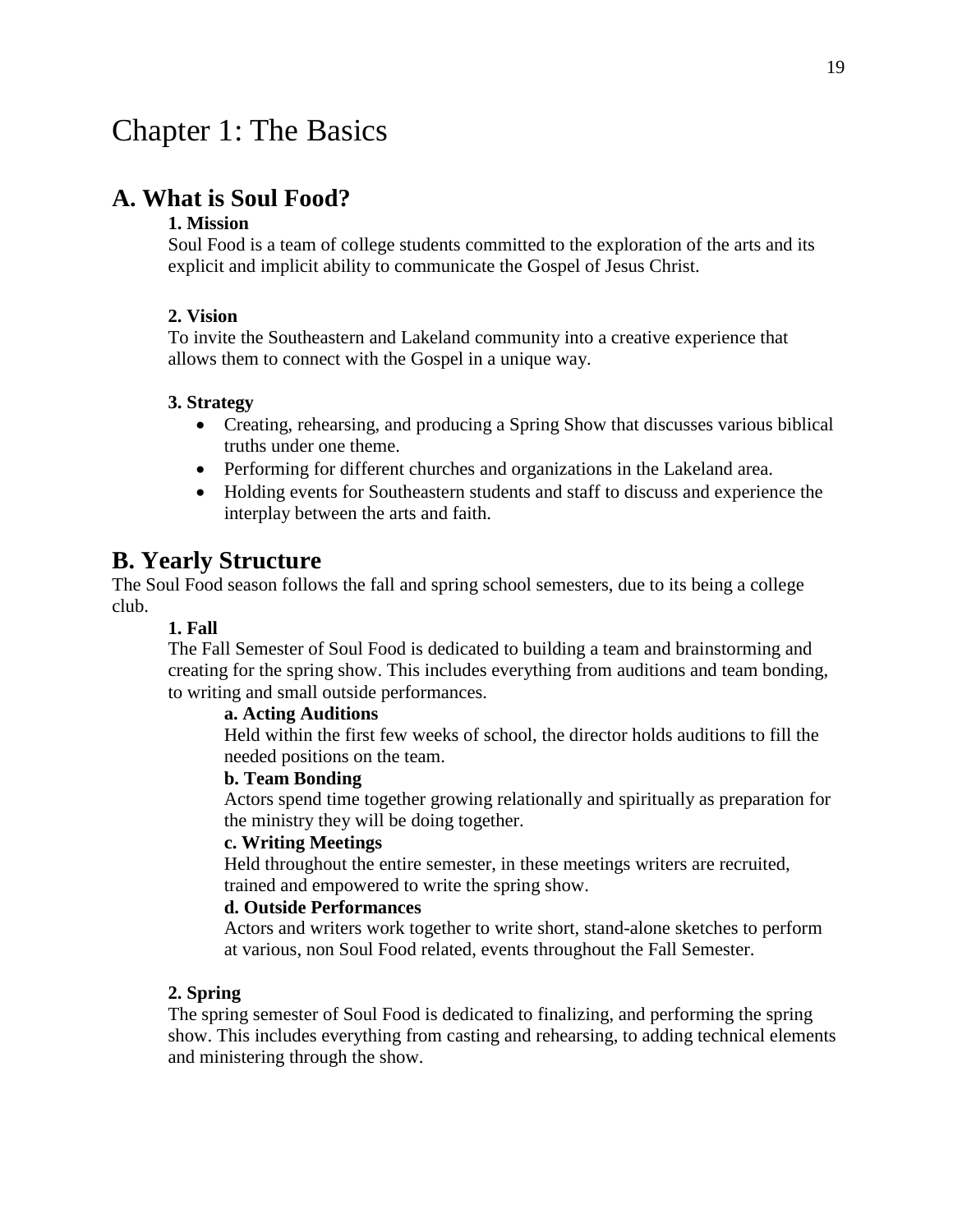#### **a. Casting**

Once the show is written the Director casts the actors and hands out their scripts.

#### **b. Rehearsing**

Starting in the beginning of February, rehearsals will run through April. Every scene in the show will be blocked and memorized independently, until the show can be rehearsed as a whole.

#### **c. Tech**

The tech crew is recruited finalize all technical factors such as, performance location, set, lighting, sound, props, and costumes.

#### **d. Ministry**

While the ministry of the team and show is the most prominent focus throughout the entire year of Soul Food, it is culminated in the pring Show as the team ministers through their craft, and allows the audience a time to respond after the show.

# **C. Team Structure**

#### **1. Club Chartering**

Soul Food is registered as an on-campus club; therefore, every fall semester the club has to re-charter through SGA (Student Government Association) in order to be properly recognized. This provides the club with school support, free marketing, advertising help, optional funding, and an opportunity to participate in club rush. Being recognized as an official club through DSE also gives club President's the opportunity to attend leadership-training sessions with the University's leadership team.

#### **Process of Chartering:**

a. Log onto myseu.seu.edu

- b. Click on "Student Experience" under the Student Development tab
- c. Choose the SGA tab on the far right
- d. Scroll down to Clubs and Organizations
- e. Fill out the club chartering form

#### **2. College of Christian Ministries and Religion**

In addition to being an official club of the University, Soul Food is also under the guidance and support of the College of Christian Ministries and Religion. Soul Food's staff sponsor is a professor in this college, and much of the performance content is guided and cleared through this sponsor. Soul Food's budget line is also managed through the CCMR.

#### **3. Directors**

Soul Food is made up of many different teams that come together to create the spring show. These teams are made up of actors, writers, videographers, technical producers, artists, designers, etc. Each of these teams has their own student leader that works under the vision of the club's director.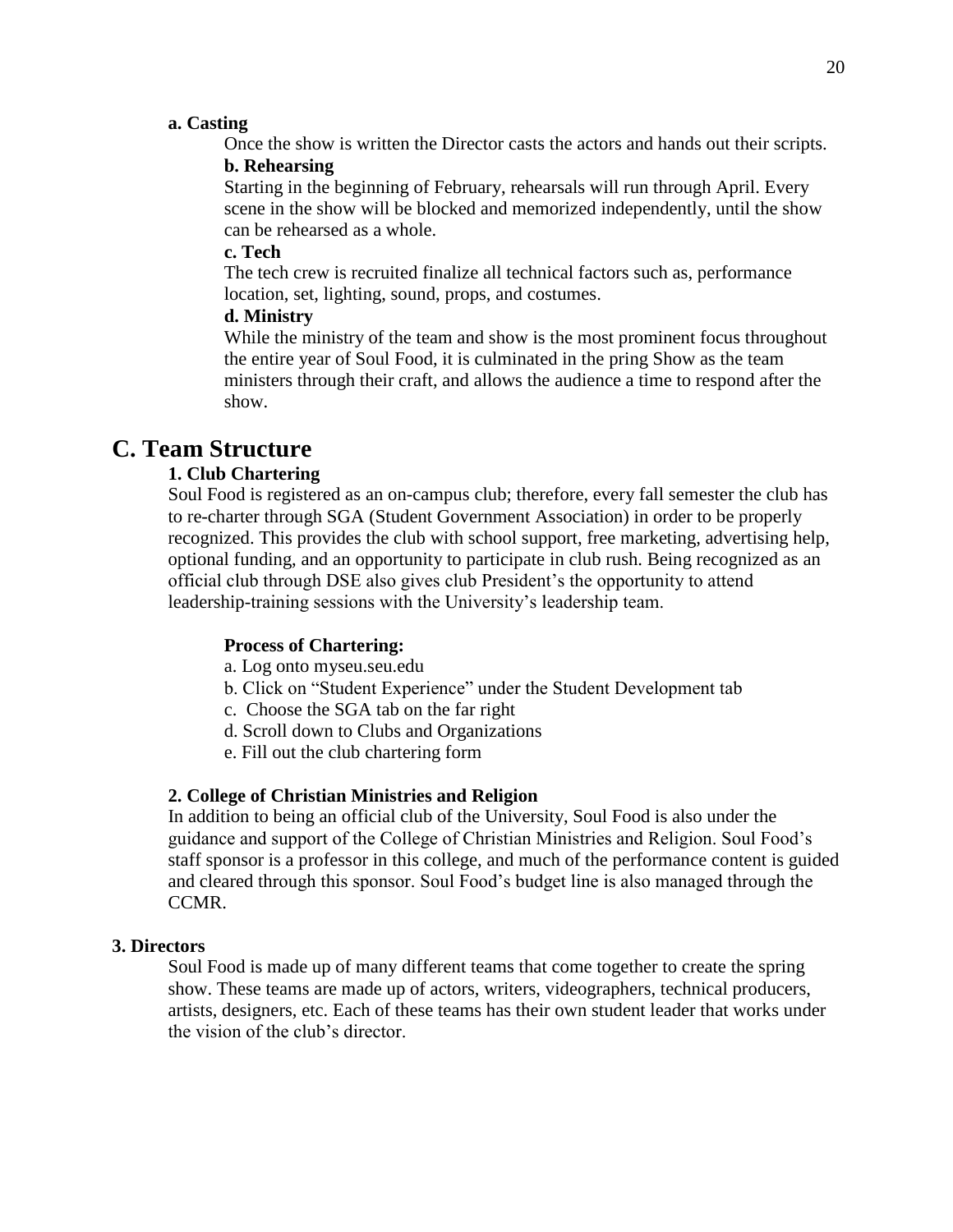#### **The roles are outlined below:**

#### **a. Director**

An upperclassmen student who has been on Soul Food for at least two years fills this role. The Director is in charge of casting the overall vision for the show and recruiting the other team leaders. While the Director works specifically with the other Directors, he/she is also in charge of shepherding the actors and running the rehearsal process.

#### **b. Intern/Assistant Director**

Each Director should have an Intern, or Assistant Director, who has been on Soul Food for at least one year. The Assistant Director's role is to learn under the director in preparation for leading Soul Food the next year. This student will have the opportunity to perform in the spring show as a part of the acting team, and also help the Lead Director in auditions, casting, and running rehearsals.

#### **c. Stage Manager**

The Stage Manager is essentially an administrative assistant for the Director, while also a manager for the production crew. He/she will be present at each rehearsal and keep all production notes such as, sound and light cues, blocking, and prop and set pieces that are needed. The Stage Manager will help communicate with the Director and production crew. He/she will also be the one calling cues during the performance.

#### **d. Writing Director**

This student will oversee every writing meeting and manage the team of writers as they create the spring show. He/she may also be on the acting team.

#### **e. Film Director**

This role requires a film student who has had experience in creating and directing short films and is able to lead his/her own film crew. He/she will be in charge of building his/her own team, and filming all of Soul Food's needed videos.

#### **d. Marketing/PR Directo**r

This student is in charge of designing Soul Food's marketing and connecting with the right departments to market each event. He/she will recruit a team, run events like club rush, and conduct early ticket sales.

#### **e. Technical Director**

The Technical Director works along side the Stage Manager on the technical production of the show. He/she is in charge of organizing the tech crew and delegating their responsibilities.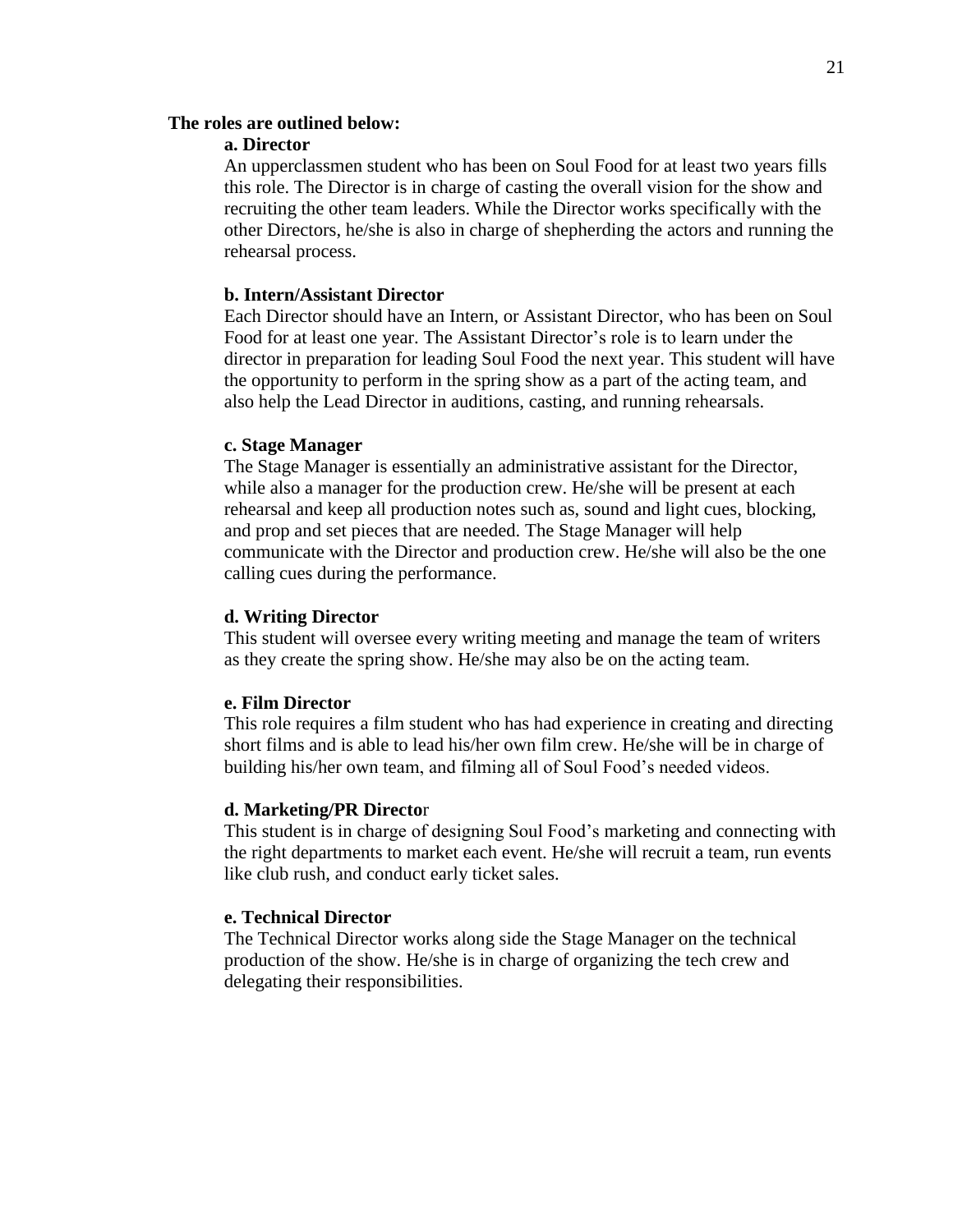# Chapter 2: Building a Team

# **A. Preparation for a new year:**

# **1. Choosing a theme:**

At the end of every spring show, the cast comes together one last time for a cast party and show evaluation. This time is spent discussing the positives and negatives of the spring show, as well as the writing and rehearsal process during the year. It is also during this time that the current team brainstorms themes for the upcoming Soul Food year. This time is run by the director(s) that will be overseeing next year's show.

## **Points for choosing a theme:**

- What is a common idea from the team?
- Is it relevant for a college age group?
- What is the specific message you want to share with the audience?
- Are there many applications to explore in the theme?
- Have you prayed about it?

#### **2. Recruiting a team:**

#### **a. Returners:**

Actors who were a part of the previous Soul Food year are immediately invited back to return for the next year as long as they are still undergraduate students. However, some may choose not to return so it is important to contact them over the summer asking them about their recommitment. Once the school year starts plan a meeting with all of those who will be returning.

#### **b. Returner meeting:**

Welcome back all who are returning and reveal the theme for the next Soul Food year. Discuss any preparations that need to be made in terms of recruiting; i.e., marketing for auditions, club rush, and audition night.

#### **c. Steps to Recruiting:**

- Create a graphic with audition information. (See Marketing)
- Hand out audition flyers at club rush.
- Spread the word about auditions to friends and new students.
- Have a student wide email sent out.
- Communicate with the Ministry and Communication departments to have auditions advertised at their department meetings.
- Sign up for a booth at Club Rush.

#### **3. Club Rush:**

This is the largest recruiting event of the semester where students all over campus are introduced to the numerous clubs around campus. At the booth students will be hear about the purpose of Soul Food and sign up if they are interested in auditioning for the acting team or helping in another area.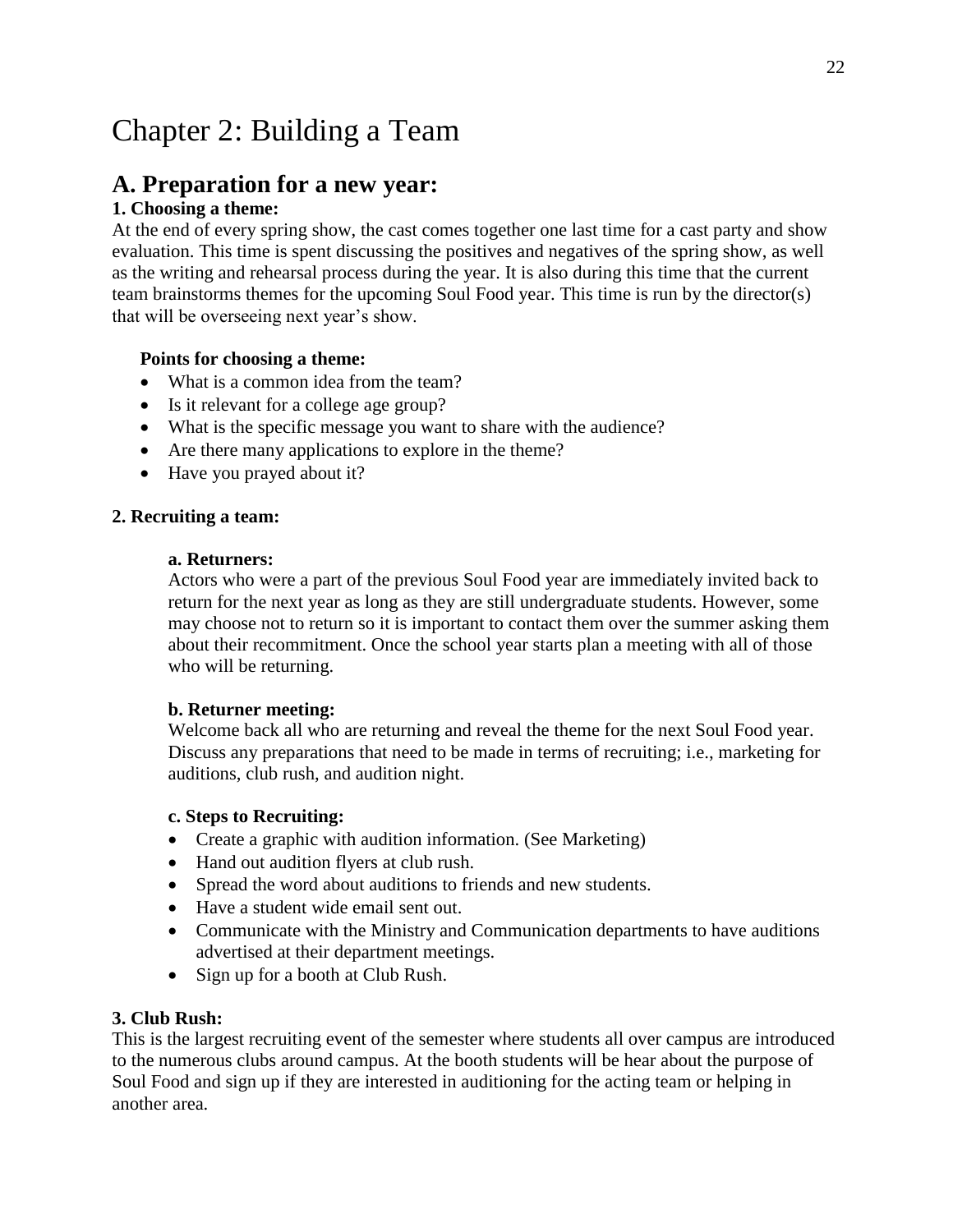### **Running the booth:**

- Have current Soul Food members sign up for a half hour time slot between set-up and tear down (10am-1pm) in order to run the booth.
- Invite students who are interested to come to the informational meeting/audition with a small flier.
- Provide a sign up sheet for students to fill out their name, number, email, and area of interest on Soul Food.
- Be creative with the rest of the booth. Feel free to provide candy, and display pictures and videos of previous years.

Follow up the event with an email reminder to all those who have signed up about the informational meeting and acting auditions.

## **4. Informational Meeting**

A 30-minute informational meeting will precede the evening of auditions. The purpose of this meeting is to give all who are interested a better understanding of what the club entails.

## **Preferred Location: Johnson Chapel**

Below are aspects of the meeting:

- The director(s) share the mission, values, structure, and commitment level of Soul Food. This is often accompanied by a slide show.
- Have current team members introduce themselves and share a short testimonial about their involvement in Soul Food.
- Show a short video clip from previous Soul Food shows.
- Time for questions.
- Sign ups for those who want to be a part of the writing, film, marketing and tech teams.

# **B. Auditions:**

Immediately following the informational meeting, those who would like to audition will stay and participate in a series of cold readings from the scripts of previous shows. It is important that auditions run as efficiently as possible, so this should start with the larger group sketches and narrow down the auditioners throughout the evening. As the pool is narrowed down, begin handing out the scripts for the smaller scenes. Prepare a series of interview questions to ask the final group of auditioners.

In the past, auditions have usually taken place in one evening; however, the current director may choose to do two nights of auditions, reserving the second night exclusively for call-backs. This second option may allow for a less-rushed, more intimate audition process. By splitting the auditions between two nights, the director can take his/her time interviewing those that have been called back the second night.

## **1. Preparing for auditions:**

- a. Secure current team members' participation in the evening.
- b. Print information sheets.
- c. Bring white boards and dry erase markers. (Or use white board in the room, if available)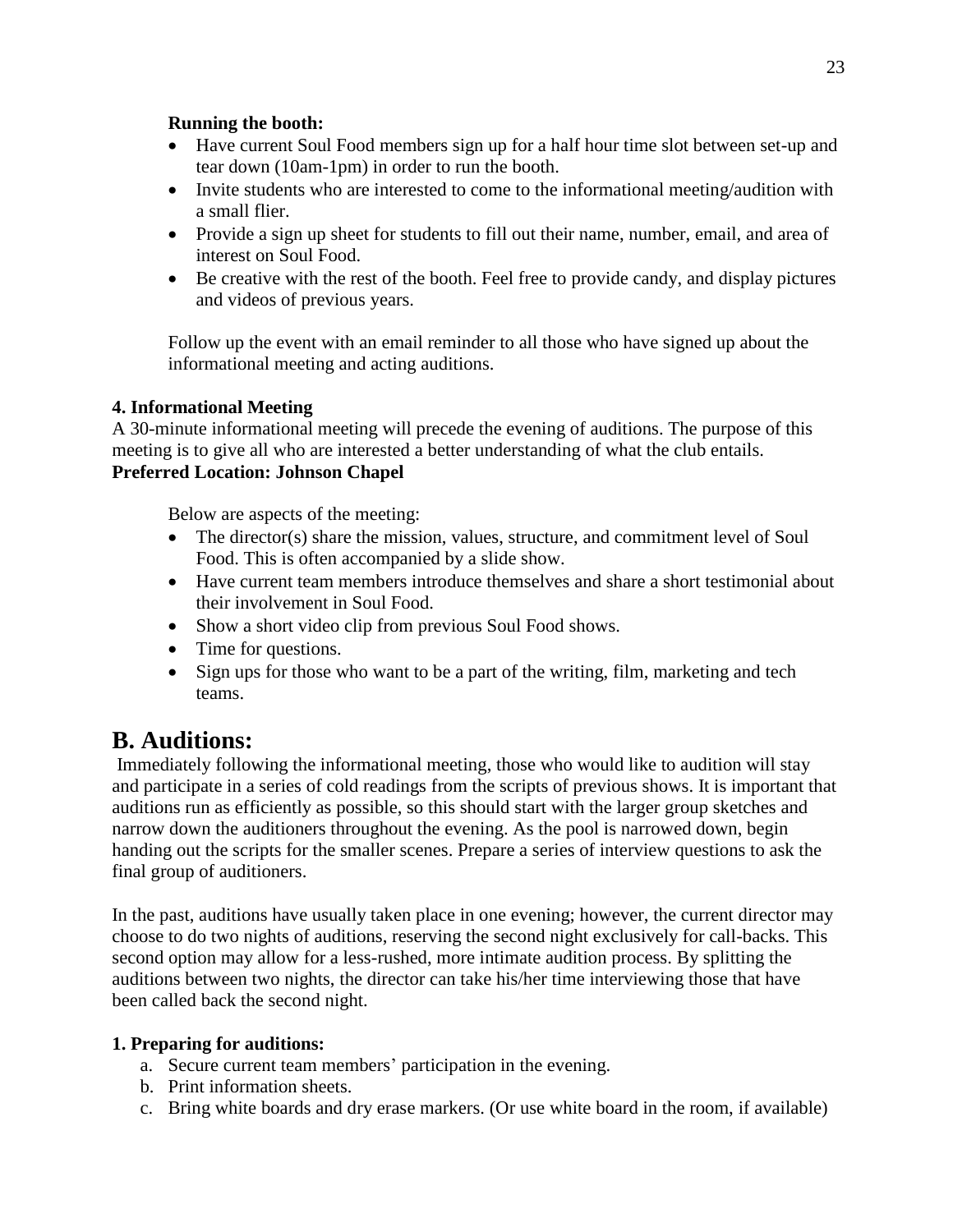- d. Print scripts:
	- 3-4 large group scenes.
	- 3-4 small group scenes.
	- 5-6 duet scenes.

\*Make sure to print enough scripts as per roles in each scene. Label each script with a different name of the character in the scene.

\*It is preferable to print doubles of the same script so that different groups can practice the same scene at the same time.

 **e**. Prepare interview questions.

### **2. Steps to Follow in Auditions:**

- a. Each student must fill out an information sheet and take their picture with their name written on a white board.
- b. Starting with the large group scenes, break students into groups and assign roles.
- c. Assign a current team member to over see each group and give each group 5 minutes to run through the scene outside the audition room.
- d. Bring the groups back to watch the performances.
- e. Continue through the rest of the night by giving actors different scripts and roles to read. Be sure to cast actors in varying styles of roles
- f. After two or three rounds of large group scenes, narrow down the audition pool by asking students you want to see more of to stay.
- g. Begin handing out the scripts for duet scenes and small group scenes at the same time, and cycle through the rest of the cold reads by having students run through scenes outside the audition room while other performances occur.
- h. Depending on the size of the group auditioning, the director may have to narrow down the pool again after a few rounds of small group scenes.
- i. After each of the last auditioners have read 4-5 times in varying roles, end the evening with a few interview questions.
- j. Take time to assure the auditioners of how well they did, thank them for their time, pray for them, and give them a timeline of when they should hear back about making the team.

#### **3. What to look for:**

We don't look solely for the best acting skills. We look for people with a heart and passion for the ministry of Soul Food, a teachable spirit, as well as talent.

#### **Key Questions to Consider in Auditions:**

- a. Do they have previous acting experience?
- b. Are they versatile? Can they act in both comedy and drama?
- c. Are they personable? Do they get along with the current team and those around them?
- d. Do they have other performance abilities (singing, dancing, videography, playing an instrument?)
- e. Are they passionate about Soul Food?
- f. Where are they in their faith walk?
- g. What are their other conflicts?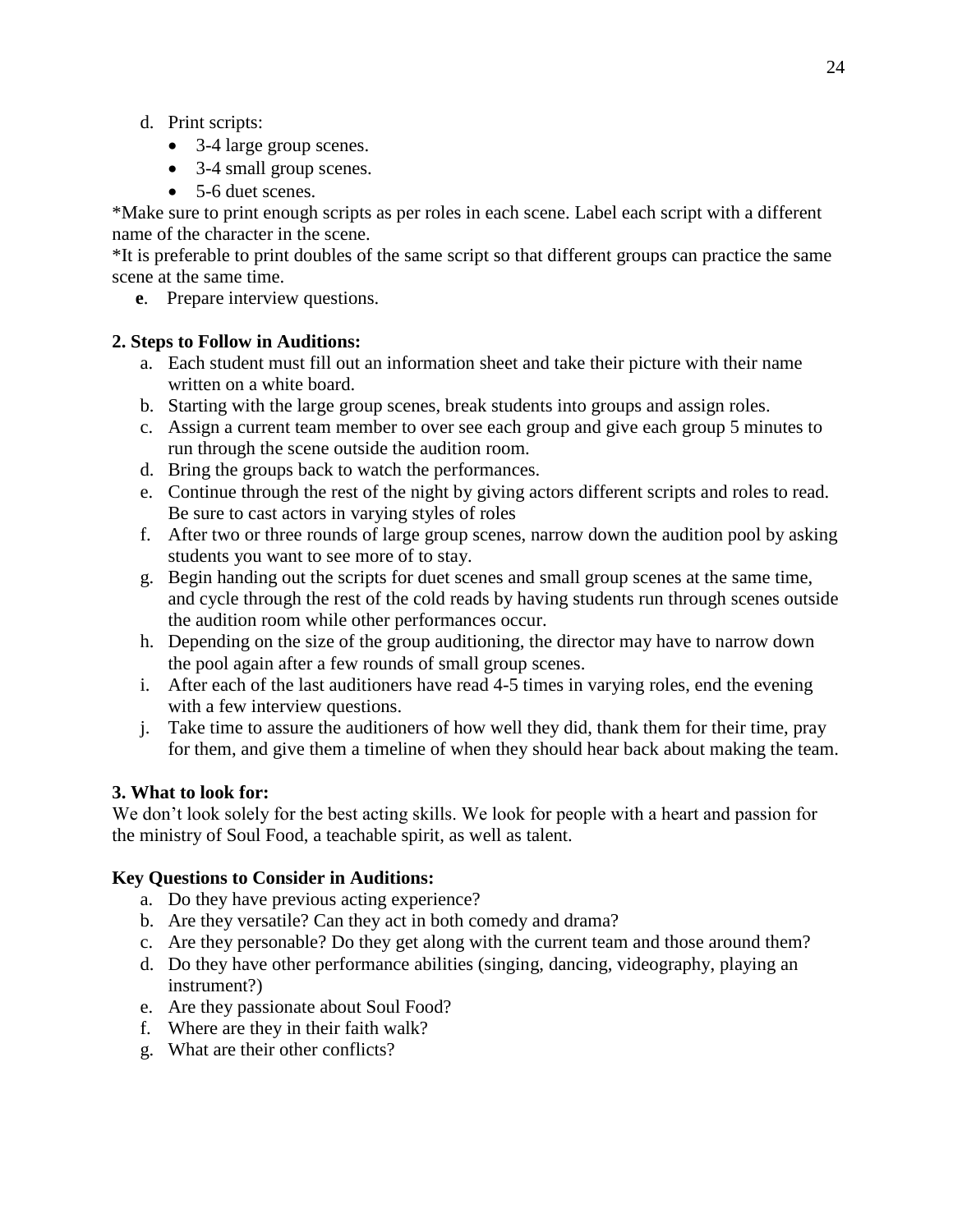#### **4. Audition debrief:**

Immediately following the auditions/interviews the director will gather the current Soul Food team members to debrief about the auditions. This is an important time in which the director/assistant director will be able to hear the rest of the team's opinions. Begin by reminding the team of the number of males and females that need to be cast. The director can facilitate the conversation by asking the team to name a few of the actors that stood out and allow this to be a time of open-conversation. Be sure to note the names of those who are commonly mentioned.

Pictures and informational sheets can help the team connect the names and faces of each actor that auditioned, while also providing extra information that may be helpful in narrowing down the cast, such as other performance arts skills and/or commitments and conflicts.

#### **5. The Final Decision:**

Once the new team members have been selected, those who auditioned are notified of their acceptance or rejection via email. The director may choose to do this in any way; however, it is important that every individual who auditioned is notified of their status on the team. Emails are sent out no later than two days after auditions.

Acceptance emails congratulate the student on their placement on the team and provide the opportunity for the student to accept or deny their position. This email also includes a short reiteration of the expectations of being a part of Soul Food along with the time, date and place of the first meeting.

Rejection emails include a thank you to all who came out and an apology for not being able to accept more students. It is concluded with other ways in which to get involved with Soul Food.

# **C. Community Building:**

The acting team has three focuses during the Fall Semester: Team Building, Spiritual Formation, and Performances.

#### **1. Team Building:**

In Soul Food, we strive to build a safe and trusting community amongst our actors so that they feel comfortable acting with one another. This allows the actors freedom to explore their characters and take risks in a secure environment. The more comfortable the actors are with each other and the director the more free they will feel in their acting.

During the Fall Semester the acting team meets every other week for an hour and half in an effort to begin developing this sense of community. The content of these meetings vary from "get to know you" games and/or outings, to times of prayer and reflection. The goal of these meetings is to provide a space where the team will feel comfortable sharing about themselves and developing friendships. In addition to these meetings, the team will be encouraged to have lunch or dinner together throughout the week. The director may schedule individual lunches or dinners to get to know team members more personally.

#### **2. Spiritual Formation:**

Soul Food is first and foremost a ministry. The cast and crew invite God to minister to them first, in order that they may effectively pour out to others. This is done by creating space for God to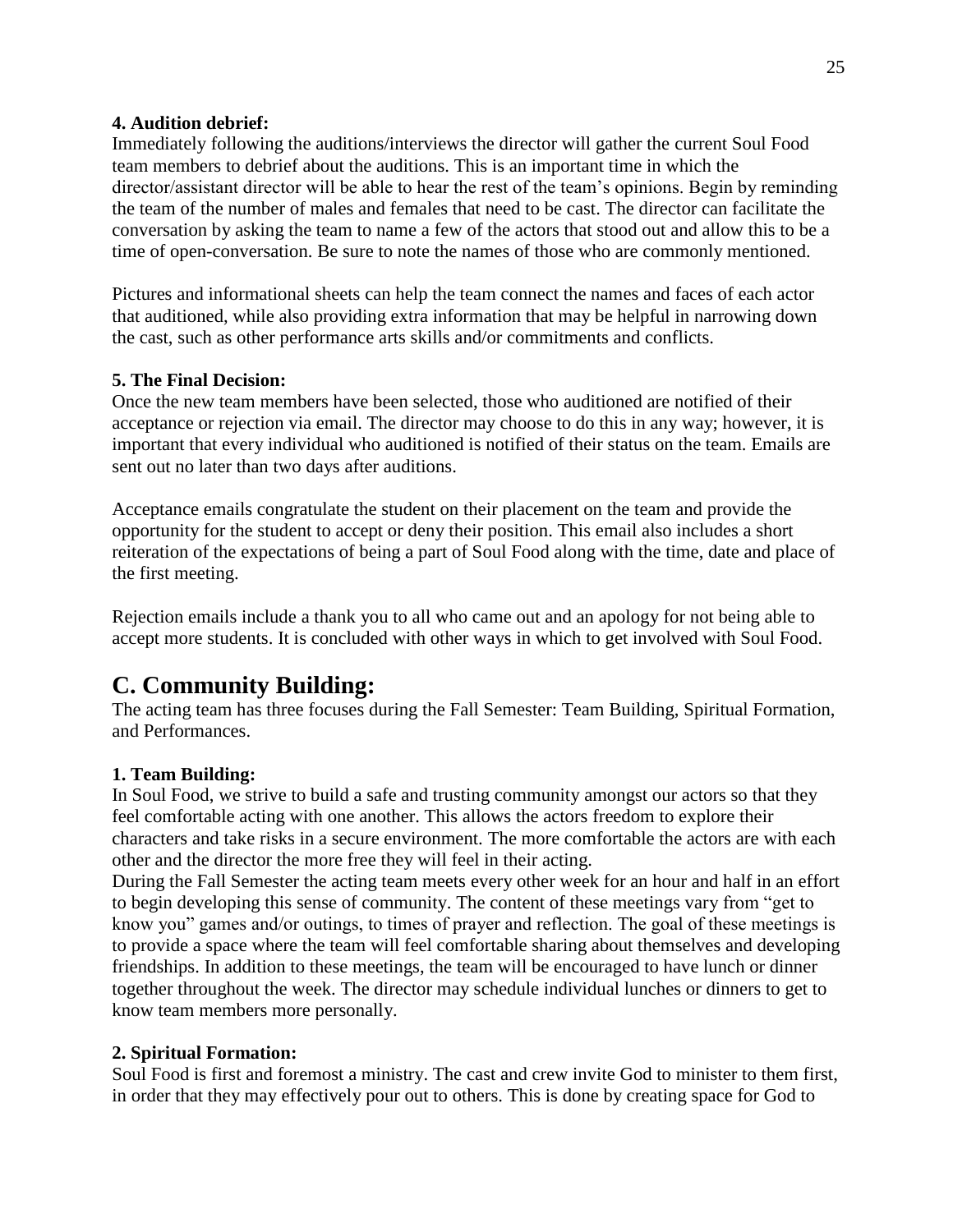speak to the team both individually and communally. It is important that this time is used to refocus the hearts and minds of the team on what God is doing and wants to say through the show. This time is spent practicing, but is not limited to, the disciplines of Prayer, Reflection, and Sharing.

### **a. Prayer:**

Time is spent in prayer either communally or individually depending on the meeting. Points of focus for prayer:

- Personal needs of team members
- Personal implications of the show theme for team members
- The development of the show from writing, rehearsals, and tech
- For the heart's of audience members

### **b. Reflection**:

Time is spent in silence or listening to worship music and reflecting on what God is speaking. Team members are encouraged to spend their reflection time in whatever way they best connect with God; i.e., Journaling, Prayer and Listening, Scripture meditation. Occasionally, the director can provide specific ideas and/or questions that coincide with the theme to guide the team in their reflection.

#### **c. Sharing**:

This time may look different during various meetings. Often the team will come together as whole, separate by gender, or break up into groups of 3 and 4 to discuss with one another. A team member may be encouraged to share a short devotional with the team, or the director may provide a specific topic to discuss. At other times the team may be given the freedom to share anything they are learning, or struggling with. Prayer requests are often taken during this time.

## **3. Performance**

Team members who are able to participate in small performances throughout the semester will be able to experience the rehearsal process earlier than others. This gives these actors a head start when it comes to rehearsals in the spring. They will have the opportunity to get to know their leader's directing style and what it will be like to act with other teammates. If the performance is off campus, the actors will also have the opportunity to travel together. All of these experiences allow the actors to create memories together that unite them as a team.

# **D. Writing:**

In addition to an acting team, Soul Food has a separate writing team that will write the entire show throughout the fall semester. There are no formal auditions to be accepted onto this team. All students who signed up to be a part of the writing team during Soul Food's initial informational meeting will be invited to join. Students on the acting team may choose to also participate on the writing team if they choose.

## **1. The Team**

While anyone interested may join the writing team, it is valuable for the Director to choose a Writing Director, along with a core team of 2-3 writing leaders to oversee this area. Students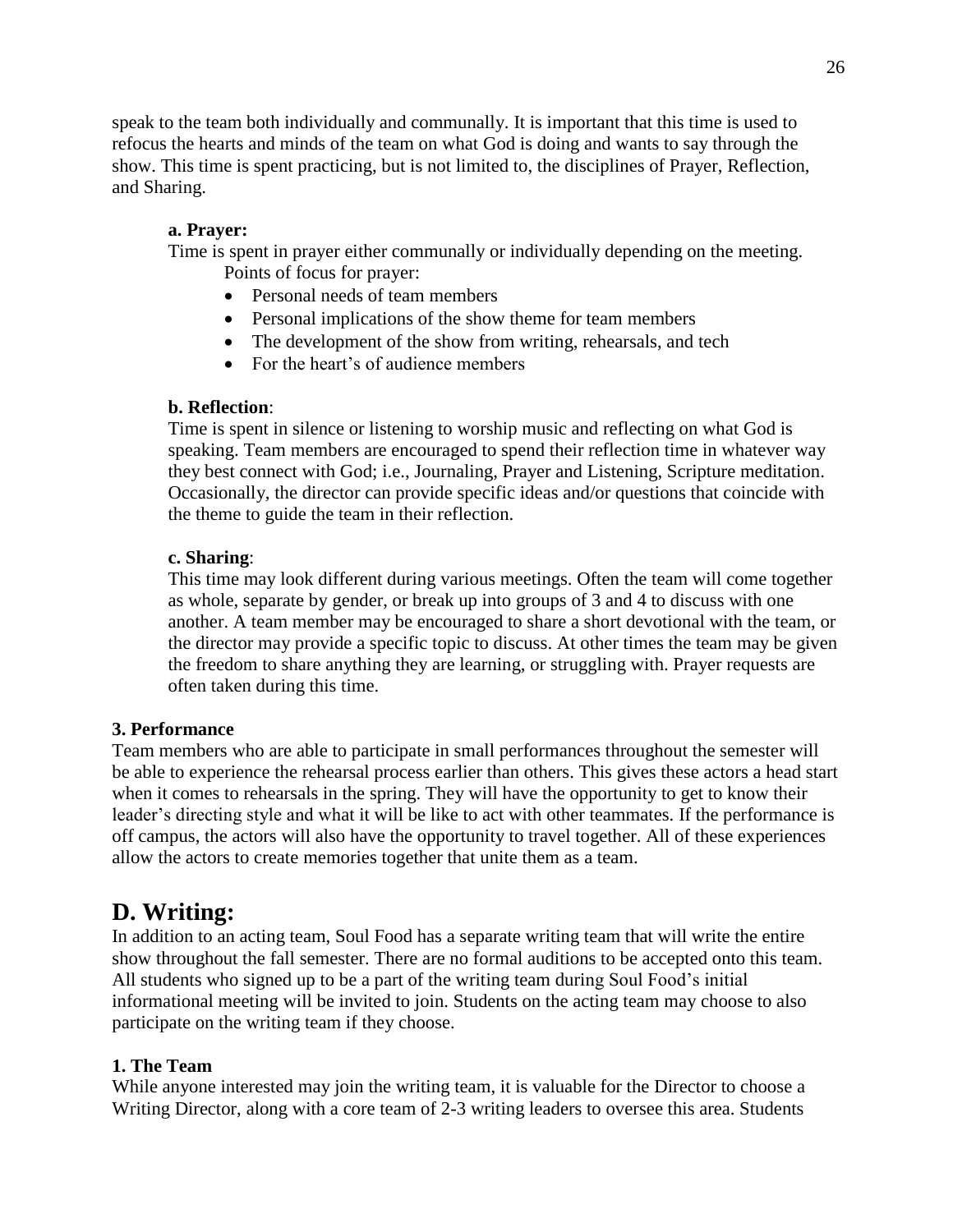who have been a part of the Soul Food writing/acting team in previous years and/or have previous experience in script writing best fill these positions.

### **The Roles:**

**a. Director**: Casts the overall vision of the show to the writing team, and helps provide script structure. The Director has the right to veto script ideas that he/she feels are not appropriate for the show. Present for various meetings.

**b. Writing Director**: Present weekly. The Writing Director is in charge of leading every meeting, recasting the show vision, delegating script responsibilities, setting writing deadlines, and reading and editing scripts. May also write his/her own script(s) if he/she chooses.

**c. Writing Leaders**: Present weekly. The Writing Leaders have the responsibility of guiding the newer writers on the team. They will be placed in charge of specific scripts, and, depending on the size of the overall writing team, will be given a group of writers to work with. May also read and help edit other scripts.

**d. Writers:** Present as often as they can be. The writers will be assigned to work with Writing Leaders to brainstorm script ideas, scenarios and dialogue.

#### **2. The Process:**

The writing team will meet weekly for two hours. The writing process is separated into three parts: Brainstorming, Writing, and Editing.

#### **a. Brainstorming:**

Brainstorming should take place in two steps. First, the Director should meet with the core writing team to brainstorm and discuss the main facets of the show, along with its structure.

Some questions to consider are:

- How will the theme be discussed?
- What subthemes will the show include?
- Will there be a consistent story line through the sketches, or will the sketches be unrelated?
- Will there be dance, spoken word, or song included?
- How will the show open and close?
- What will the transitions between sketches look like?
- What will the overall show structure look like?

Once the show structure is set in place, step two will be to meet with the rest of the writing team to brainstorm specific pieces to include in the show. To begin, the Director will reveal the show theme and cast vision for the spring show. The Writing Director can then explain what the overall writing process will look like. Once the team has a clear vision for the show, they will be able to brainstorm specific script idea, and performance pieces that will fit the show. After exhausting all of the team's ideas, the end of the meeting is spent talking through every idea and keeping the one's that work best for the show and scratching the ideas that don't fit.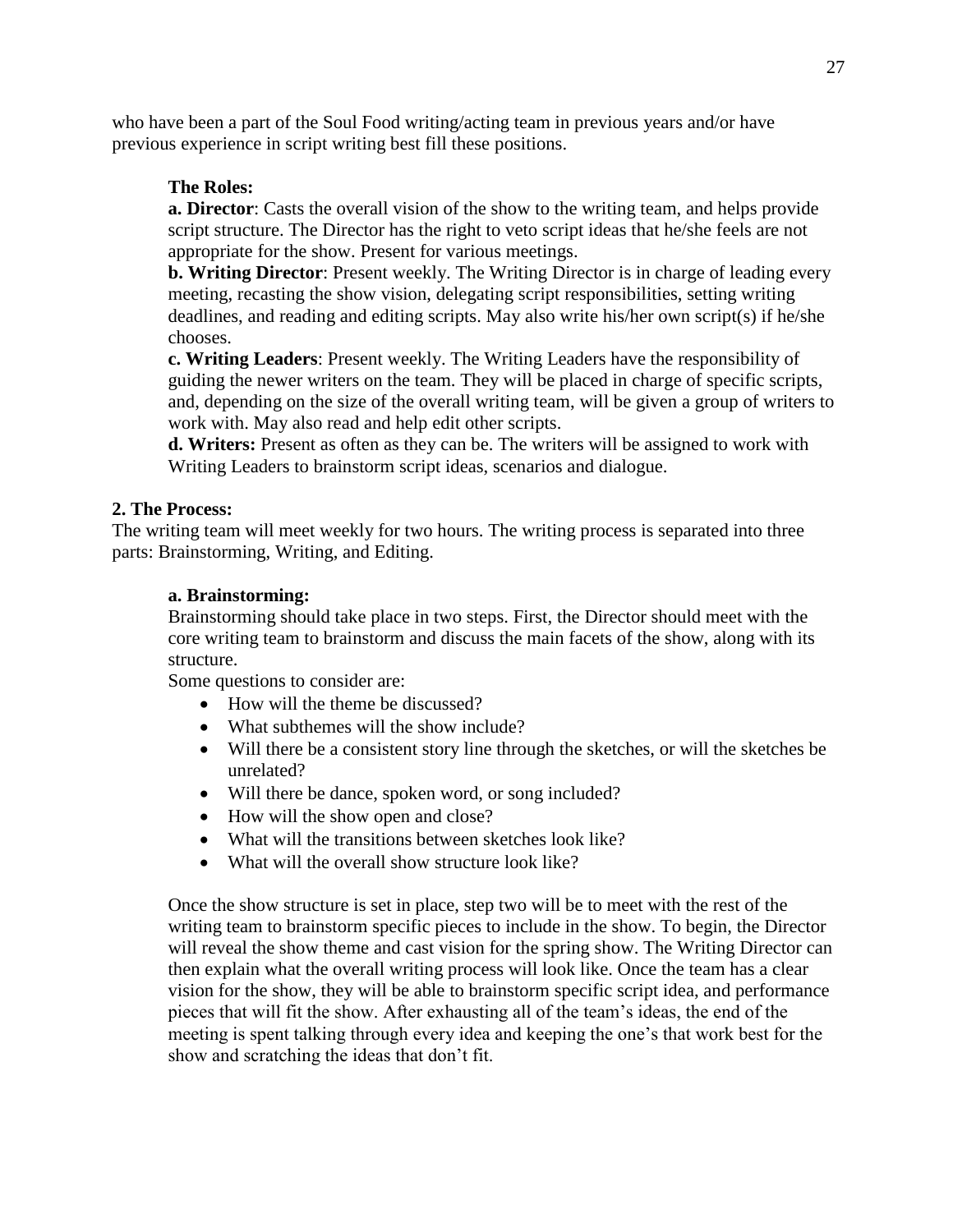Keys to Brainstorming:

- Make it FUN
	- o Providing items such as, play doh, coloring pages, slinkys, and light snacks can get the team's creative juices flowing.
	- o Turn it into a game by setting a timer and seeing how many ideas team members can write down in a few minutes.
- Make it SAFE
	- o No idea is a stupid idea. Anything goes in brainstorming, because someone's idea might just provide the foundation for another's idea.
	- o Allow everyone to have a voice.
- Keep it ORGANIZED
	- o Structure provides freedom.
	- o Provide specific categories to guides the team's brainstorming.
	- o Utilize a classroom with white boards to write down ideas, so everyone can see them.
- Don't forget to PRAY
	- o Invite God into your creative process, asking Him to give the team fresh ideas.
	- o Be open to the Holy Spirit's guidance, remembering that what God has to say through this show is most important.

### **b. Writing:**

After brainstorming, the core writing team will solidify the final script ideas they want to pursue, reveal them to the rest of the team, and the writing will begin. Writing leaders will be given specific scripts to work on and the rest of the team members may volunteer to work on a specific script with that leader.

Deadlines during this season are as follows: **Rough Draft 1:** Three weeks after the first meeting **Rough Draft 2:** Five weeks after the first meeting **Final Draft**: Seven weeks after the first meeting **Finished Product**: The week before Fall finals

#### **c. Editing:**

The Writing Director is in charge of editing Drafts 1 and 2. After the final drafts are submitted, they will be sent to four or five trusted outside sources for constructive feedback. It is helpful to send the scripts to a wide variety of readers including both students and professors who are familiar with what Soul Food is and does. Allot 1-2 weeks for the guests to read and critique the scripts. When they are returned with feedback, they can be given to the writers to finish the final edits before finals week of the Fall semester. The final meeting can be spent reading through the entire show as team.

# **E. Community Relations**

Outside of the spring production, Soul Food maintains a constant presence on Southeastern's campus and the Lakeland community through Campus Canvas events, and outside performances.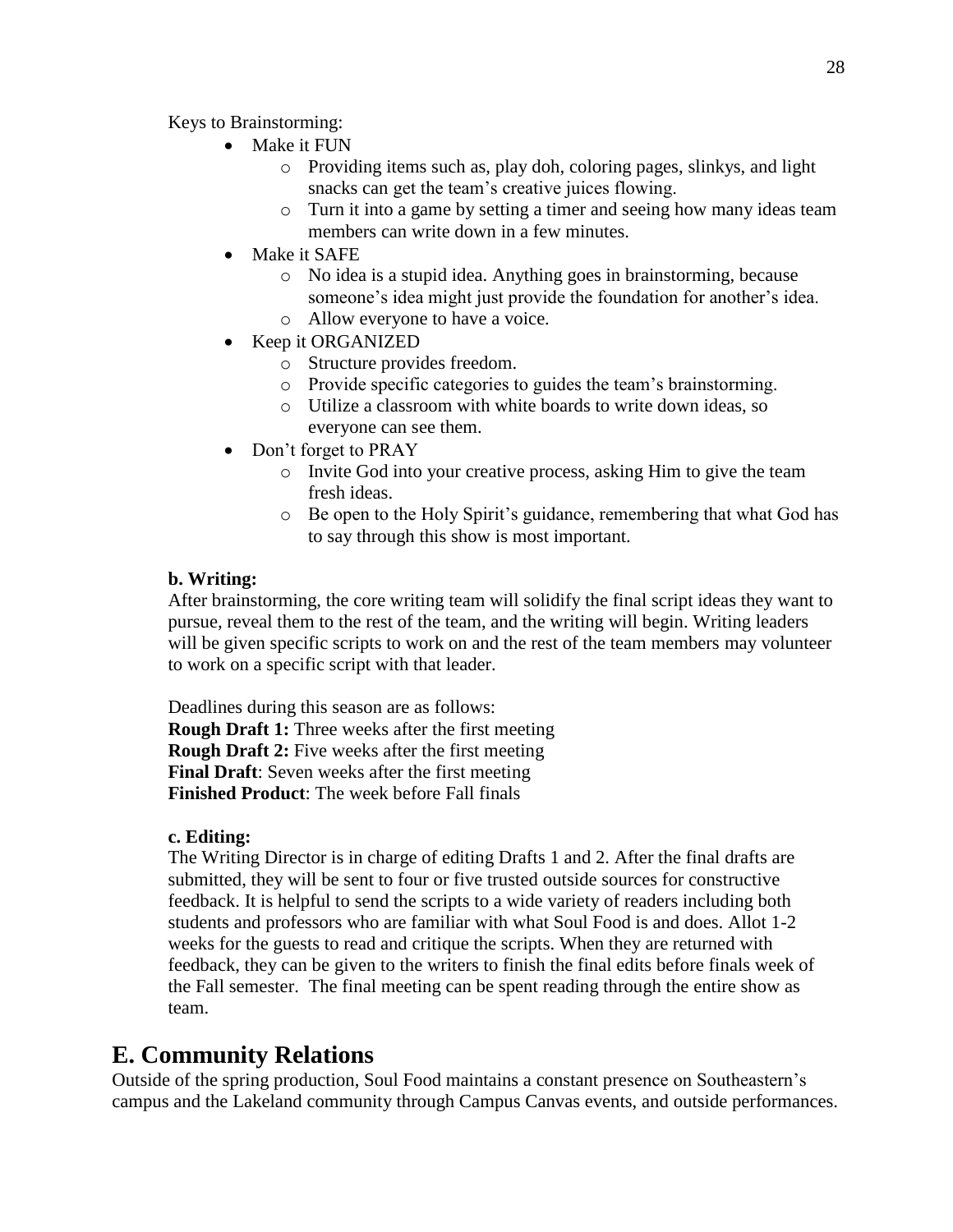Community relations are valuable to Soul Food as they not only promote the Company, but also provide an opportunity for others to participate in the heart of what Soul Food stands for: the collision of Arts and Faith.

### **1. Campus Canvas:**

Campus Canvas is an area of Soul Food that arose out of a desire to promote the collision of Art and Faith on Southeastern's campus. It strays from the performance aspect of Soul Food's shows and creates a space for all students on campus to join in discussion on the value of art and faith. Campus Canvas is an intimate event that happens once a month. Each event will be focused around a different theme including various activities such as worship on a canvas, small group discussion, a Q&A panel, community canvas, and reflection journals.

### **2. Outside Performances**

Soul Food is often requested to perform for various student events on Southeastern's campus or for churches in the community. These performances usually require a specifically themed script, a small group of actors, and limited rehearsal time.

Soul Food requires that a request for their performance be made at least three weeks prior to the performance date to ensure enough time for a script to be written (if a relatable script cannot be found in the script archives), and for actors to rehearse.

Questions to ask:

- What is the date/time of the event?
- What is the event?
- Do they have a specific theme/idea they want the sketch to explore?
- Where will the performance take place? Inside or outside? Will there be a stage?
- How long will the performance be? How many sketches will be performed?
- Will the actors need to use microphones? If so, how many microphones are available? What kind microphones are they?
- Will there be a run-through?
- What time do the actors need to arrive before the event begins?

#### **3. Marketing and Promotion:**

With Soul Food's main focus being its spring production it is crucial that there be an attending audience, because without it, there is no show. Throughout the year Soul Food must do its best to market and promote itself and its events to the rest of Southeastern's campus, as well as the Lakeland community. This responsibility falls to the Public Relations/ Marketing Team Lead and team.

To market the team and its events, a graphic must be made for each event, flyers and posters must be printed, a promotional booth can be set up, and the social media must be updated.

## **a. Graphics:**

Due to Soul Food's enrollment as a campus club, the Department of Student Experience Marketing Team, a student leadership team on campus, will create the graphics Soul Food needs. They will also format the graphic for various marketing purposes, i.e.,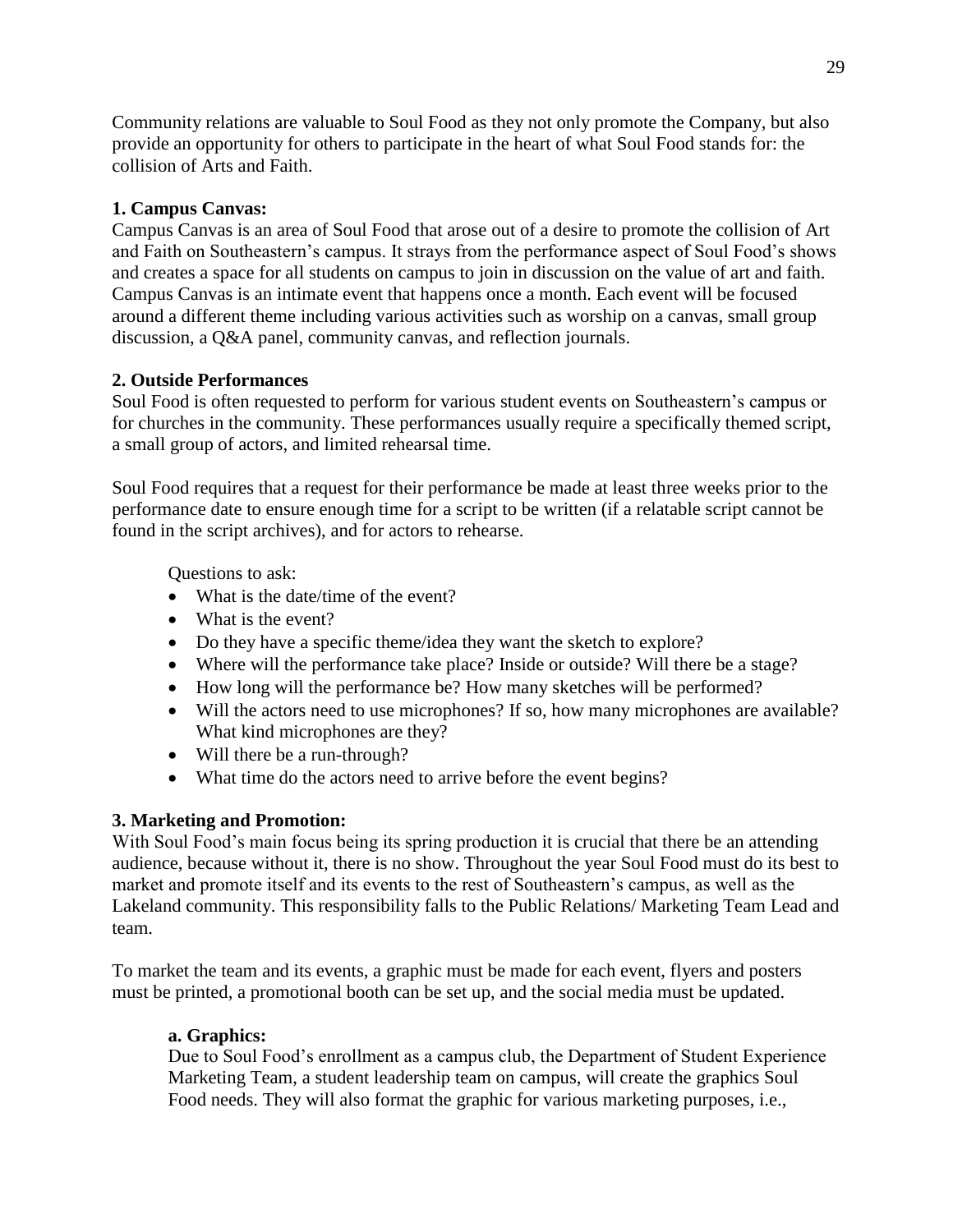posters, table toppers, instagram square, etc. An application for this graphic must be turned into the DSE Marketing office three weeks before the graphic is needed.

What to include:

- The official Soul Food logo
- Date, Time, and event location
- The college that supports SF (College of Christian Ministries and Religion)

Events that require a graphic:

- Auditions
- Campus Canvas
- The Spring Show

# **b. Flyers, Posters, Table Toppers:**

Once the graphic is created, all flyers and posters must be approved by before being handed out or posted on campus. If desired, the Table Toppers located in Tuscana and the Library may be reserved through Annalee Mutz in the DSE Marketing Office.

### **c. Promotional Booth:**

Often set up down El Prado or outside of Tuscana the goal of having a promotional booth is to connect with students and staff on campus and hand out flyers.

In the Fall, Club Rush, as mentioned previously, serves as Soul Food's promotion for auditions and up coming events. In the Spring, an independent promotional booth must be set up the week of the production to invite students to the show.

Setting up the booth:

- Reserve a table
- Table cloth
- Computer with looping intro video.
- Flvers
- Rotation of team members to work the booth. Two people must be working the booth at all times.

## **d. Social Media:**

Soul Food has a social media presence on Twitter, Instagram, and Facebook. The PR/ Marketing Director is in charge of updating each site with new information.

## **4. Community Connections:**

Below are a few ways of marketing to the community:

- Put up posters and leave fliers in local coffee shops.
- Have team member promote the show to their church congregations.
- Invite local church youth groups
- Invite Teen Challenge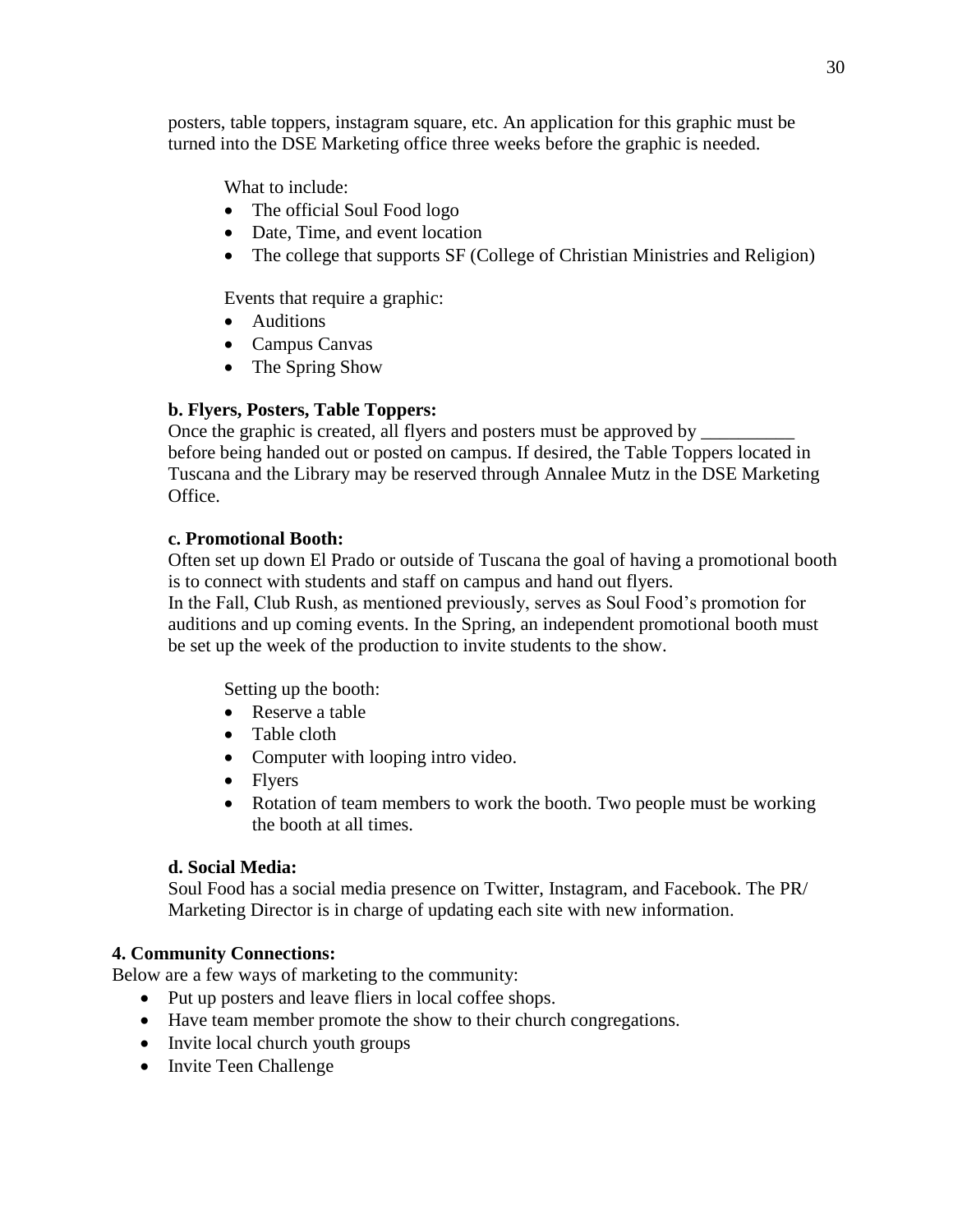# Chapter 3: Preparing a Show

# **A. The Script**

### **1. Casting**

After the show is completely written, the spring semester kicks off with a casting meeting, in which the Director(s) assign the actors their roles, finalizing the script.

Key points in casting:

- Begin with the characters and sketches in which the directors already have actors in mind to play.
- Be mindful of height, skin color, ethnicity, and extra talents. Do not cast someone in a singing role if they can't sing.
- Try and cast each actor in an equal amount of roles. There are no leads due to the show being compiled of mostly unrelated sketches.
- Don't be afraid to stretch actors by casting them in roles they don't usually play.
- Think through every transition, and do not cast actors in back to back sketches unless they have time to transition.

#### **2. Printing:**

Print the final version of the script (this includes a cover page and table of contents) using the department printer and printer code. This allows the student to print a large number of pages at one time, as each writer and actor will receive their own script. Make sure the printing is 2-sided and 3-hole punched.

#### **3. Colorful Folders:**

Soul Food tradition holds that each actor and writer will receive his or her own colorful duo-tang folder. Each folder is personally labeled and decorated with sharpie drawings by the Directors.

# **B. Planning Rehearsals**

Recognizing that this is a college club, consisting of college students who may have night classes and evening jobs, Soul Food prides itself in being willing to work around student's schedules for rehearsals. Due to the sketches being unrelated and consisting of about 2-6 actors, each sketch is rehearsed independently in one hour increments.

#### **1. Cast schedules**

Have each actor send the Director his or her class and work schedules, along with any other weekly evening commitments they have. (Church, missions meetings, etc.) Compile each of these schedules into an excel spreadsheet.

#### **2. Rehearsal Schedules**

Once each actor has sent his/her personal schedule, the Director is able to schedule weekly rehearsals for each sketch.

**a.** This schedule must include the date, time, and location of each rehearsal, along with who is directing and the actors expected to attend.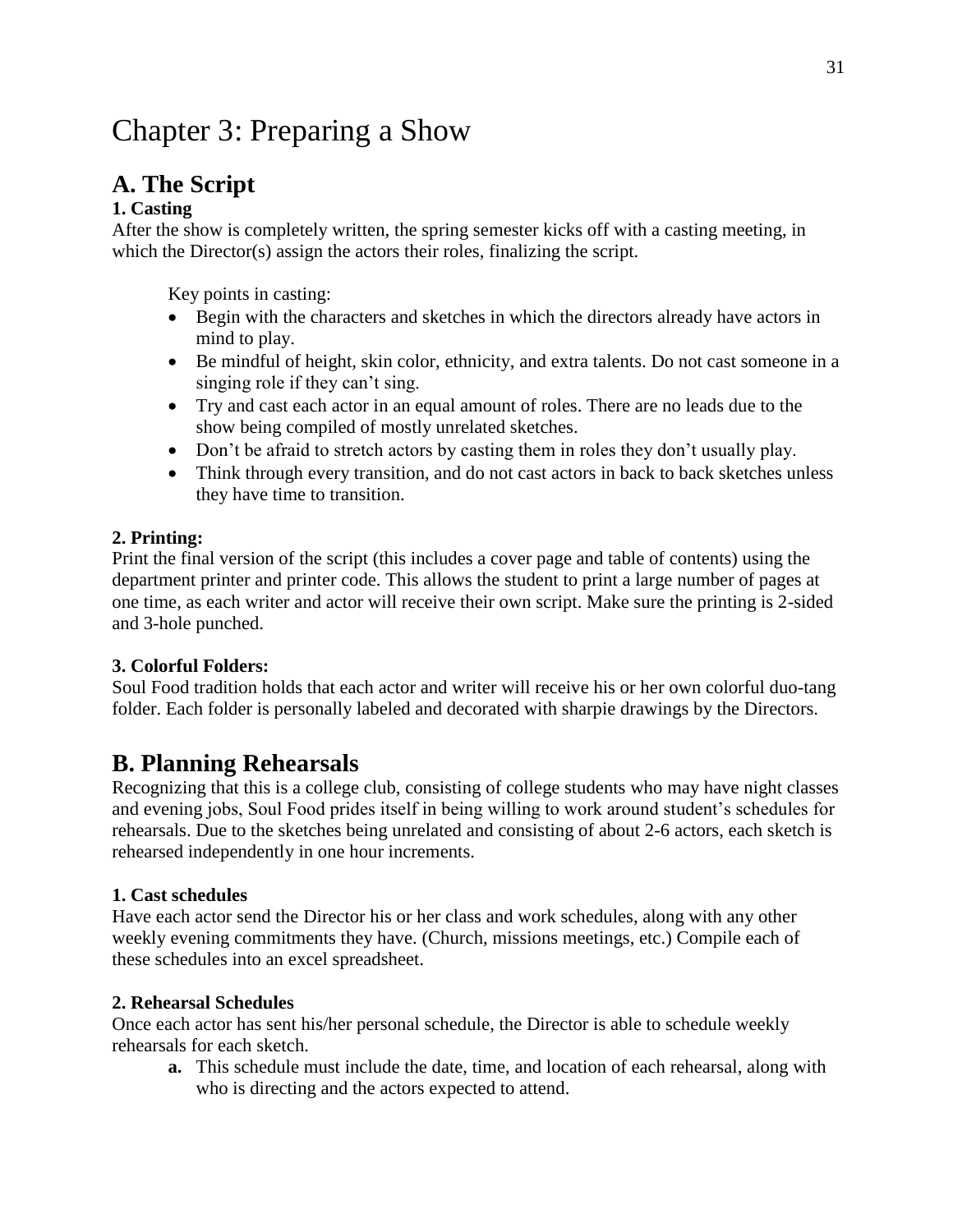- **b.** Rehearsals take place Monday-Friday between 6-10pm. It is helpful to schedule rehearsals a month at a time to give team members enough notice, and to be sure that each sketch will have equal amounts of rehearsal time.
- **c.** Each sketch is rehearsed 4 or 5 times individually before the show run-throughs begin. Actors are only required to attend the rehearsals for the sketches they are cast in.
- **d.** Two weeks before the production, the entire acting team is required to attend every rehearsal, as that is when show run-throughs begin. All other conflicts (work, meetings, etc.) are not excused.
- **e.** Do not forget to include any team filming days, and meetings.

## **General Rehearsal Timetable:**

- **Late January, Early February:** Rehearsals begin with 1-2 sketches rehearsed a day.
- **Spring Break:** All lines memorized.
- **March:** 3-4 rehearsals a day. Film Weekend.
- **April—2 weeks before performance**: Act 1 and 2 run-throughs. Smoothing out transitions between sketches.
- **1 week before performance**: Run-through the show with technical aspects in the performance space. This includes props, lighting, and sound.
- **Production week**: Dress Rehearsals, and Performances.

## **4. Rehearsal Locations**

Soul Food rehearsals take place in various classrooms over campus, with the most suitable and desired location being Johnson Chapel due to its small stage. However, with the limited availability of this room, other ideal locations include modulars or classrooms in which the desks and chairs can easily be moved to create acting space. It is also important to secure a location that is secluded enough so as not to disrupt an ongoing meeting or class.

In order to secure a room on campus for rehearsals, it must be reserved on Astra, SEU's room reservation system. Astra allows its users to see all the available rooms on campus for any specific time, and choose their most desired location. Once the room reservation is approved, this ensures that no other meetings or events will take place in this room during the scheduled times.

## **Room Reservations:**

- **a.** Log in to MySeu.seu.edu
- **b.** Click on the campus tab and scroll down to reservations
- **c.** In Astra, click on the events tab, and select Event Request
- **d.** Select the Classroom Request Form and fill in the corresponding information
- **e.** Create a meeting for each individual rehearsal and click assign rooms to see the room availability.
- **f.** Select a room for each meeting and submit the request
- **g.** An email approval will be sent in 24 hours of the request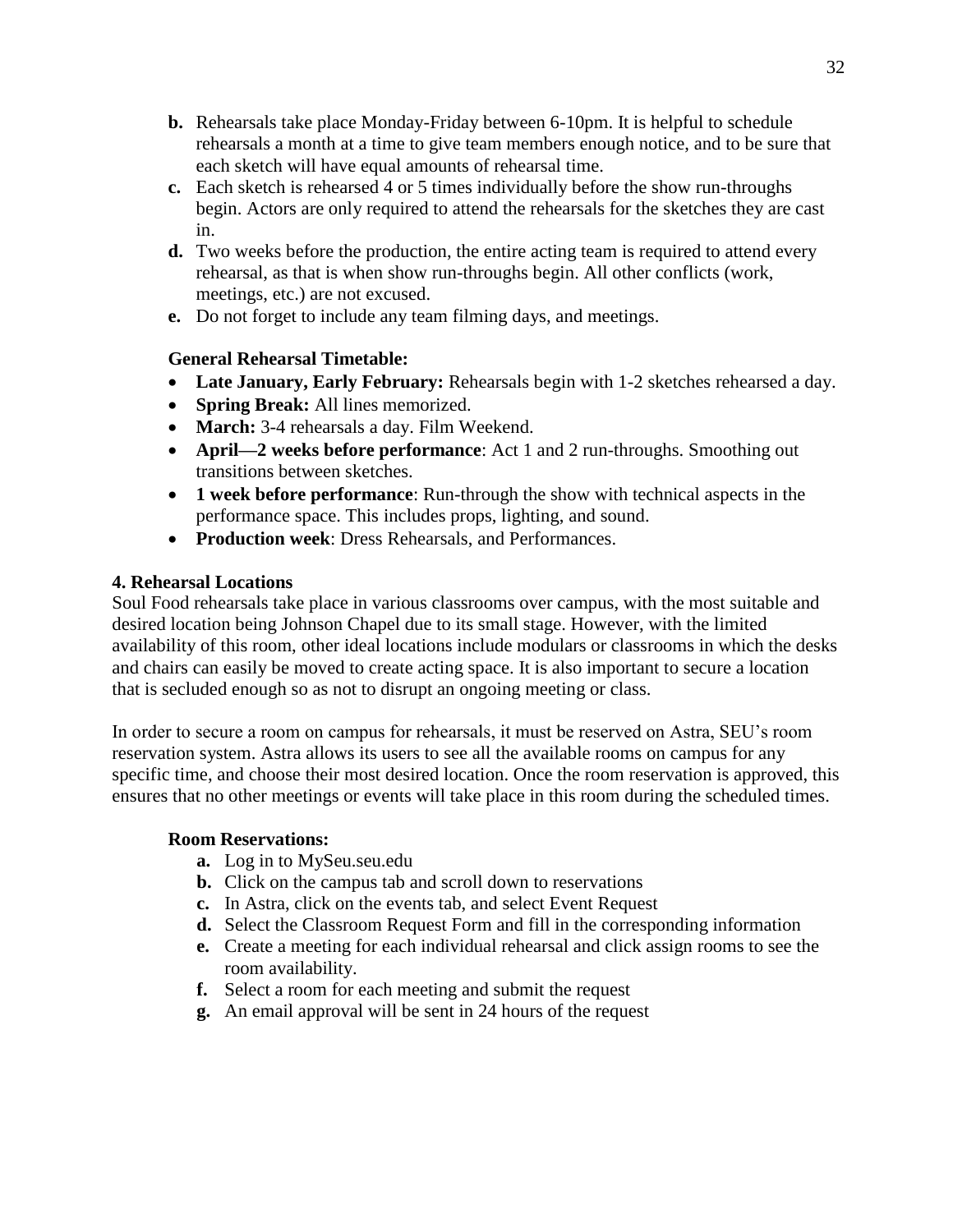## **5. Performance Locations:**

Before rehearsals begin it is important to have a performance location secured in order to block each scene with the appropriate amount of space in mind.

Factors that help determine a performance space:

- A stage, or space for a stage to be set up
- Audience seating
- Lighting and sound tech booth
- Backstage area for actors and stage crew
- Availability for desired show dates

In the past, Soul Food has performed its spring show in SEU's Bolin Studio. This space is ideal due to the intimate setting and on campus location. However, due to the limited availability of the Studio it is beneficial to reserve the studio alongside choosing the dates for the show. This is done in the spring of the previous year.

#### **Choosing a date:**

- Do the best not to compete with other events occurring the same weekend.
- Make sure there are no events taking place in the studio (Raw TV, Unplanned Improv.) during the week of the show as this is result in having to tear down the stage and put it up again.
- Allow for at least two full months of rehearsal.
- Allow for time in the rest of the semester to debrief the show, and let students prepare for finals.

#### **Studio Reservations:**

- Log into myseu.seu.edu
- Click on the services tab and scroll down to media services
- Fill out the studio reservation form in the bottom right corner under "Forms" section.
- Follow up with Studio Manager via email or in person.

#### **6**. **Film Day**

Traditionally, Soul Food starts each show off with a short film introducing each actor in the cast. The Director and Film Lead will work together to create a concept that best fits the year's theme. This includes choosing a location, writing the script, and creating shot list. In creating the rehearsal schedules for the semester it is important to schedule this date up to a month in advance as every team member will need to be present for the filming.

#### **Steps for filming:**

- a. Scout the location: Visualize the film in the space.
- b. Create shot list: Breakdown of each scene that will be filmed, along with the angles needed and the actors involved.
- c. Break down the script: A description of what the actors will be doing, along with the props that will be needed.
- d. Reserve film equipment: Fill out an equipment request form located outside the Bolin Studio office.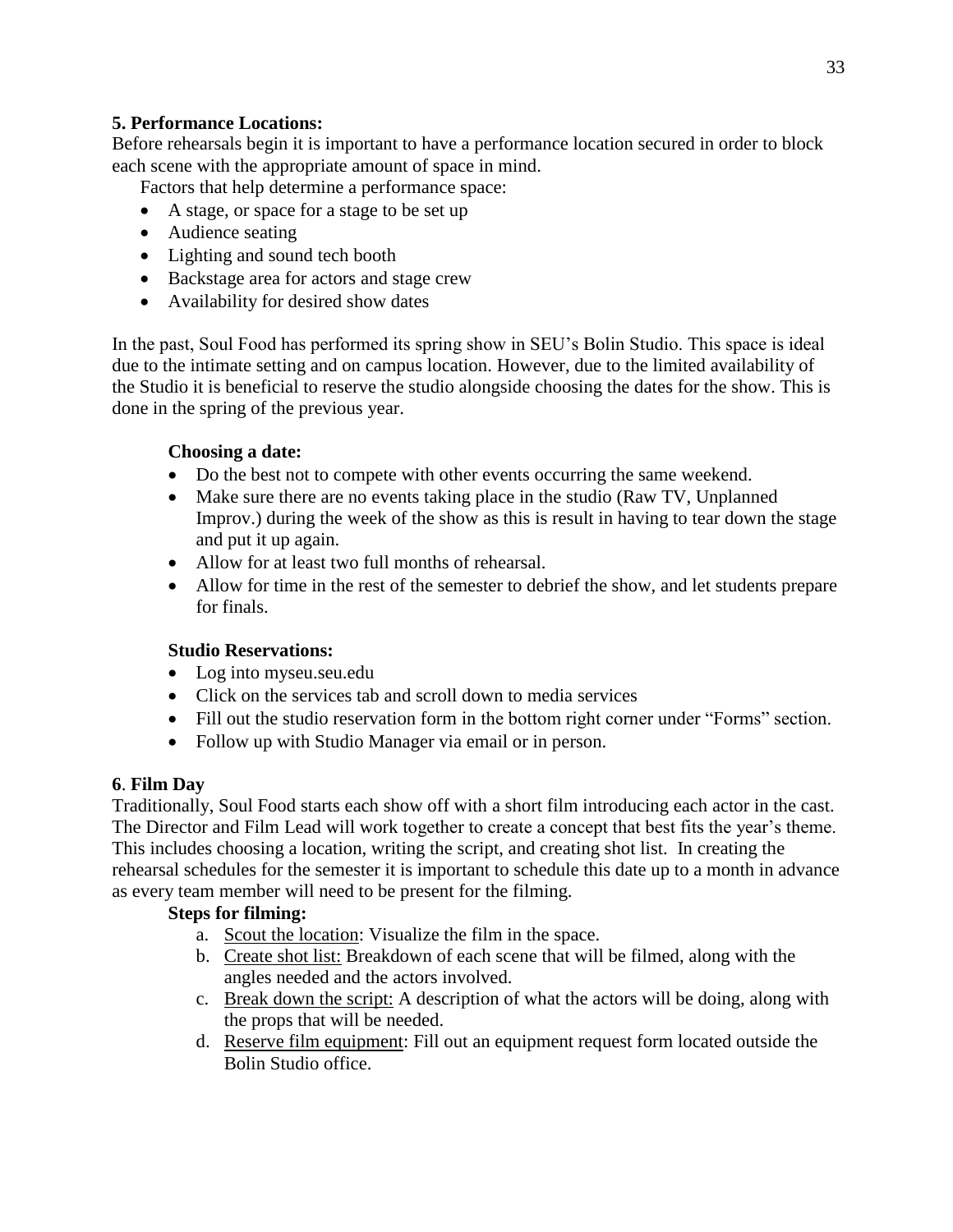e. Organize the film crew: The Film Lead can decide how many people the film will require. Some common roles are: Camera Operator, Boom Operator or Sound Technician, First AD, and an Editor.

# **7. Directing**

Directing means guiding the actors on how to best portray their character on stage. This includes everything from the actors' stage movement and line delivery to the stage business and actor's props and costume. It is not the Director's job to tell the actor how he/she must play the character, but rather to guide the actor in their discovery of their character.

Soul Food's show is made up of individual sketches the Director has more flexibility in his/her approach to directing than one would have in directing one continual piece. The Director may choose to direct every sketch or split the responsibility with the assistant director and another acting member with directing experience. By sharing the rehearsal responsibility more sketches can be rehearsed in a shorter amount of time, and the Director will also have more freedom to work on other production obligations.

## **A Director's Outline:**

- **a. First Rehearsal:** Read-Through and Blocking
	- A read through: Actors read through their lines in the scene aloud with one another.
	- Blocking: the movement of actors on stage.

The first half of this rehearsal includes a read through and dialogue about the scene. The director will provide his/her vision for the scene and its set. Then he/she will guide the conversation as the actors discuss their characters. The rest of this rehearsal will be spent blocking the first half of the scene.

## **b. Second Rehearsal:** Blocking Continued

This rehearsal will be spent walking through the blocking for the rest of the scene. Once all the blocking is finalized, the rest of the rehearsal will be spent running through the scene to ensure the blocking is memorized.

- **c. Third Rehearsal**: Memorization and Business
	- Business: the gestures and activities the actors perform on stage.

Actors must be memorized by their third rehearsal in order to be able to work on the stage business without holding a script in their hand. This is often the rehearsal in which props are introduced. The director will guide the actors on the details of their movement, and how to handle their props.

#### **d. Fourth Rehearsal**: Finalize Business and Run-Throughs

• Run-Throughs: Running the scene without interruptions.

During these rehearsals the Director will refrain from pausing the scene to give instruction. Once the actors have performed the scene, the director will give specific notes and observations on what can be improved, and the actors will run through the scene again incorporating the Director's notes.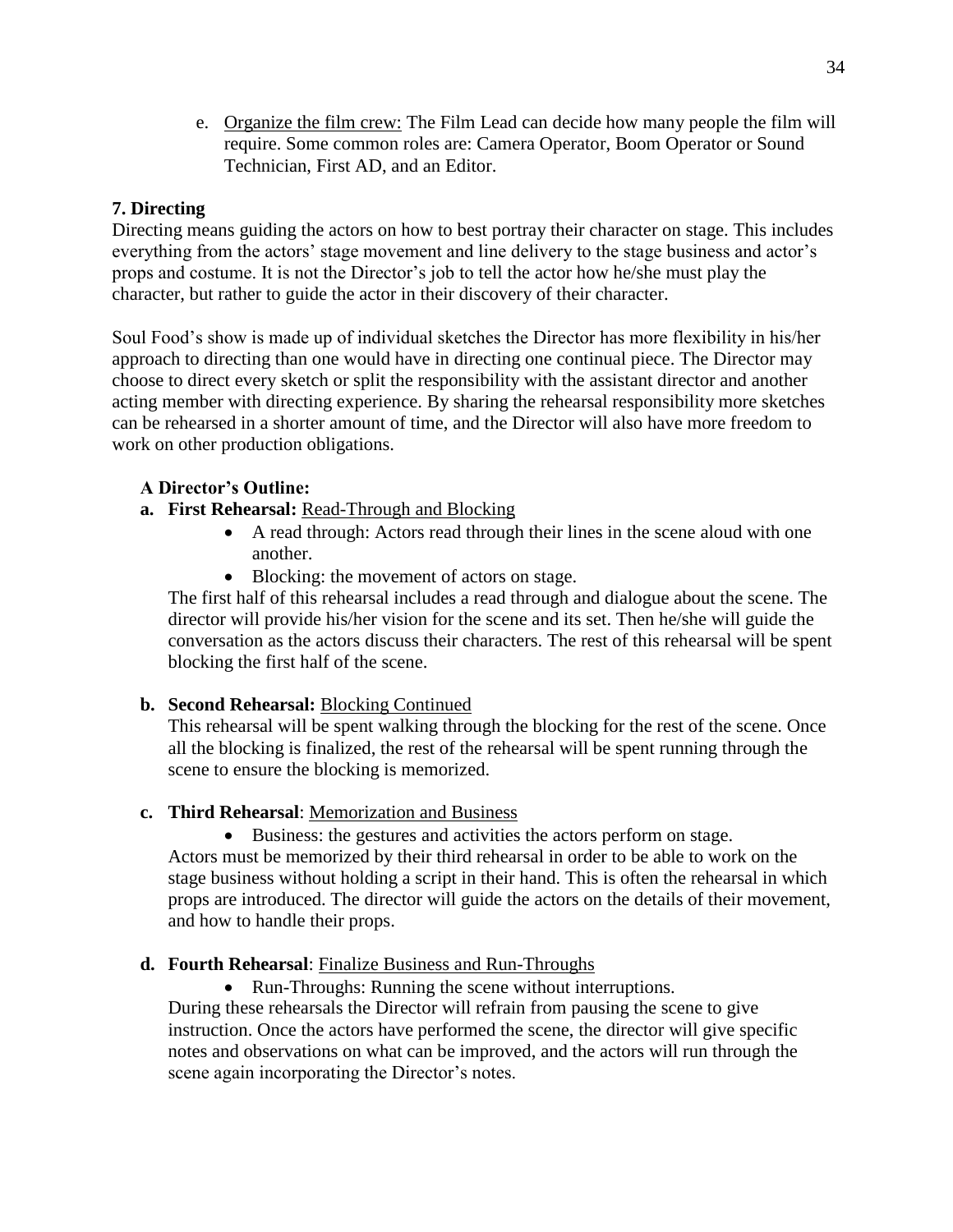## **e. Final Rehearsals**: Show Run-Throughs and Theme Debrief

The final rehearsals before production week will focus on running larger sections of the show in one concentrated rehearsal. It is helpful to split these rehearsals up by Act, until comfortable to run through the entire show. This will allow the team to see sketches they have not seen yet, and get a feel for the order of the entire show. These rehearsals are also important for solidifying costumes, props and transitions.

- Theme Debrief: In place of one evening's rehearsal the Director will guide the team through a time of discussion on the year's theme. This time allows the team to reflect on what the theme has meant to them personally, and share what God has taught them through their time in Soul Food. Not only is this a valuable team building opportunity, but it also refocuses the team on the overall purpose of Soul Food: ministry. Allow the team to spend time in prayer for one another, and for the audience.
- Costumes: Soul Food does not have a costume department as every actor is in charge of providing their own outfit for each character they play. These costumes are discussed through previous rehearsals and finalized during the show run-throughs. The Director may assign a day during these rehearsals for actors to bring in their outfits so they can be approved.
- Props: The Prop Master/Mistress is in charge of creating a spreadsheet of each prop need for each scene. The cast is then required to sign off on which props they will be able to provide for the show. The remaining props will either be bought or borrowed. First Baptist Church at the Mall has kindly allowed Soul Food to borrow any props needed for the show, from their Children's Ministry.
- Transitions: As these rehearsals are the first time the show will be run in chronological order, the transitions will prove to be crucial. As a general theater rule, transitions should not last longer than 90 seconds. This means each set change must be choreographed and rehearsed. Instead of having a stage crew, Soul Food utilizes the actors to move their own set pieces on and off the stage. It is the stage manager's job to assign these roles to the actors.

# **7. Marketing the Show**

Marketing for the spring show should take place within the two weeks before opening night. This is done through various steps.

# **a. Email the Student Body**

• Send the show graphic and information in an email to studentinfo@seu.edu and intheloop@seu.edu for show information to be emailed to all students.

# **b. Chapel Update**

 Email weeklyupdate@seu.edu the show information for an announcement to be made during Tuesday morning chapel.

# **c. Hand out Flyers**

 Set up a table outside of Tuscana during lunch times to hand out flyers to students and professors. This is done the week of the show. Team members should sign up for different time slots to stand at the table. If a Square is being used to purchase tickets,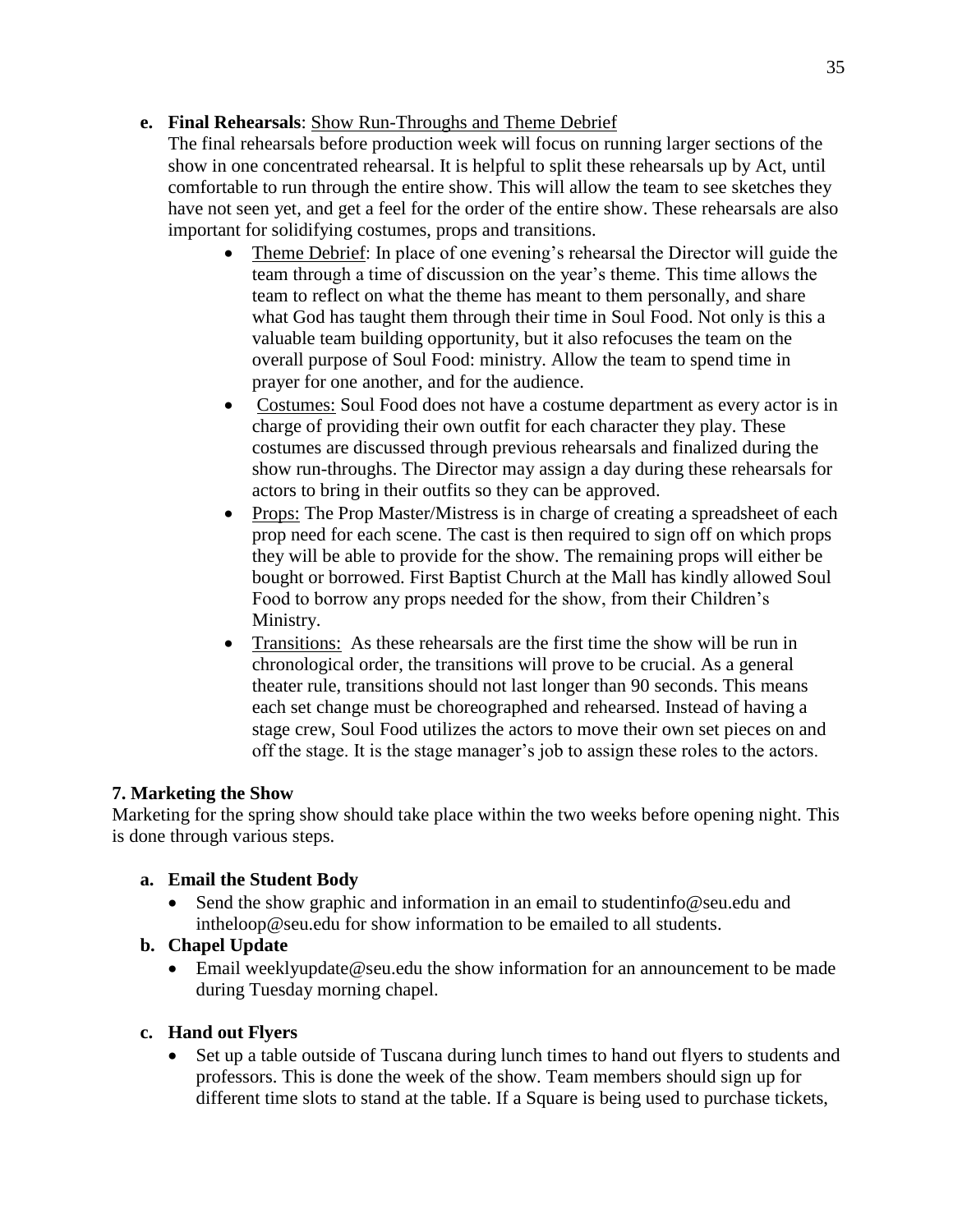it would be beneficial to have this set up at the table for people to buy tickets as they pass buy.

# **8. Production Week**

Also referred to as Tech Week, the four days before opening night are spent preparing and finalizing the technical aspects of the show. Depending on the location of the show, the cast may only be able to rehearse in the space the week of the show, making these the longest nights of rehearsal.

# **a. Preparing the Space:**

- All props and set pieces are transported to the performance location.
- In Bolin Studio: The stage must be set up.
- In a church or theater: Clear the stage for the set to be placed.
- The location of each set piece is marked with spike tape so the actors will know how each sketch must be set up during transitions.

# **b. Programming Lights and Sound**

- Move lights into correct position.
- Choose the desired lighting for each scene in the show.
- Compile a file of each song or sound used in the show.
- Program the light and sound cues in chronological order.

# **c. Microphones**

- In Bolin Studio: No microphones needed.
- In a church or theater: Actors are each assigned a microphone number
- If there are fewer microphones than actors, create a chart to determine when each actor will be using a microphone, and whom they will share it with.

# **d. Cue-to-Cue**

- Run through the entire show moving through all lighting and sound cues in chronological order.
- The actors will be asked to run through their scenes and pause for every lighting and sound cue, while the Directors make any last minute tech changes.

# **e. Dress Rehearsal**

- The actors will run through the entire show in costume, using all their required props.
- It will be treated as a real show, with an introduction, intermission, and bow.
- It should run without interruption, while the Director takes notes to give the actors afterwards.

# **f. Invited Dress Rehearsal**

- Invite the Soul Food advisor to see the final product of the show to provide feedback before the official performance.
- If desired, invite an audience for a discounted price.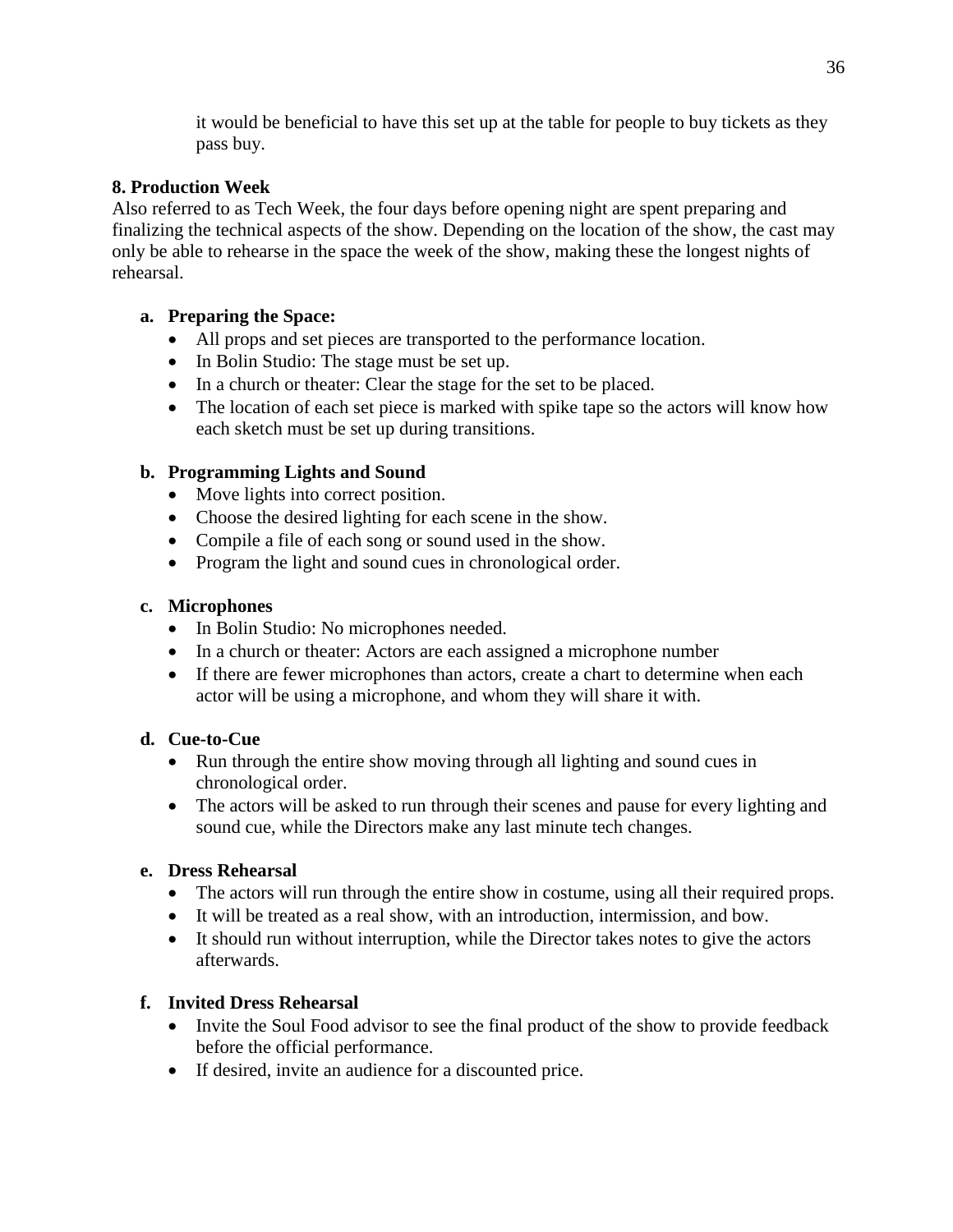#### **g. Ministry Preparation**

- Before each rehearsal, allow the team to have a guided prayer time focused on a different aspect of the show: actors, tech, the audience, etc.
- Do various relaxation exercises with the cast and crew to help them focus and lessen nerves.

#### **Tech Week Outline:**

Monday: Prepare the space and program lights and sound. Tuesday: Organize microphones, and cue-to-cue. Wednesday: Dress Rehearsal Thursday: (Invited) Dress Rehearsal Friday: Opening Night Saturday/Sunday: Shows and Strike

\*Depending on the location, it is recommended to have a mandatory workday in the performance space the Saturday before Production Week to get a head start on the technical aspects of the show. This time is often used to set up the stage and program lights as that can take the longest amount of time. It can also be used for extra show preparation such as printing programs, cutting flyers, making props, or painting set pieces.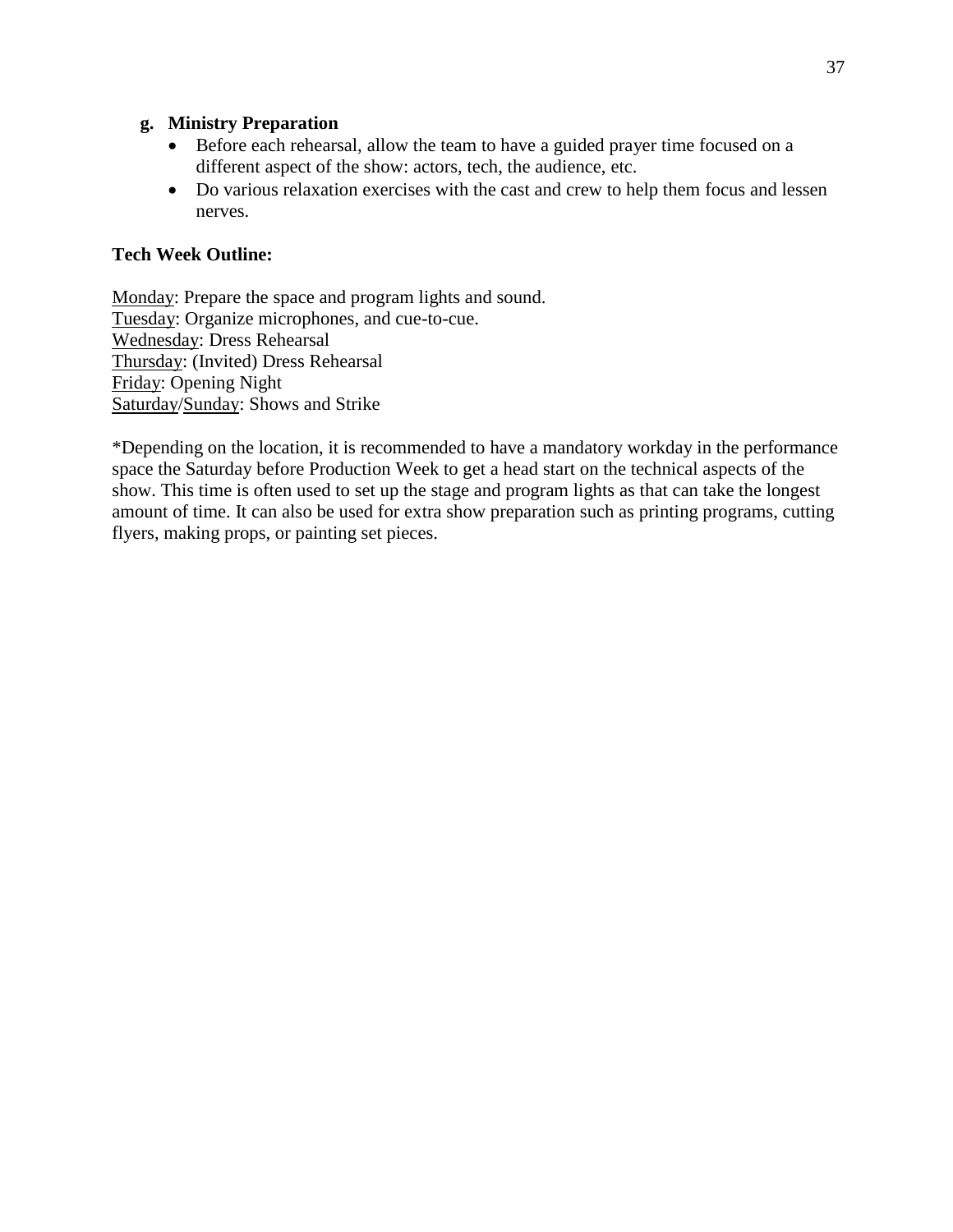# Chapter 4: The Show

# **A. The Audience**

The audience is an integral part of the show. Without an audience to perform for, the show has no purpose. Soul Food's goal is not to create a production for the guests, but rather an experience. Every interaction an audience member has from the moment they walk through the door to the moment they leave must be thoroughly thought through.

#### **1. The Box Office**

Soul Food is a ticketed show with general seating. Prices vary depending on the year, but on average range from \$3-5. Tickets can be purchased online through a link set up with the Square or at the Box office that is set up at the performance location.

#### **2**. **The Program**

Audience members will receive a program when walking into the performance space. This is the first tangible piece of the show audience members will receive. The program should include the show graphic, the names of directors, writers, and tech crew, and a list of special thanks. The inside pages of the program should include the breakdown of the show by Act, including the title of every sketch and when intermission will take place.

#### **3. Comp Tickets/Reserved Seating**

As a part of the benefit of performing in Soul Food, each member of the cast and crew receives two complimentary tickets to the show that they can give to family or friends. These tickets will be held at the box office for pick-up on before the show.

The Director can also choose to offer complimentary tickets to certain staff and students who helped and supported Soul Food throughout the year. It is also courteous to include the staff of the College of Christian Ministries and Religion as Soul Food is run out of that college.

As a continuing thank you, reserved seating can be provided for the staff members who chose to redeem their complimentary tickets. This must be communicated to the Box Office when these guests pick up their tickets, so that the ushers can direct the guests to the correct seating. If reserved seating will be used, the house manager must place the reserved signs on the corresponding seats before doors open.

#### **4. Setting the Atmosphere**

A major part of creating a memorable experience for the audience members is setting the atmosphere. This includes the lobby experience, as well as the décor in the performance space.

#### **a. The Lobby**

The Lobby is the main waiting space before the show and during intermission. Aside from waiting in line to purchase tickets, its beneficial to provide audience members with activities to do while waiting that allow them to connect with the show before it event starts.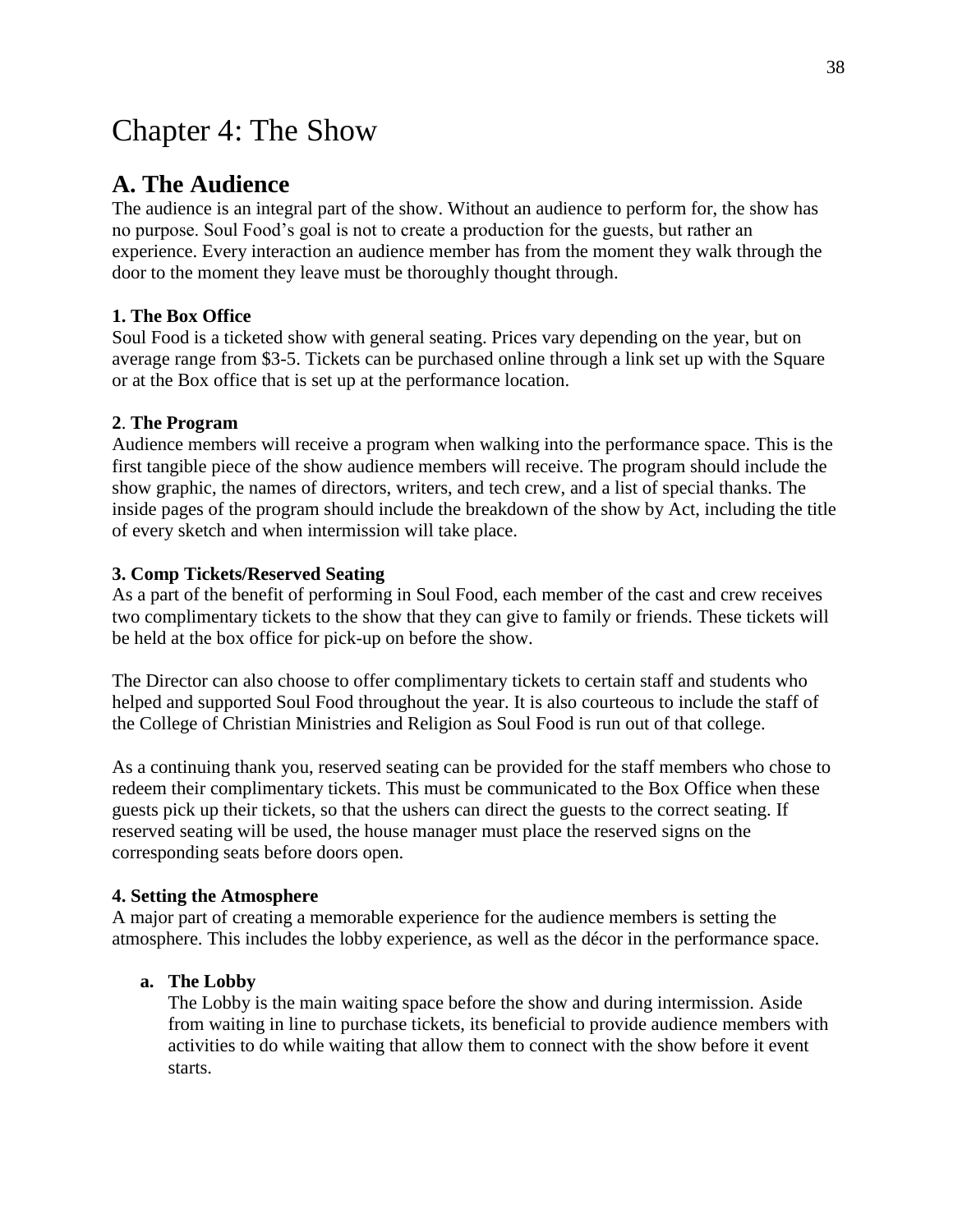A few ideas include:

- Showcase fine art painted by students representing the show theme.
- A photo booth.
- Headshots and descriptions of the actors.

#### **b. The Performance Space**

Doors should open a half hour before the performance starts, allowing audience members enough time to choose their seats and get settled. The atmosphere in the room helps sets the tone for the show. The ushers and greeters, background music, room decorations and stage set-up all communicate an implicit message to the audience about the show.

# **B. The Cast and Crew**

Every rehearsal, meeting, and tech workday will finally reach its culmination in the opening night performance. It is crucial that the cast and crew are prepared for their performances, as this is when the Director's role finally comes to an end.

#### **1. Show Dates and Times**

Show dates vary depending on the performance location; however, most Soul Food shows run for three days. These dates will already have been communicated to the actors during rehearsals, as it is crucial no person be late or missing.

General performance days and times: Friday Night at 7:30pm Saturday Matinee at 2:30pm Saturday Night at 7:30pm Sunday Matinee at 2:30pm

## **2. Call Time**

The time an actor or crewmember is required to arrive at the performance location is referred to as call time. Crew Members are usually required to arrive before cast members to begin setting up the stage and audience. The cast is required to arrive no less than 2 hours before show time in order to do their hair, make-up, get their microphone, put on their costume, and check their props. Cast and crew will have to check in with the stage manager when they arrive.

Even though Soul Food shows require a limited amount of preparation in regards to hair, makeup, costumes, and set, the cast and crew are required to arrive early in order to pray together for the show and the audience.

#### **3. Backstage**

#### **a. The Green Room**

The Green Room is the space backstage where actors can wait and rest between scenes. This is where all the actors' costumes and personal items are stored during the performance. There should be little to no talking during the performance. This is also where the actors will go during intermission, as the audience cannot see them until after the show.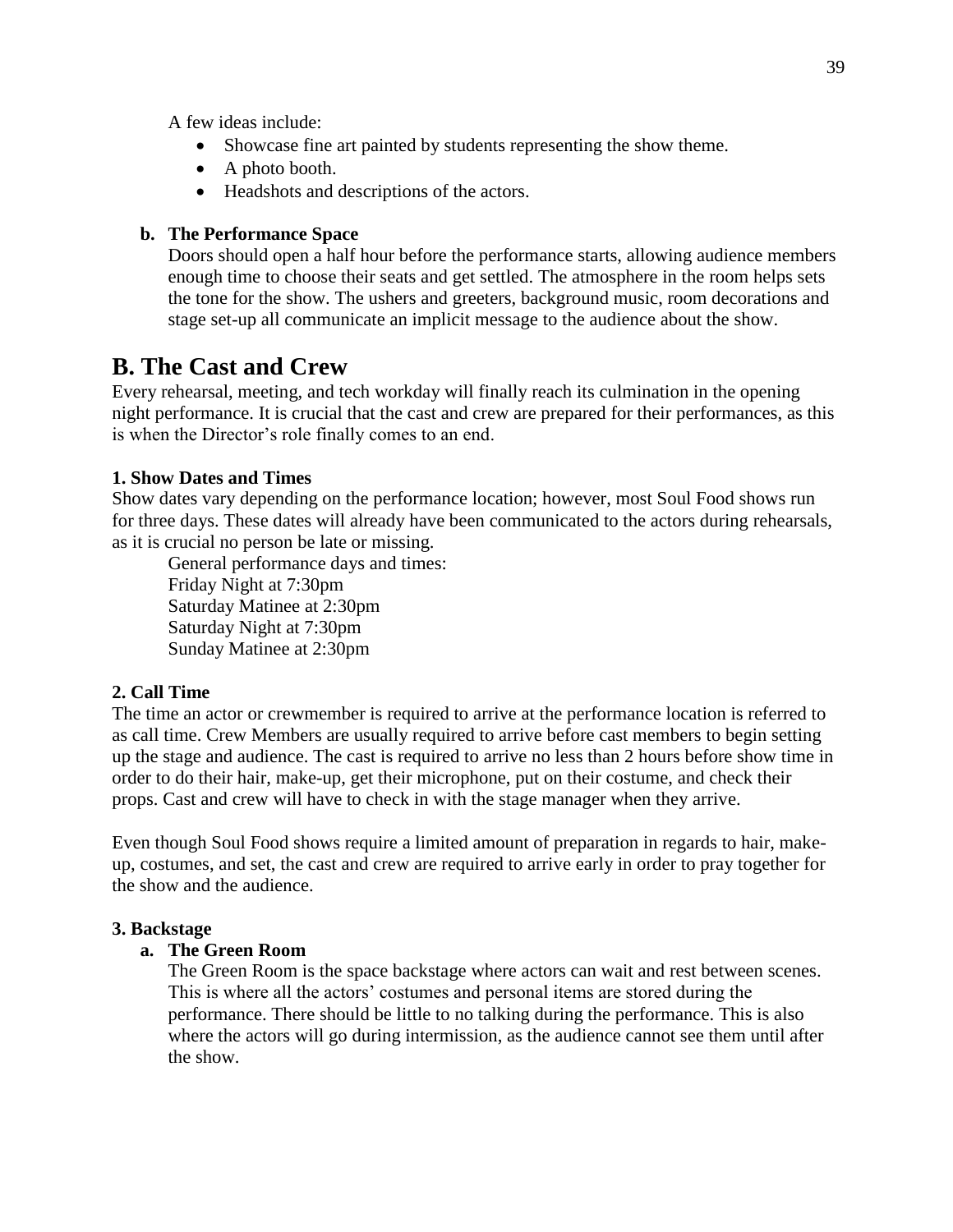### **b. The Wings**

The entrances and exits on either side of the stage are referred to as the wings. This is where the backstage stage manager will sit and watch the show. This is also where the actors will receive their props from the Prop Master/Mistress before they enter their scene. Actors who are not waiting to enter the stage in the current or next scene must not stand in the wings to watch the show, as they can be a hindrance to other actors who are entering and exiting. There can be no talking in the wings.

### **4. Onstage**

The only people on stage during the performance should be the actors. Unless the script directs them so, actors should not have any communication with the audience during their scene.

# **C. The Ministry**

To categorize the response time at the end of the show solely as "The Ministry" is to overlook the entire performance as a ministry in itself. However, much of Soul Food's ministry is culminated in the time after the performance as the audience is called to respond to what they experienced through the show. This is done a few different ways.

#### **1. Call and Response**

After the bows, the Director takes the stage and shares a short testimony on behalf of the Soul Food team about how God moved during this year's theme. He/she will then call the audience to respond to whatever God began moving in their hearts during the show.

### **2. Prayer:**

The Director will pray over the audience and dismiss them to respond in whatever way they feel lead. Three to four actors will be stationed in a section of the room to pray with any audience members that choose to come to them. The doors should be opened in the case audience members choose to leave.

#### **3. Response Activity:**

This can take the form of many different activities. It should be something that requires the audience members to get out of their seats and have a personal response to the theme, such as a community canvas, or a community response board.

#### **4. Take Aways:**

As a way of allowing audience members to remember and reflect on their experience at the show, it is beneficial to brainstorm a small token for them to take home with them. This can be a small item, a picture, or a quote. Actors should be stationed at the doors handing these out to audience members as they leave.

#### **5. Talkback**

After a performance the Director can choose to schedule a talkback, which is an informal discussion between the cast and audience. This is another great response activity to do as it allows the audience to ask the Director or actors any questions they have about the show, and the impact that it had on the cast and crew.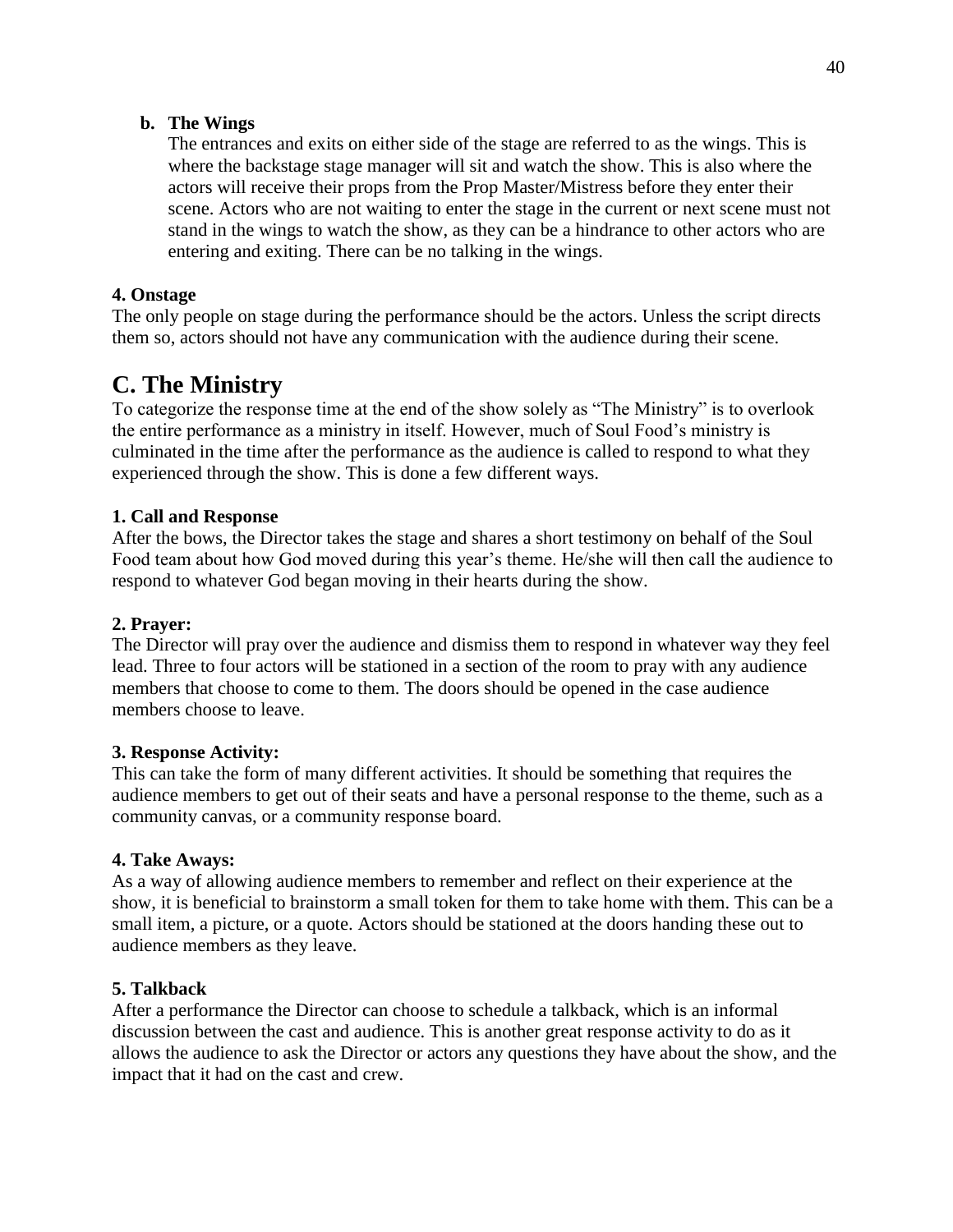# **D. Post Show**

# **1. Strike**

Once the show has completed it's run, the clean up process is referred to as "strike." During this time, the backstage and audience must be cleaned, and all actors must take the costume and prop items that belong to them. If the performance is off campus, the rest of the props and set pieces must be loaded and transported back to the University to be returned to their rightful locations and/or owners with in the next week. If the performance takes place in Bolin Studio, the stage must be torn down and the room returned to its normal set up for classes during the week.

# **2. Cast Party**

To celebrate the run of the show the cast and crew will have a party to celebrate. This can take place during the afternoon on Saturday between the matinee and evening shows, or after the strike on Sunday.

## **3. Team Debrief**

In the weeks following the show, the team will have a meeting to debrief the past year on Soul Food. The upcoming Director will run this meeting.

Topics to discuss:

- Positives and negatives of the team experience.
- How can the scripts be improved?
- What aspects of the show worked and did not work?
- Testimonies from the performance
- Theme ideas for the new Soul Food season.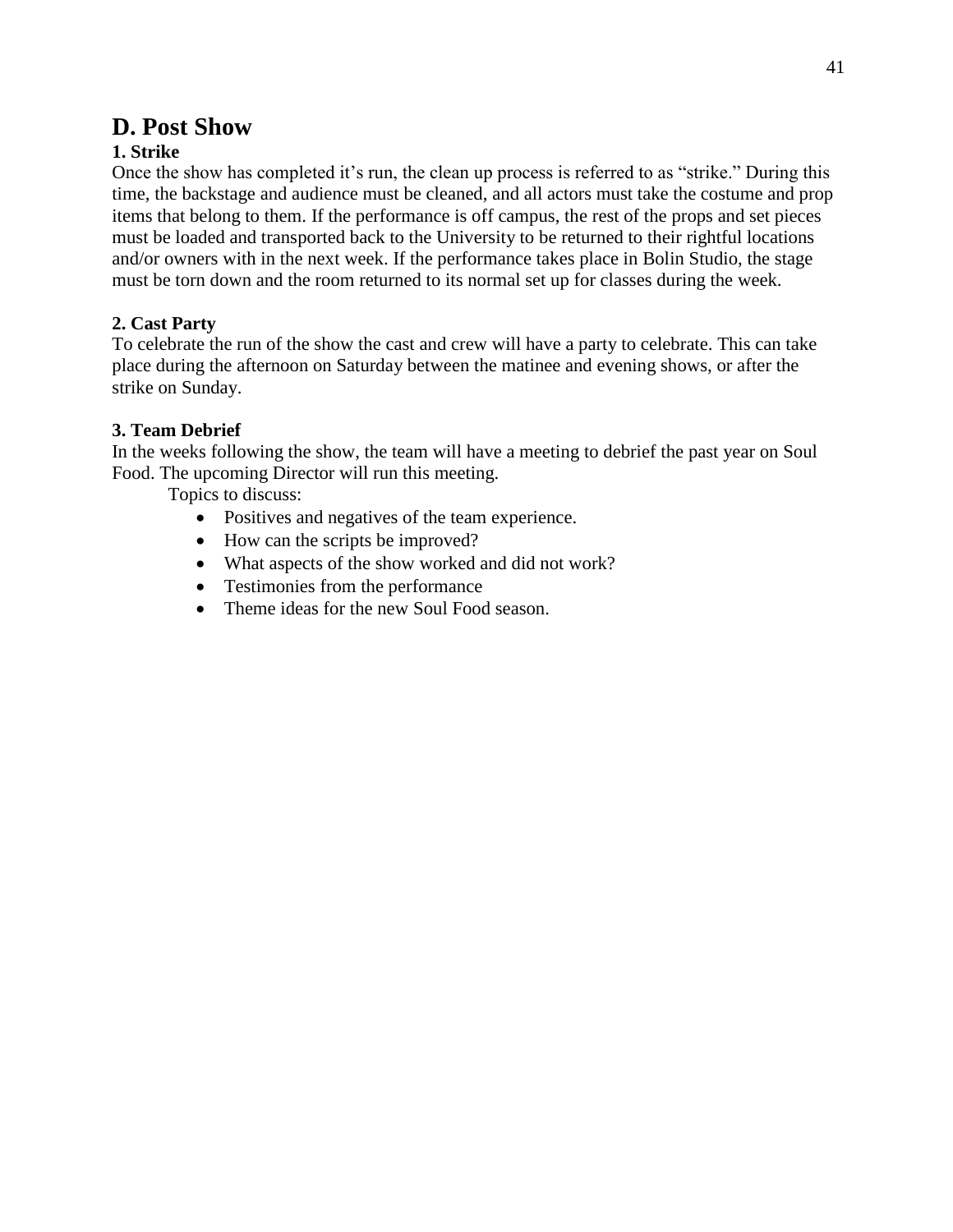#### **CONCLUSION**

The influential ability of the arts is not subject to its context, but rather the manner in which they are used. In order to cultivate a growth of the arts in the church, church leaders and congregants must recognize the intrinsic value of the arts. Music, paintings, dramas, films, etc., do not have to be limited in use as tools to communicate an overtly religious message. Acknowledging this provides freedom to the artists and audiences of the artwork being created. Artists are empowered in their ability to be vessels in which God can speak and move through, while are given the opportunity to connect with pieces that challenge them to reflect, and engage God in new ways.

The Soul Food Handbook provides a tangible example of an effective arts ministry that values the arts as a means of connecting with God, and empowers artists to use their gifts in this manner. Soul Food's overall vision, structure, and process are applicable models and examples for other arts ministries. However, this handbook is limited in content as certain processes are specific to the context of Southeastern University. Furthermore, this thesis offers a broad review of literature on the arts and their influence in society and the church. Further research and study could analyze and discuss topics such as, how the history of the arts has shaped its current use in the church, and what ideas and processes being implemented in various arts ministries hinder or aide in their effectiveness.

Ultimately, these findings in this thesis help provide a framework for church leaders in their desire to engage the arts in ministry as ways of enriching the worship experience. It also provides validity to artists in the church as they strive to create art that curates transformational moments in the lives of Christian believers and non-believers a like.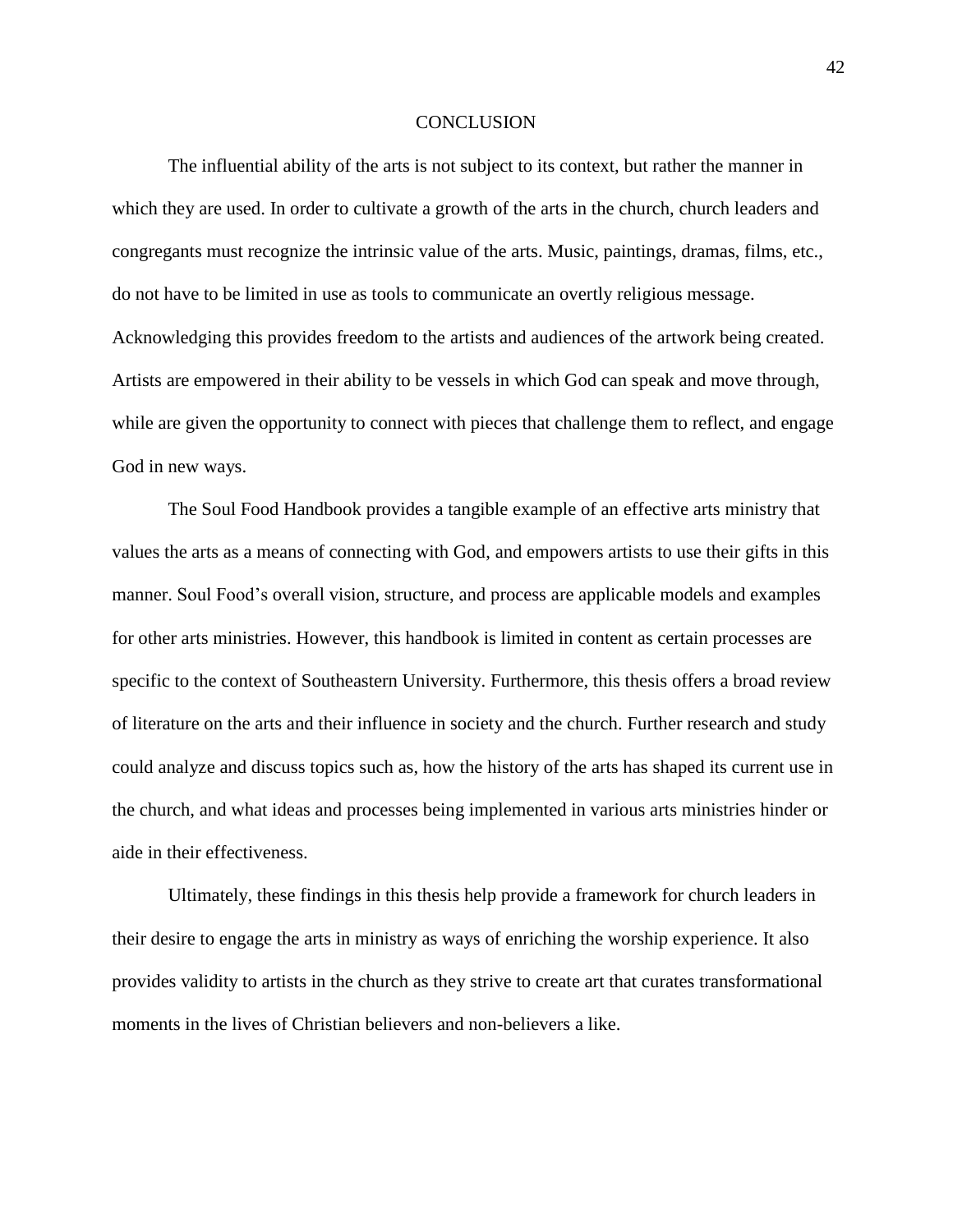#### BIBLIOGRAPHY

- AG General Council. *Fine Arts Festival Rule Book.* Springfield, Illinois: The Assemblies of God General Council, 2015.
- Attridge, Derek. "Once More With Feeling: Art, Affect and Performance." *Textual Practice* 25, no. 2 (2011): 329-343.
- Beach, Nancy. *An Hour on Sunday.* Grand Rapids, Michigan: Zondervan, 2004.
- Begbie, Jeremy S. "The Holy Spirit at Work in the Arts: Learning from George Herbert." *Interpretation* 66, no. 1 (01, 2012): 41-54.
- Boerner, Sabine, and Johanna Jobst. "Enjoying Theater: The Role of Visitor's Response to the Performance." *Psychology of Aesthetics, Creativity, and the Arts* 7, no. 4 (2013): 391- 408.
- Boldt, Randal W., and Catherine Brooks. "Creative Arts: Strengthening Academics and Building Community with Students At-Risk." *Reclaiming Children & Youth* 14, no. 4 (2006): 223-227.
- Brillantes-Evangelista, Grace. "An Evaluation of Visual Arts and Poetry as Therapeutic Interventions with Abused Adolescents." *The Arts In Psychotherapy* 40, no. 1 (2013): 71- 84.
- Daykin, Norma, et al. "The Impact in Participation in Performing Arts on Adolescent Health and Behaviour." *Journal of Health Psychology* 13, no. 2 (March 2008): 251-264.
- Dyer, Scott. *The Source for Effective Church Service Planning.* Grand Rapids, Michigan: Zondervan, 2003.
- Fujimura, Makato. *Culture Care.* New York: Fujimura Institute, 2014.
- Johnston, Kirsty. "Performing Depression: The Workman Theatre Project and the Making of Joy. A Musical. About Depression." *Text & Performance Quarterly* 28, no. ½ (2008): 206-224.
- Liebmann, Marian. *Art Therapy for Groups.* New York: Brunner-Routledge, 2004.
- McArdle, S., and Byrt R. "Fiction, poetry, and mental health: Expressive and therapeutic uses of literature." *Journal of Psychiatric and Mental Health Nursing* 8 (2001): 517–524.
- Mutz, Kirsti. *People Like Us,* Documentary, directed by Kirsti Mutz (2016; Lakeland: Cheverly Films), Film.
- Noland, Rory. *Thriving as an Artist in the Church.* Grand Rapids: Zondervan, 2004.